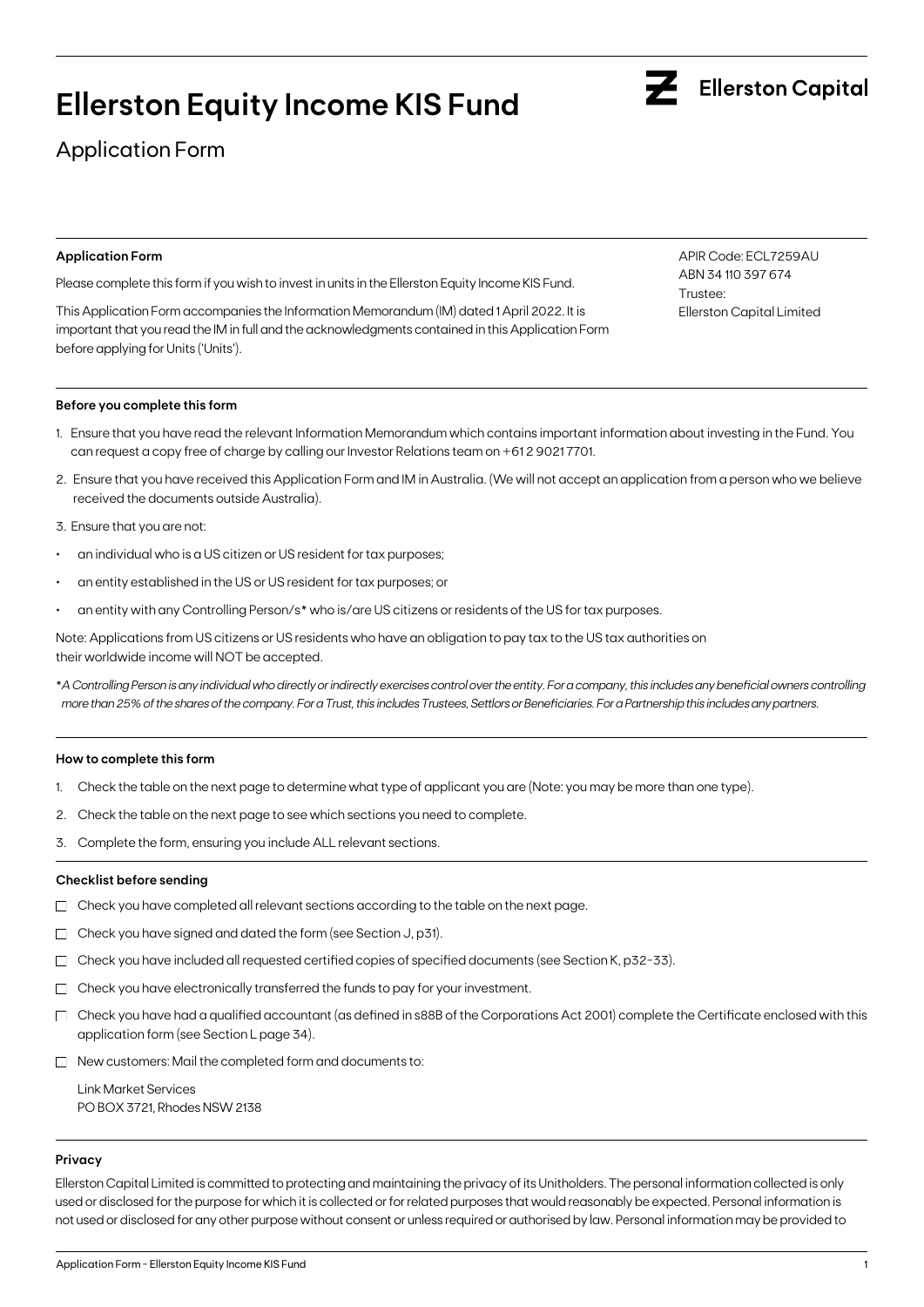service providers who provide services in connection with products and services. Service providers are provided with instructions to ensure that they protect and maintain privacy. Personal information may also be disclosed to people authorised to act on behalf of a Unitholder. Additional information may be required to verify the identity of a Unitholder and any underlying beneficial owner of Units in the Fund.

### **Checklist before sending**

| What type of applicant are you?                                              | (Please tick the boxes that apply to you) |  |  |
|------------------------------------------------------------------------------|-------------------------------------------|--|--|
| <b>Investor Type</b>                                                         | Sections you must complete                |  |  |
| $\Box$ Custodian of investment platform (go to Sections A, p3 and A(1), p4)  | $A, A(1), B$ through L                    |  |  |
| $\Box$ Company (go to Sections A, p3 and A(2), p5)                           | A, $A(2)$ , B through L                   |  |  |
| $\Box$ Trust (go to Sections A, p3 and A(3), p7)                             | $A, A(3), B$ through L                    |  |  |
| $\Box$ Individual/joint and sole trader (go to Sections A, p3 and A(4), p10) | A, $A(4)$ , B through L                   |  |  |
| $\Box$ Partnership (go to Sections A, p3 and A(5), p12)                      | A, $A(5)$ , B through L                   |  |  |
| $\Box$ Association (go to Sections A, p3 and A(6), p14)                      | $A, A(6), B$ through L                    |  |  |
| $\Box$ Registered cooperative investors (go to Sections A, p3 and A(7), p15) | A, $A(7)$ , B through L                   |  |  |
| $\Box$ Government body (go to Sections A, p3 and A(8), p16)                  | A, $A(8)$ , B through L                   |  |  |

#### **Section**

| $\Box$ Section A | Investor Details. All information about the investor(s), including full name, residential address (mandatory), postal address<br>(optional) and contact details as well as details for corporate or trust investors.                                                                                                                                     |
|------------------|----------------------------------------------------------------------------------------------------------------------------------------------------------------------------------------------------------------------------------------------------------------------------------------------------------------------------------------------------------|
| $\Box$ Section B | Investment and payment details. The amount you wish to invest in the Ellerston Equity Income KIS Fund and your<br>payment method.                                                                                                                                                                                                                        |
| $\Box$ Section C | Distribution payment instructions. Details of your nominated bank account for credit of distributions and<br>redemptions. Must be an account with an Australian domiciled financial institution.                                                                                                                                                         |
| $\Box$ Section D | Contact details and preferred communication method. Please provide contact details, where we can send all<br>correspondence including transactions, distribution and tax statements, ongoing disclosures and other materials,<br>according to your preferred method of communication.                                                                    |
| $\Box$ Section E | Acting authority or authorised representative. Only one TFN is required unless the investment is a joint<br>holding in which case all individuals should provide a TFN.                                                                                                                                                                                  |
| $\Box$ Section F | Operating authority. Advise us who has authority to operate your account.                                                                                                                                                                                                                                                                                |
| $\Box$ Section G | <b>Financial Advisor details.</b> Please record the details here of your financial advisor if you wish them to be<br>registered on your account.                                                                                                                                                                                                         |
| $\Box$ Section H | Tax certification - FATCA (US) and CRS (other jurisdictions). You MUST complete this section if you<br>are an individual, joint investor or sole trader OR if you are investing as an entity of any kind. You must also<br>indicate whether you are or are not a US citizen or resident for tax purposes, and provide other information<br>as requested. |
| $\Box$ Section I | Subscription terms and conditions. Includes privacy information.                                                                                                                                                                                                                                                                                         |
| $\Box$ Section J | <b>Declarations and signatures.</b> Ensure each investor reads this section and signs and dates the form.                                                                                                                                                                                                                                                |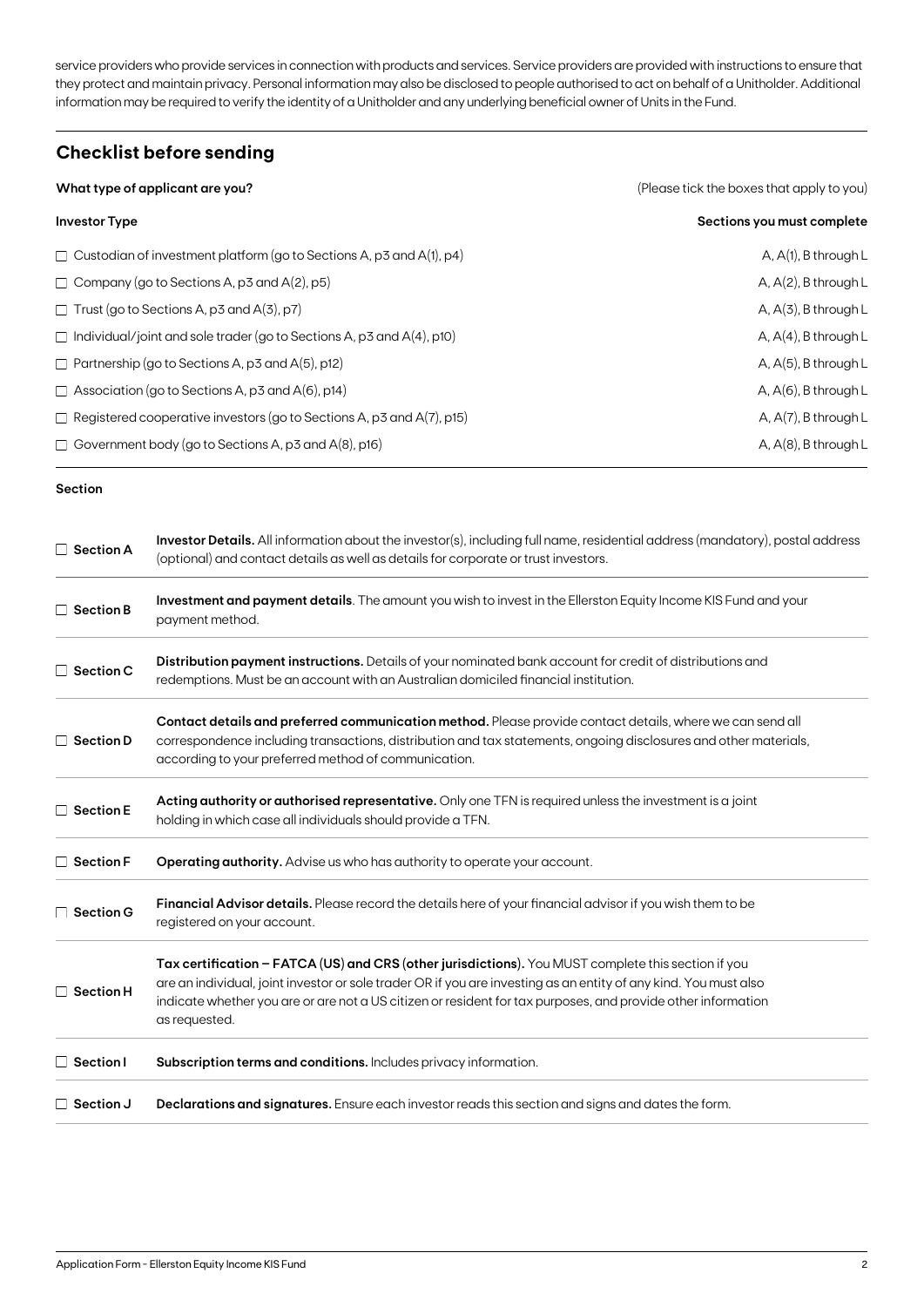| $\Box$ Section K | Investor identification information. This is a checklist, to help you ensure you provide the information we<br>require. As well as enabling us to register your account properly, you help us to fulfil our obligations under the Anti-Money<br>Laundering and Counter-Terrorism Financing Act 2006 (AML/CTF law) to identify and verify the identity of investors<br>before providing a 'designated service'. In order for us to fulfil our obligations we must ask all investors to provide<br>information and documents, details of which are specified in the Information Memorandum as well as on this Application<br>Form. |
|------------------|----------------------------------------------------------------------------------------------------------------------------------------------------------------------------------------------------------------------------------------------------------------------------------------------------------------------------------------------------------------------------------------------------------------------------------------------------------------------------------------------------------------------------------------------------------------------------------------------------------------------------------|
|                  |                                                                                                                                                                                                                                                                                                                                                                                                                                                                                                                                                                                                                                  |

**Section L Sophisticated Investor Declaration.** This declaration must be completed and signed by your accountant

### **Section A** Investor Details

#### **All investors please answer these questions:**

#### **Are you an existing Ellerston Equity Income KIS Fund investor?**

**No** – Complete all sections of Application Form as per checklist on page 2 of this form.

**Yes** – Complete existing account details In **Section A** below, and **Section J** on page 31.

| Account Name |  |  |
|--------------|--|--|
|              |  |  |

Account No.

**All types of investor: How would you like your account name to be registered?** (Check spelling matches details below)

Registered name(s):

Held for the account of (if relevant):

Please specify the source of funds and wealth used to acquire the investment e.g. sale of assets, member contributions to a Super Fund, earnings, inheritance, gift, private assets, savings etc.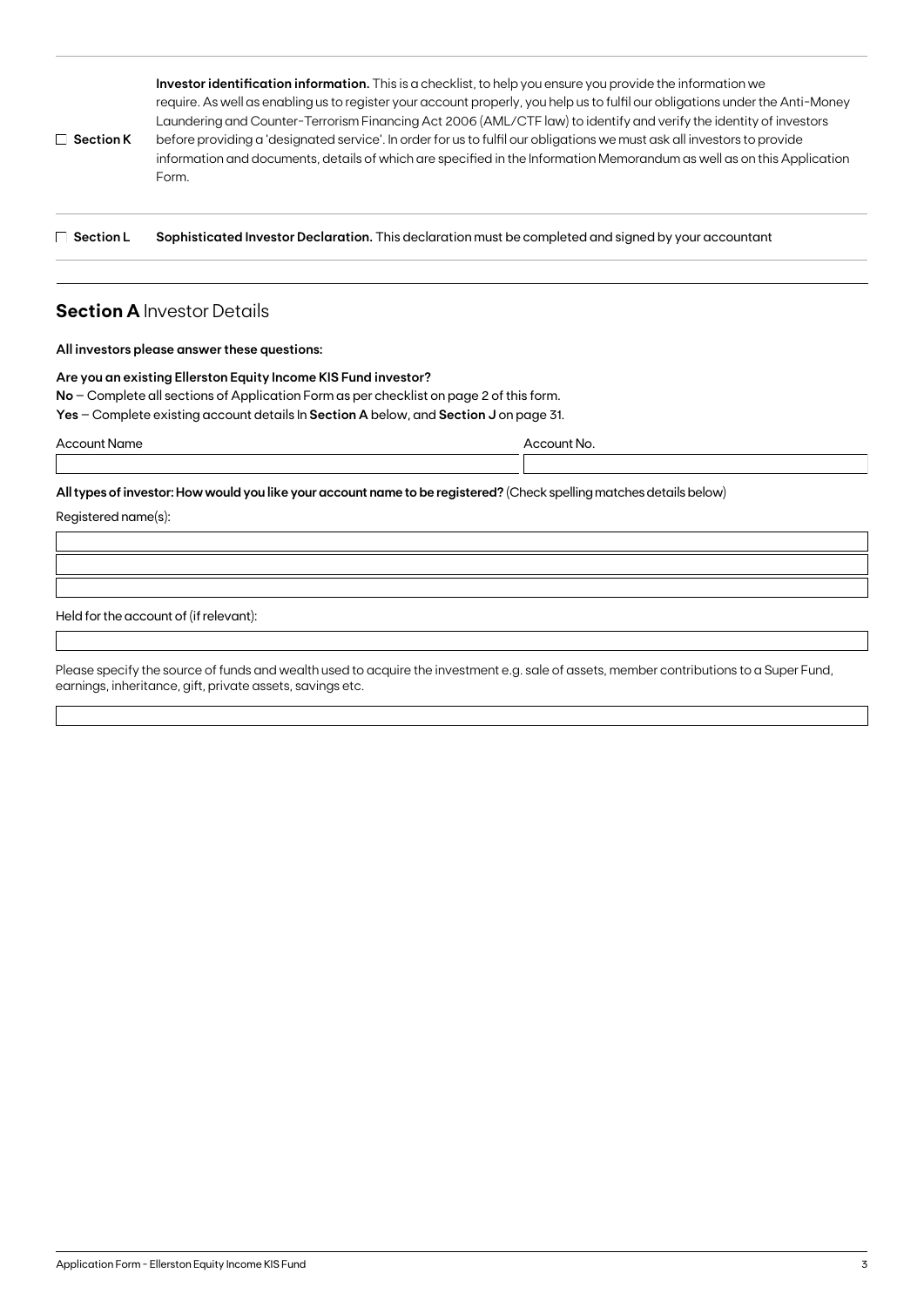### **Section A (1)** Custodians of Investment Platforms *Continued*

Please provide details of the operator/issuer of the relevant managed investment scheme, superannuation fund, IDPS or IDPS-like scheme for which you are the custodian. If a nominee company forms part of the business relationship for this application, copy this section and also complete for the section A(1) for the nominee.

| Full name of custodian or nominee                                     |                               | <b>ACN or ABN</b>                                       |               |  |  |
|-----------------------------------------------------------------------|-------------------------------|---------------------------------------------------------|---------------|--|--|
|                                                                       |                               |                                                         |               |  |  |
| Registered office street address (PO Box is NOT acceptable)           |                               |                                                         |               |  |  |
| <b>Street Address</b><br>Level                                        |                               |                                                         | Town / Suburb |  |  |
|                                                                       |                               |                                                         |               |  |  |
| State                                                                 | Postcode                      | Country (if not Australia)                              |               |  |  |
|                                                                       |                               |                                                         |               |  |  |
| Principle place of business street address (PO Box is NOT acceptable) |                               |                                                         |               |  |  |
| <b>Street Address</b><br>Level                                        |                               |                                                         | Town / Suburb |  |  |
|                                                                       |                               |                                                         |               |  |  |
| State                                                                 | Postcode                      | Country (if not Australia)                              |               |  |  |
|                                                                       |                               |                                                         |               |  |  |
| Country of incorporation, formation or establishment                  |                               | Australian regulatory licence number (e.g. AFSL or RSE) |               |  |  |
|                                                                       |                               |                                                         |               |  |  |
| Is the Company public or proprietary/private?                         |                               |                                                         |               |  |  |
| $\Box$ Public<br>$\Box$                                               | Proprietary/private           |                                                         |               |  |  |
| Type of investment platform (tick one)                                |                               |                                                         |               |  |  |
| $\Box$ Registered managed investment scheme                           | Superannuation fund<br>$\Box$ | $\Box$ IDPS-like scheme<br>$\Box$ IDPS                  |               |  |  |
| $\Box$ Other (please specify)                                         |                               |                                                         |               |  |  |
|                                                                       |                               | Licence type                                            |               |  |  |
| Name of investment platform                                           |                               |                                                         |               |  |  |
| <b>Postal Address</b>                                                 |                               |                                                         |               |  |  |
|                                                                       |                               |                                                         |               |  |  |
| Street or PO Box address<br>Level                                     |                               |                                                         | Town / Suburb |  |  |
|                                                                       |                               |                                                         |               |  |  |
| State                                                                 | Postcode                      | Country                                                 |               |  |  |
|                                                                       |                               |                                                         |               |  |  |
| <b>Work Phone</b>                                                     | Home Phone                    | Fax                                                     | Mobile        |  |  |
|                                                                       |                               |                                                         |               |  |  |
| Email                                                                 |                               |                                                         |               |  |  |
|                                                                       |                               |                                                         |               |  |  |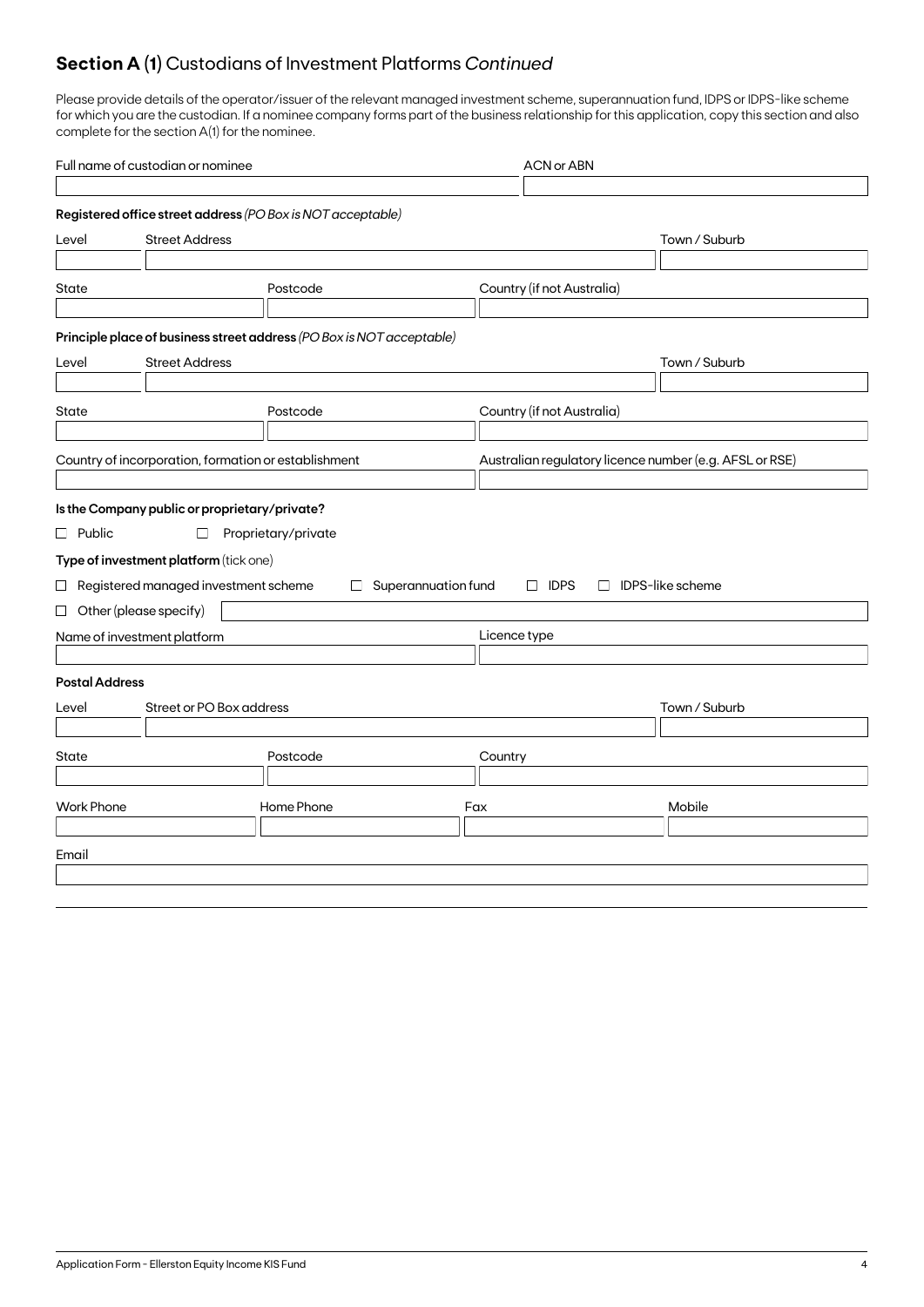## **Section A (2)** Company Investors and Corporate Trustee(s)

To fulfil AML/CTF requirements, this section must be completed by a custodian/nominee representing a trust such as a superannuation fund or other trust even if the Corporate Trustee does not form part of the registered name.

|          |                                 |                                                    | Full name of company as registered with ASIC or Overseas regulator                                                                    |         |  | Country of incorporation, formation or establishment |
|----------|---------------------------------|----------------------------------------------------|---------------------------------------------------------------------------------------------------------------------------------------|---------|--|------------------------------------------------------|
|          |                                 |                                                    | Registered office street address (PO Box is NOT acceptable)                                                                           |         |  |                                                      |
|          | <b>Street Address</b><br>Level  |                                                    |                                                                                                                                       |         |  | Town / Suburb                                        |
|          |                                 |                                                    |                                                                                                                                       |         |  |                                                      |
| State    |                                 |                                                    | Postcode                                                                                                                              | Country |  |                                                      |
|          |                                 |                                                    |                                                                                                                                       |         |  |                                                      |
|          |                                 |                                                    | Principal place of business street address (PO Box is NOT acceptable)                                                                 |         |  |                                                      |
| Level    |                                 | <b>Street Address</b>                              |                                                                                                                                       |         |  | Town / Suburb                                        |
|          |                                 |                                                    |                                                                                                                                       |         |  |                                                      |
| State    |                                 |                                                    | Postcode                                                                                                                              | Country |  |                                                      |
|          |                                 |                                                    |                                                                                                                                       |         |  |                                                      |
|          |                                 | Postal address (PO Box is NOT acceptable)          |                                                                                                                                       |         |  |                                                      |
| Level    |                                 | <b>Street Address</b>                              |                                                                                                                                       |         |  | Town / Suburb                                        |
|          |                                 |                                                    |                                                                                                                                       |         |  |                                                      |
| State    |                                 |                                                    | Postcode                                                                                                                              | Country |  |                                                      |
|          | <b>Work Phone</b>               |                                                    | Home Phone                                                                                                                            | Fax     |  | Mobile                                               |
|          |                                 |                                                    |                                                                                                                                       |         |  |                                                      |
| Email    |                                 |                                                    |                                                                                                                                       |         |  |                                                      |
|          |                                 |                                                    |                                                                                                                                       |         |  |                                                      |
|          |                                 |                                                    | Australian Tax File Number OR Exemption details (if applicable)                                                                       |         |  |                                                      |
|          |                                 |                                                    |                                                                                                                                       |         |  |                                                      |
|          |                                 | Is the Company public or proprietary/private?      |                                                                                                                                       |         |  |                                                      |
|          | $\Box$ Public                   | $\Box$                                             | Proprietary/private                                                                                                                   |         |  |                                                      |
|          |                                 | Registration Details (tick the box that applies)   |                                                                                                                                       |         |  |                                                      |
|          |                                 | □ ASIC registered (provide ACN, ABN, ARBN or ARSN) |                                                                                                                                       |         |  |                                                      |
|          |                                 |                                                    | $\Box$ Foreign registered (provide foreign registration number)                                                                       |         |  |                                                      |
|          |                                 | Provide name of foreign regulator                  |                                                                                                                                       |         |  |                                                      |
|          |                                 |                                                    |                                                                                                                                       |         |  |                                                      |
|          |                                 | Company type (Please tick one of the below)        |                                                                                                                                       |         |  |                                                      |
| $\sqcup$ |                                 | Australian company (public/listed)                 |                                                                                                                                       |         |  |                                                      |
| $\sqcup$ |                                 | Australian company (proprietary or private)        |                                                                                                                                       |         |  |                                                      |
| ⊔        |                                 |                                                    | Majority-owned subsidiary of an Australian listed company                                                                             |         |  |                                                      |
| $\Box$   |                                 | activities as a company e.g. AFSL, RSL or RSE      | Company licensed and subject to the regulatory oversight of a Commonwealth, State or Territory statutory regulator in relation to its |         |  |                                                      |
| $\Box$   | Foreign company (public/listed) |                                                    |                                                                                                                                       |         |  |                                                      |

 $\Box$  Foreign company (proprietary or private)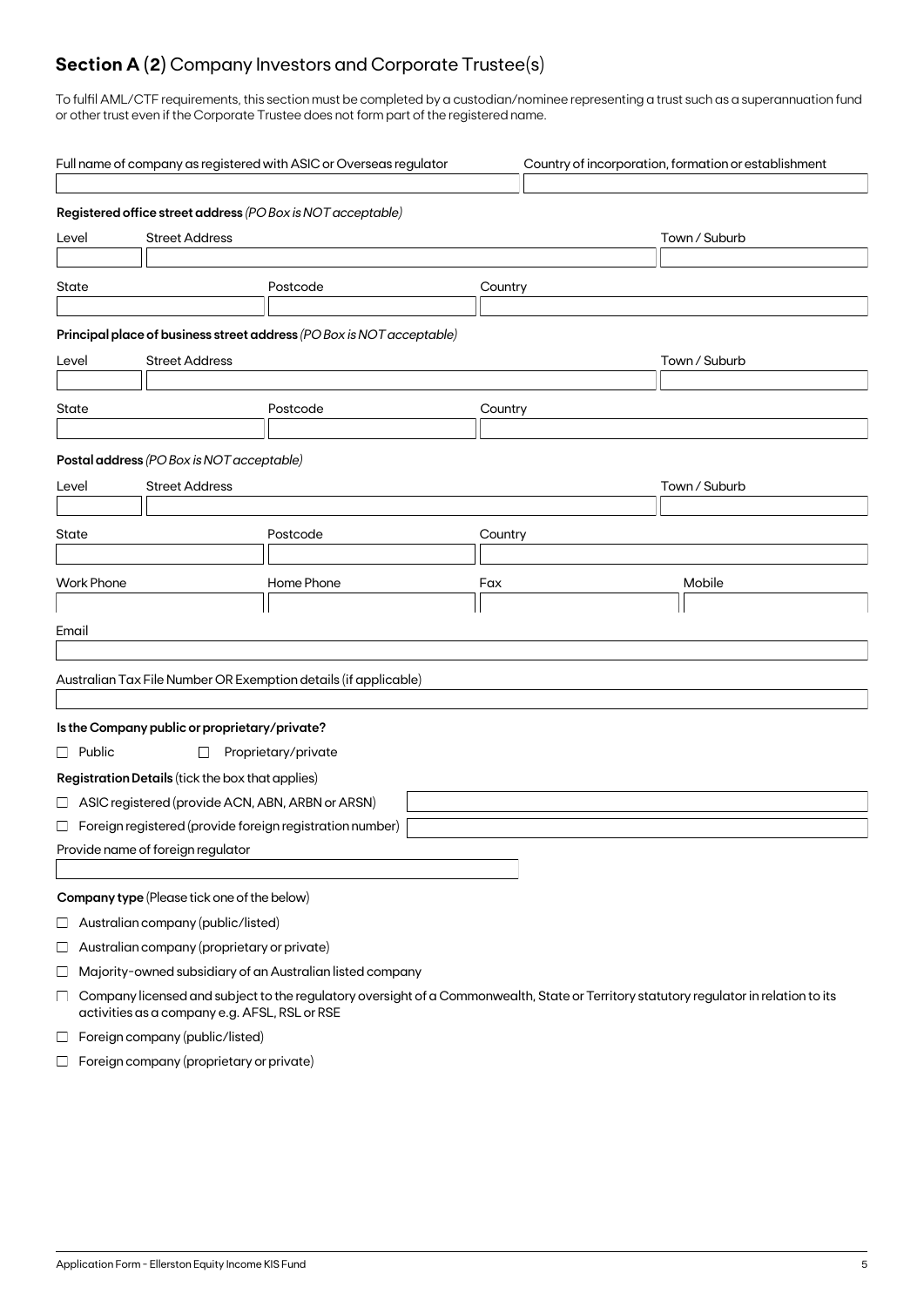### **Section A (2)** Company Investors and Corporate Trustee(s) *Continued*

**Directors** (to be completed for a proprietary company or foreign private company)

| How many directors are there? | Please provide full names of each director below |                 |  |
|-------------------------------|--------------------------------------------------|-----------------|--|
| Given name(s):                |                                                  | Family name(s): |  |
|                               |                                                  |                 |  |
|                               |                                                  |                 |  |
|                               |                                                  |                 |  |
|                               |                                                  |                 |  |

If there are more than four directors, please provide details on a separate sheet or copy of this page

#### **Shareholders/beneficial owners**

#### **This section should be completed by:**

- Any unlisted public company or proprietary company that is NOT licensed and subject to the regulatory oversight of a Commonwealth, State or Territory statutory regulator in relation to its activities as a company, and
- Any foreign private company.

#### **Please provide details of:**

- Each individual who ultimately owns 25% or more of the issued capital of the company through direct or indirect shareholdings; OR
- Any individual who is entitled (directly or indirectly) to exercise 25% or more of the voting rights.

#### **If no one satisfies either of the above categories, provide details instead of:**

• The most senior managing official(s) (or equivalent) of the company (such as the managing director or directors who are authorised to make policy, operating or financial decisions or failing that, who is/are authorized to sign on behalf of the company).

All individuals below will be required to provide identification in accordance with the checklist in Section K, pp32-33.

| Individual 1                      |                                                       |                                                                          |         |               |               |
|-----------------------------------|-------------------------------------------------------|--------------------------------------------------------------------------|---------|---------------|---------------|
|                                   |                                                       | Title: $\Box$ Mr $\Box$ Mrs $\Box$ Miss $\Box$ Ms $\Box$ Other (specify) |         |               |               |
| Given names (in full)             |                                                       | Date of birth                                                            |         |               |               |
|                                   |                                                       |                                                                          |         |               |               |
| Surname/family name               |                                                       |                                                                          |         |               |               |
|                                   |                                                       |                                                                          |         |               |               |
|                                   | Residential street address (PO Box is NOT acceptable) |                                                                          |         |               |               |
| Unit no.                          | <b>Street Address</b>                                 |                                                                          |         |               | Town / Suburb |
|                                   |                                                       |                                                                          |         |               |               |
| State                             |                                                       | Postcode                                                                 | Country |               |               |
|                                   |                                                       |                                                                          |         |               |               |
|                                   |                                                       |                                                                          |         |               |               |
| <b>Individual 2</b>               |                                                       |                                                                          |         |               |               |
|                                   |                                                       | Title: $\Box$ Mr $\Box$ Mrs $\Box$ Miss $\Box$ Ms $\Box$ Other (specify) |         |               |               |
| Given names (in full)             |                                                       |                                                                          |         | Date of birth |               |
|                                   |                                                       |                                                                          |         |               |               |
| Surname/family name               |                                                       |                                                                          |         |               |               |
|                                   |                                                       |                                                                          |         |               |               |
|                                   | Residential street address (PO Box is NOT acceptable) |                                                                          |         |               |               |
| <b>Street Address</b><br>Unit no. |                                                       |                                                                          |         | Town / Suburb |               |
|                                   |                                                       |                                                                          |         |               |               |
| <b>State</b>                      |                                                       | Postcode                                                                 | Country |               |               |
|                                   |                                                       |                                                                          |         |               |               |
|                                   |                                                       |                                                                          |         |               |               |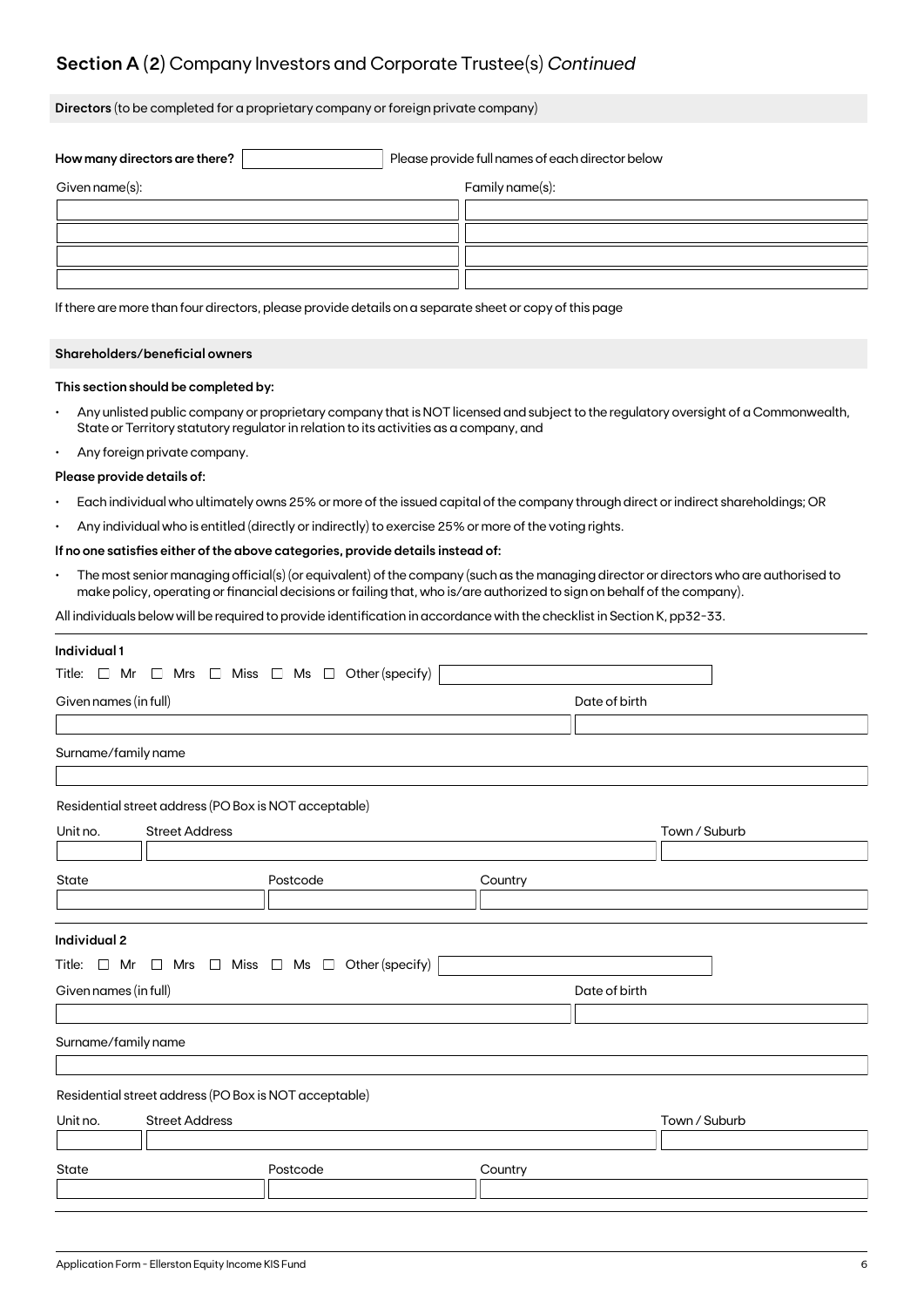## **Section A (2)** Company Investors and Corporate Trustee(s) *Continued*

### **Individual 3**

| individudi ə                                                         |                                                       |                                                                               |                                         |                                                                                                                                                    |
|----------------------------------------------------------------------|-------------------------------------------------------|-------------------------------------------------------------------------------|-----------------------------------------|----------------------------------------------------------------------------------------------------------------------------------------------------|
| Title: $\Box$ Mr                                                     |                                                       | $\Box$ Mrs $\Box$ Miss $\Box$ Ms $\Box$ Other (specify)                       |                                         |                                                                                                                                                    |
| Given names (in full)                                                |                                                       |                                                                               |                                         | Date of birth                                                                                                                                      |
|                                                                      |                                                       |                                                                               |                                         |                                                                                                                                                    |
| Surname/family name                                                  |                                                       |                                                                               |                                         |                                                                                                                                                    |
|                                                                      |                                                       |                                                                               |                                         |                                                                                                                                                    |
|                                                                      | Residential street address (PO Box is NOT acceptable) |                                                                               |                                         |                                                                                                                                                    |
| Unit no.                                                             | <b>Street Address</b>                                 |                                                                               |                                         | Town / Suburb                                                                                                                                      |
|                                                                      |                                                       |                                                                               |                                         |                                                                                                                                                    |
| State                                                                |                                                       | Postcode                                                                      | Country                                 |                                                                                                                                                    |
|                                                                      |                                                       |                                                                               |                                         |                                                                                                                                                    |
|                                                                      |                                                       |                                                                               |                                         |                                                                                                                                                    |
| Individual 4                                                         |                                                       |                                                                               |                                         |                                                                                                                                                    |
|                                                                      |                                                       | Title: $\Box$ Mr $\Box$ Mrs $\Box$ Miss $\Box$ Ms $\Box$ Other (specify)      |                                         |                                                                                                                                                    |
| Given names (in full)                                                |                                                       |                                                                               |                                         | Date of birth                                                                                                                                      |
|                                                                      |                                                       |                                                                               |                                         |                                                                                                                                                    |
| Surname/family name                                                  |                                                       |                                                                               |                                         |                                                                                                                                                    |
|                                                                      |                                                       |                                                                               |                                         |                                                                                                                                                    |
|                                                                      | Residential street address (PO Box is NOT acceptable) |                                                                               |                                         |                                                                                                                                                    |
|                                                                      | <b>Street Address</b>                                 |                                                                               |                                         | Town / Suburb                                                                                                                                      |
| Unit no.                                                             |                                                       |                                                                               |                                         |                                                                                                                                                    |
|                                                                      |                                                       |                                                                               |                                         |                                                                                                                                                    |
| State                                                                |                                                       | Postcode                                                                      | Country                                 |                                                                                                                                                    |
|                                                                      |                                                       |                                                                               |                                         |                                                                                                                                                    |
|                                                                      |                                                       |                                                                               |                                         |                                                                                                                                                    |
|                                                                      |                                                       | <b>Section A (3)</b> Trusts and Superannuation Funds                          |                                         |                                                                                                                                                    |
|                                                                      | and the appointer (as applicable).                    |                                                                               |                                         | In this section you should provide details of the trust itself and you may need to provide details of the beneficiaries, the trustees, the settlor |
|                                                                      |                                                       |                                                                               |                                         |                                                                                                                                                    |
|                                                                      | Full name of trust or superannuation fund             |                                                                               |                                         |                                                                                                                                                    |
|                                                                      |                                                       |                                                                               |                                         |                                                                                                                                                    |
|                                                                      | Country of establishment or formation                 |                                                                               | Date of establishment                   |                                                                                                                                                    |
|                                                                      |                                                       |                                                                               |                                         |                                                                                                                                                    |
|                                                                      | Business name of the trustee (if applicable)          |                                                                               |                                         |                                                                                                                                                    |
|                                                                      |                                                       |                                                                               |                                         |                                                                                                                                                    |
|                                                                      |                                                       |                                                                               |                                         |                                                                                                                                                    |
| Type of trust                                                        |                                                       |                                                                               |                                         |                                                                                                                                                    |
|                                                                      |                                                       |                                                                               |                                         |                                                                                                                                                    |
|                                                                      |                                                       | $\Box$ Regulated self-managed superannuation fund, regulated by the ATO       | Provide the SMSF's ABN                  |                                                                                                                                                    |
|                                                                      |                                                       |                                                                               |                                         |                                                                                                                                                    |
| $\Box$ Registered managed investment scheme (MIS), regulated by ASIC |                                                       | Provide the ARSN of the registered MIS                                        |                                         |                                                                                                                                                    |
|                                                                      |                                                       |                                                                               |                                         |                                                                                                                                                    |
|                                                                      |                                                       | Unregistered managed investment scheme (MIS) with only wholesale              | Provide the ABN of the unregistered MIS |                                                                                                                                                    |
|                                                                      | the Corporations Act 2001                             | $\Box~$ clients and which does not make small scale offerings under S1012E of |                                         |                                                                                                                                                    |
|                                                                      |                                                       |                                                                               |                                         |                                                                                                                                                    |
|                                                                      |                                                       |                                                                               |                                         | Provide the name of the legislation establishing the fund                                                                                          |
|                                                                      |                                                       | Government Superannuation Fund established by legislation                     |                                         |                                                                                                                                                    |
| (Commonwealth, State or Territory)                                   |                                                       |                                                                               |                                         | Provide Registrable Superannuation Entity (RSE) from APRA                                                                                          |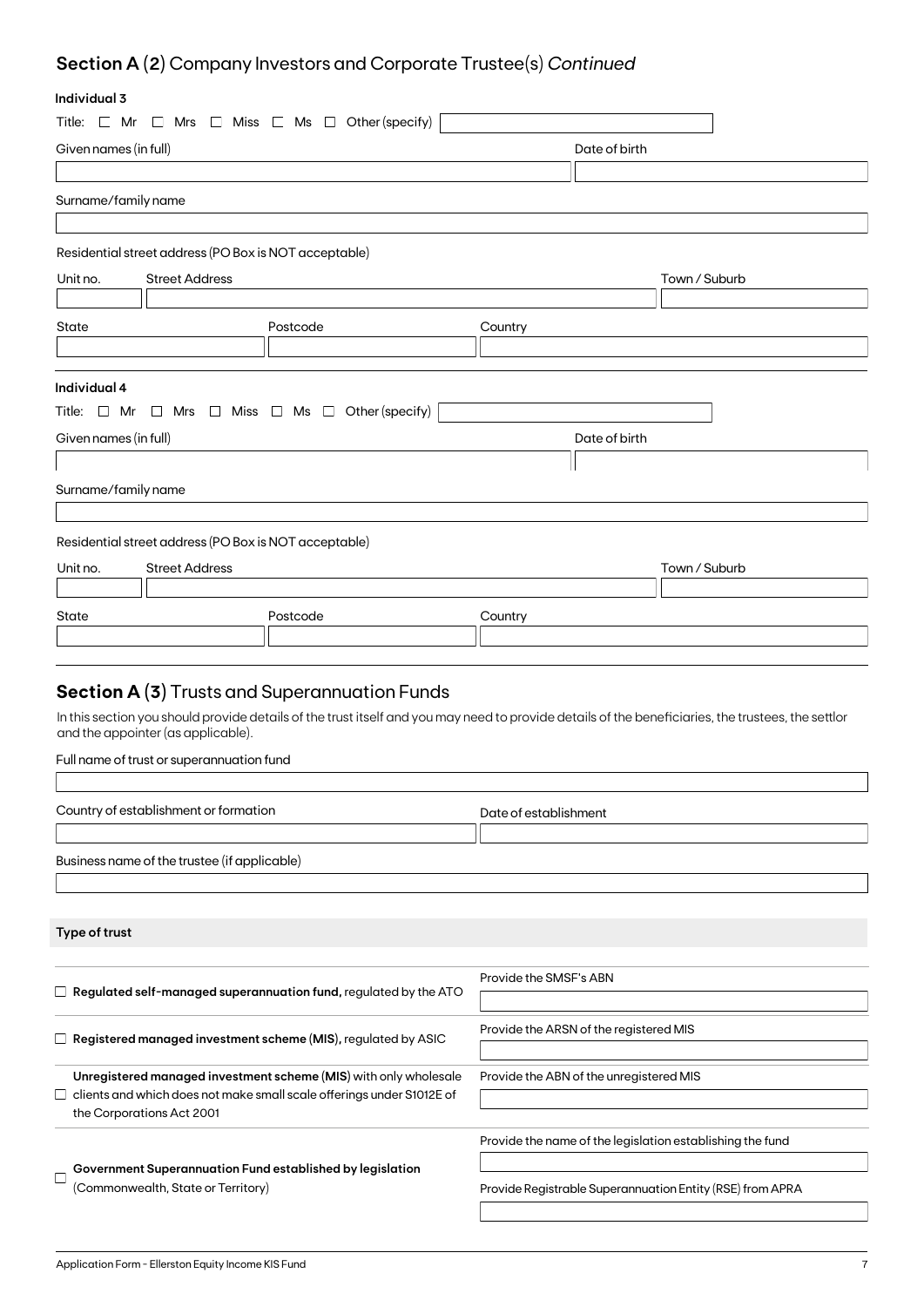### **Section A (3)** Trusts and Superannuation Funds *Continued*

|                                                                                                                                                      | Provide name of regulator (e.g. ASIC, APRA, ATO, ACNC):    |
|------------------------------------------------------------------------------------------------------------------------------------------------------|------------------------------------------------------------|
| Other regulated Australian trust, (registered/subject to the regulatory<br>Г<br>oversight of a Commonwealth statutory regulator)                     | Registrable Superannuation Entity (RSE) from APRA:         |
|                                                                                                                                                      | ABN, or ARSN from ASIC:                                    |
|                                                                                                                                                      |                                                            |
|                                                                                                                                                      | Type of Trust:                                             |
| Unregulated Australian trust, Please state the type of Trust (e.g.<br>$\Box$ unregulated SMSF, family trust, charitable fund not registered with the | Please also provide settlor and beneficiary details below: |
| ACNC, testamentary trust                                                                                                                             |                                                            |
|                                                                                                                                                      | Name of foreign regulator (if applicable):                 |
|                                                                                                                                                      |                                                            |
|                                                                                                                                                      | Registration number (if any) with foreign regulator        |
| $\Box$ Foreign trust (not established in Australia)                                                                                                  | Please also provide settlor and beneficiary details below: |
|                                                                                                                                                      |                                                            |
|                                                                                                                                                      |                                                            |
|                                                                                                                                                      |                                                            |
| Settlor details of an unregulated Australian trust or a foreign trust                                                                                |                                                            |
|                                                                                                                                                      |                                                            |
| Is the material asset contribution to the trust by the settlor less than \$10,000?<br>$\Box$ Yes<br>No                                               |                                                            |
| Is the settlor deceased?                                                                                                                             |                                                            |
| $\Box$ Yes<br>No<br>$\vert \ \ \vert$                                                                                                                |                                                            |
| If you answered No to BOTH of these questions, please provide the full name and address of the settlor.                                              |                                                            |
|                                                                                                                                                      |                                                            |
| Settlor's details                                                                                                                                    |                                                            |
| $\Box$ Mrs $\Box$ Miss $\Box$ Ms $\Box$ Other (specify)<br>Title: [ Mr                                                                               |                                                            |
| Given names (in full)                                                                                                                                |                                                            |
| Surname/family name                                                                                                                                  |                                                            |
|                                                                                                                                                      |                                                            |
| Residential street address (PO Box is NOT acceptable)                                                                                                |                                                            |
| Unit no.<br><b>Street Address</b>                                                                                                                    | Town / Suburb                                              |
|                                                                                                                                                      |                                                            |
| Postcode<br>State                                                                                                                                    | Country                                                    |
|                                                                                                                                                      |                                                            |
| Beneficiary details of an unregulated Australian trust or a foreign trust                                                                            |                                                            |
|                                                                                                                                                      |                                                            |
| Do the terms of the trust identify the beneficiaries by reference to a membership of a class?                                                        |                                                            |
| $\Box$ Yes - Describe the class or classes of beneficiaries below                                                                                    |                                                            |

□ No - Complete the 'Beneficiary details requested below for each beneficiary entitled to benefit from 25% or more of the assets of the trust.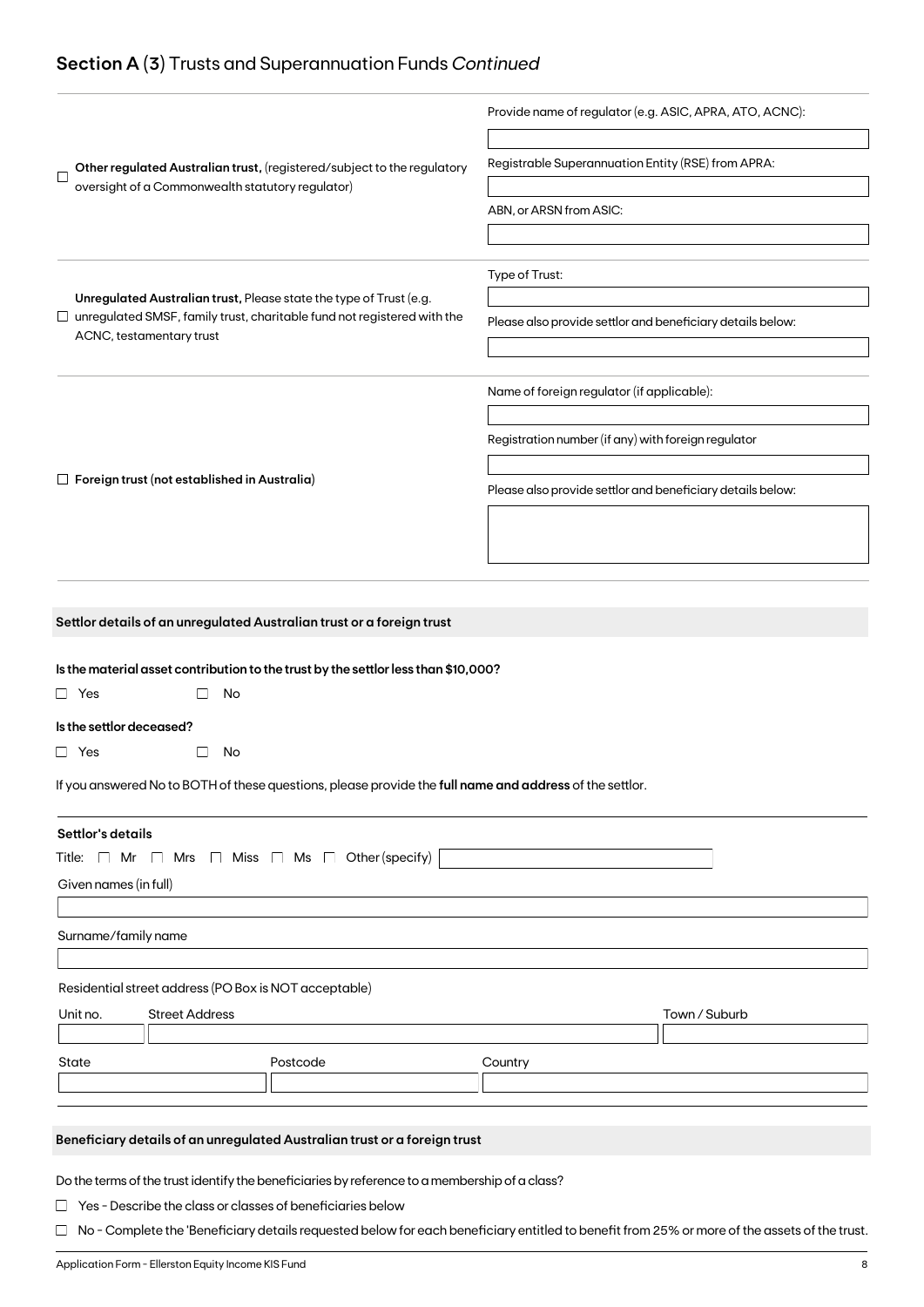## **Section A (3)** Trusts and Superannuation Funds *Continued*

Please describe the class or classes of beneficiaries (e.g. holders of different classes of units, family members or named persons)

| <b>Beneficiary1</b>   |                                                       |                                                                          |         |               |               |
|-----------------------|-------------------------------------------------------|--------------------------------------------------------------------------|---------|---------------|---------------|
|                       |                                                       | Title: $\Box$ Mr $\Box$ Mrs $\Box$ Miss $\Box$ Ms $\Box$ Other (specify) |         |               |               |
| Given names (in full) |                                                       |                                                                          |         | Date of birth |               |
|                       |                                                       |                                                                          |         |               |               |
| Surname/family name   |                                                       |                                                                          |         |               |               |
|                       | Residential street address (PO Box is NOT acceptable) |                                                                          |         |               |               |
| Unit no.              | <b>Street Address</b>                                 |                                                                          |         |               | Town / Suburb |
|                       |                                                       |                                                                          |         |               |               |
| <b>State</b>          |                                                       | Postcode                                                                 | Country |               |               |
|                       |                                                       |                                                                          |         |               |               |
| <b>Beneficiary 2</b>  |                                                       | Title: $\Box$ Mr $\Box$ Mrs $\Box$ Miss $\Box$ Ms $\Box$ Other (specify) |         |               |               |
| Given names (in full) |                                                       |                                                                          |         | Date of birth |               |
| Surname/family name   |                                                       |                                                                          |         |               |               |
|                       |                                                       |                                                                          |         |               |               |
|                       | Residential street address (PO Box is NOT acceptable) |                                                                          |         |               |               |
| Unit no.              | <b>Street Address</b>                                 |                                                                          |         |               | Town / Suburb |
|                       |                                                       |                                                                          |         |               |               |
| State                 |                                                       | Postcode                                                                 | Country |               |               |
|                       |                                                       |                                                                          |         |               |               |
| <b>Beneficiary 3</b>  |                                                       |                                                                          |         |               |               |
| Title: $\Box$ Mr      |                                                       | $\Box$ Mrs $\Box$ Miss $\Box$ Ms $\Box$ Other (specify)                  |         |               |               |
| Given names (in full) |                                                       |                                                                          |         | Date of birth |               |
|                       |                                                       |                                                                          |         |               |               |
| Surname/family name   |                                                       |                                                                          |         |               |               |
|                       | Residential street address (PO Box is NOT acceptable) |                                                                          |         |               |               |
| Unit no.              | <b>Street Address</b>                                 |                                                                          |         |               | Town / Suburb |
|                       |                                                       |                                                                          |         |               |               |
| State                 |                                                       | Postcode                                                                 | Country |               |               |
|                       |                                                       |                                                                          |         |               |               |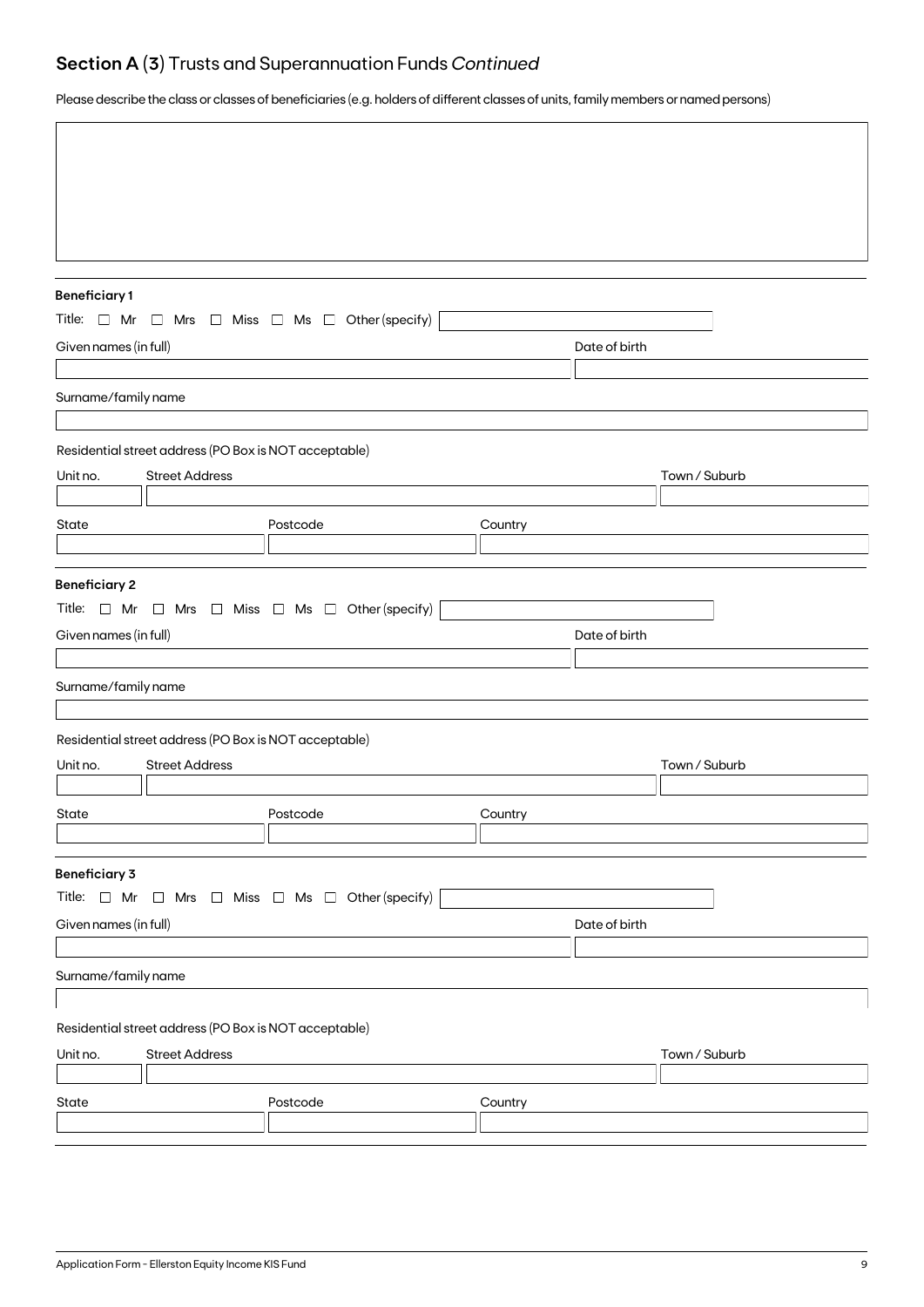## **Section A (3)** Trusts and Superannuation Funds *Continued*

| <b>Beneficiary 4</b>                                        |                                                         |                                                                                                      |                                                                                                                                                                                                                                                                               |
|-------------------------------------------------------------|---------------------------------------------------------|------------------------------------------------------------------------------------------------------|-------------------------------------------------------------------------------------------------------------------------------------------------------------------------------------------------------------------------------------------------------------------------------|
| Title:<br>$\Box$ Mr                                         | $\Box$ Mrs $\Box$ Miss $\Box$ Ms $\Box$ Other (specify) |                                                                                                      |                                                                                                                                                                                                                                                                               |
| Given names (in full)                                       |                                                         | Date of birth                                                                                        |                                                                                                                                                                                                                                                                               |
|                                                             |                                                         |                                                                                                      |                                                                                                                                                                                                                                                                               |
| Surname/family name                                         |                                                         |                                                                                                      |                                                                                                                                                                                                                                                                               |
|                                                             |                                                         |                                                                                                      |                                                                                                                                                                                                                                                                               |
| Residential street address (PO Box is NOT acceptable)       |                                                         |                                                                                                      |                                                                                                                                                                                                                                                                               |
| Unit no.<br><b>Street Address</b>                           |                                                         |                                                                                                      | Town / Suburb                                                                                                                                                                                                                                                                 |
|                                                             |                                                         |                                                                                                      |                                                                                                                                                                                                                                                                               |
| State                                                       | Postcode                                                | Country                                                                                              |                                                                                                                                                                                                                                                                               |
|                                                             |                                                         |                                                                                                      |                                                                                                                                                                                                                                                                               |
| <b>Trustee details</b>                                      |                                                         |                                                                                                      |                                                                                                                                                                                                                                                                               |
|                                                             |                                                         | Note: Individual Trustees must complete Section A(4); Corporate Trustees must complete Section A(2). |                                                                                                                                                                                                                                                                               |
|                                                             |                                                         | Unregulated Australian trusts and foreign trusts must complete the following section.                |                                                                                                                                                                                                                                                                               |
|                                                             |                                                         |                                                                                                      |                                                                                                                                                                                                                                                                               |
|                                                             |                                                         | Appointer of an unregulated or foreign trust (the person entitled to remove or appoint trustees)     |                                                                                                                                                                                                                                                                               |
| by the trust deed to appoint, remove or instruct trustees)? |                                                         |                                                                                                      | Does anyone else have a substantial degree of control over the trust (e.g. an appointer or individual or company granted specific powers                                                                                                                                      |
| K on pages 32-33 of this form.                              |                                                         |                                                                                                      | $\Box$ Yes - Please provide the name, address and date of birth of the appointer in section A(4), and provide identification as required in section                                                                                                                           |
| $\Box$ No - Proceed to next question.                       |                                                         |                                                                                                      |                                                                                                                                                                                                                                                                               |
| through the capacity to direct the trustees.)               |                                                         |                                                                                                      | Is there anyone else who directly or indirectly controls the trust that is different from the trustees/appointer already provided? (This<br>includes control by acting as trustee by means of agreements, arrangements, understandings and practices or by exercising control |
| 32-33 of this form.                                         |                                                         |                                                                                                      | $\Box$ Yes - Please provide their names, addresses and dates of birth in section A(4), and provide identification as required in section K on pages                                                                                                                           |
| No - Proceed to section B.                                  |                                                         |                                                                                                      |                                                                                                                                                                                                                                                                               |
|                                                             |                                                         | <b>Section A (4)</b> Individual Investors, Sole Traders and Individual Trustees                      |                                                                                                                                                                                                                                                                               |
| Investor1                                                   |                                                         |                                                                                                      |                                                                                                                                                                                                                                                                               |
| Title: $\Box$ Mr                                            | $\Box$ Mrs $\Box$ Miss $\Box$ Ms $\Box$ Other (specify) |                                                                                                      |                                                                                                                                                                                                                                                                               |
|                                                             |                                                         |                                                                                                      | Date of birth                                                                                                                                                                                                                                                                 |
| Given names (in full)                                       |                                                         |                                                                                                      |                                                                                                                                                                                                                                                                               |
|                                                             |                                                         |                                                                                                      |                                                                                                                                                                                                                                                                               |
| Surname/family name                                         |                                                         |                                                                                                      | Country of Citizenship                                                                                                                                                                                                                                                        |
|                                                             |                                                         |                                                                                                      |                                                                                                                                                                                                                                                                               |

#### Residential street address (PO Box is NOT acceptable)

| Unit no.          | <b>Street Address</b> |            |         | Town / Suburb |
|-------------------|-----------------------|------------|---------|---------------|
|                   |                       |            |         |               |
| State             |                       | Postcode   | Country |               |
|                   |                       |            |         |               |
| <b>Work Phone</b> |                       | Home Phone | Fax     | Mobile        |
|                   |                       |            |         |               |
|                   |                       |            |         |               |
| Email             |                       |            |         |               |

#### **Are you an Australian resident for tax purposes?**

 $\Box$  Yes  $\Box$  No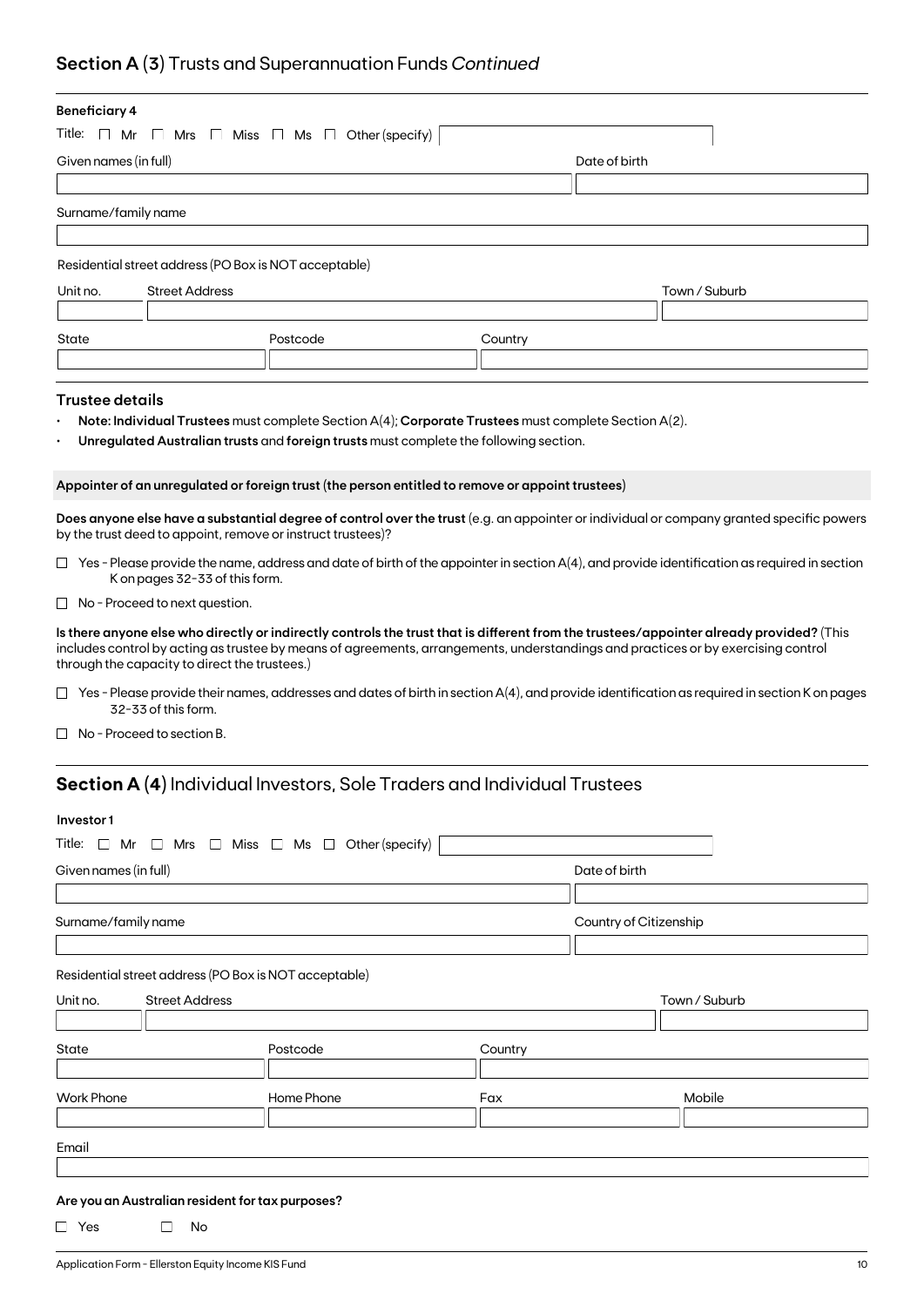## **Section A (4)** Individual Investors, Sole Traders and Individual Trustees *Continued*

| If not please specify your country of tax residence                      |                                                    |         |                        |               |  |
|--------------------------------------------------------------------------|----------------------------------------------------|---------|------------------------|---------------|--|
| Australian Tax File Number or Exemption details (if applicable)          |                                                    |         |                        |               |  |
|                                                                          |                                                    |         |                        |               |  |
| Investor 2                                                               |                                                    |         |                        |               |  |
| Title: $\Box$ Mr $\Box$ Mrs $\Box$ Miss $\Box$ Ms $\Box$ Other (specify) |                                                    |         |                        |               |  |
| Given names (in full)                                                    |                                                    |         | Date of birth          |               |  |
| Surname/family name                                                      |                                                    |         | Country of Citizenship |               |  |
|                                                                          |                                                    |         |                        |               |  |
| Residential street address (PO Box is NOT acceptable)                    |                                                    |         |                        |               |  |
| <b>Street Address</b><br>Unit no.                                        |                                                    |         |                        | Town / Suburb |  |
|                                                                          |                                                    |         |                        |               |  |
| State                                                                    | Postcode                                           | Country |                        |               |  |
|                                                                          |                                                    |         |                        |               |  |
| <b>Work Phone</b>                                                        | Home Phone                                         | Fax     |                        | Mobile        |  |
|                                                                          |                                                    |         |                        |               |  |
| Email                                                                    |                                                    |         |                        |               |  |
| Are you an Australian resident for tax purposes?                         |                                                    |         |                        |               |  |
| $\Box$ Yes<br>No<br>$\Box$                                               |                                                    |         |                        |               |  |
| If not please specify your country of tax residence                      |                                                    |         |                        |               |  |
|                                                                          |                                                    |         |                        |               |  |
| Australian Tax File Number or Exemption details (if applicable)          |                                                    |         |                        |               |  |
|                                                                          |                                                    |         |                        |               |  |
| Sole traders                                                             |                                                    |         |                        |               |  |
| If you are a sole trader, complete this section as well as the above.    |                                                    |         |                        |               |  |
|                                                                          |                                                    |         |                        |               |  |
| Full business name                                                       |                                                    |         |                        |               |  |
|                                                                          |                                                    |         |                        |               |  |
| Principal place of business street address (PO Box is NOT acceptable)    |                                                    |         |                        |               |  |
|                                                                          | Town / Suburb<br>Unit no.<br><b>Street Address</b> |         |                        |               |  |
| State                                                                    | Postcode                                           | Country |                        |               |  |
|                                                                          |                                                    |         |                        |               |  |
| <b>Work Phone</b>                                                        | Home Phone                                         | Fax     |                        | Mobile        |  |
|                                                                          |                                                    |         |                        |               |  |
| Email                                                                    |                                                    | ABN     |                        |               |  |
|                                                                          |                                                    |         |                        |               |  |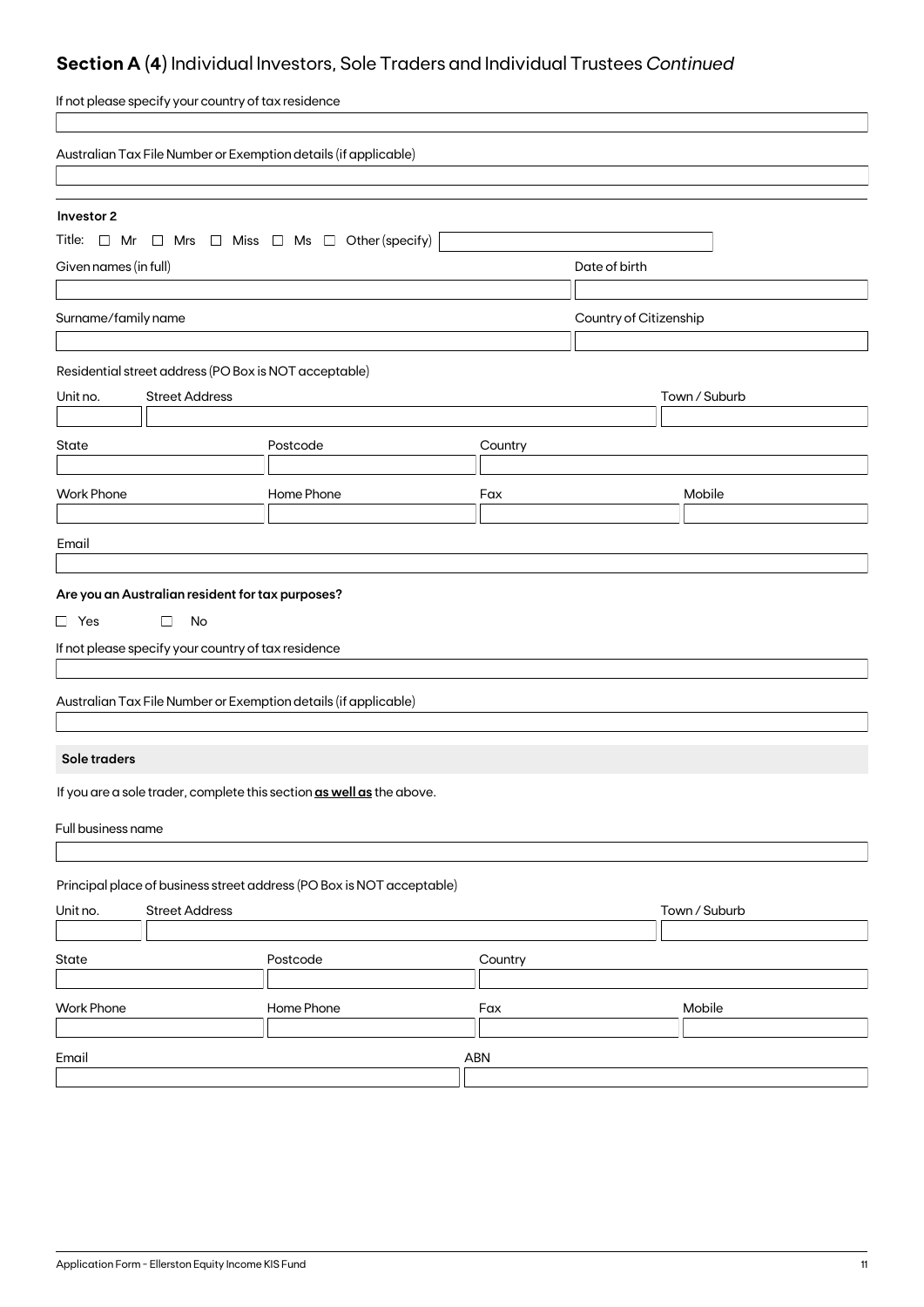### **Section A (5)** Partnerships

| Full name of partnership                                                               | <b>ABN</b>                                                                                                                                |  |  |  |
|----------------------------------------------------------------------------------------|-------------------------------------------------------------------------------------------------------------------------------------------|--|--|--|
| Full business name of partnership registered in any State or Territory (if applicable) |                                                                                                                                           |  |  |  |
| Country of formation or establishment<br>Date of establishment                         |                                                                                                                                           |  |  |  |
| Australian Tax File Number or Exemption details (if applicable)                        |                                                                                                                                           |  |  |  |
| How many partners are there?                                                           |                                                                                                                                           |  |  |  |
| Is the partnership regulated?                                                          |                                                                                                                                           |  |  |  |
| $\Box$ Yes - Please provide details of ONE of the partners below.                      |                                                                                                                                           |  |  |  |
| $\Box$<br>company, please use Section A(2).                                            | No - Please provide the full name, residential street address and date of birth of ALL partners in Section A(4), or if the partners are a |  |  |  |
| Please provide details of ONE partner in the regulated partnership                     |                                                                                                                                           |  |  |  |
| Partner                                                                                |                                                                                                                                           |  |  |  |
| Title: $\Box$ Mr $\Box$ Mrs $\Box$ Miss $\Box$ Ms $\Box$ Other (specify)               |                                                                                                                                           |  |  |  |
| Given names (in full)                                                                  | Date of birth                                                                                                                             |  |  |  |
|                                                                                        |                                                                                                                                           |  |  |  |
| Surname/family name                                                                    |                                                                                                                                           |  |  |  |
| Residential street address (PO Box is NOT acceptable)                                  |                                                                                                                                           |  |  |  |
| <b>Street Address</b><br>Unit no.                                                      | Town / Suburb                                                                                                                             |  |  |  |
|                                                                                        |                                                                                                                                           |  |  |  |
| State<br>Postcode                                                                      | Country                                                                                                                                   |  |  |  |
|                                                                                        |                                                                                                                                           |  |  |  |

#### **Beneficial owners**

#### **Are the beneficial owners different from the partner already entered in above?**

- $\Box$  Yes (please provide details below)
- $\Box$  No (no further information required in this section)

#### **Beneficial owners are those who:**

- Ultimately own 25% or more of the partnership, OR
- Are entitled, directly or indirectly, to exercise 25% or more of the voting rights of the partnership, including the power of veto.

#### **If no one satisfies either of these categories, it applies instead to:**

• Each individual who directly or indirectly controls the partnership through the capacity to determine decisions about financial or operating policies or by other means.

#### **If none of the above, it applies instead to:**

• Each of the most senior managing official(s) of the partnerships.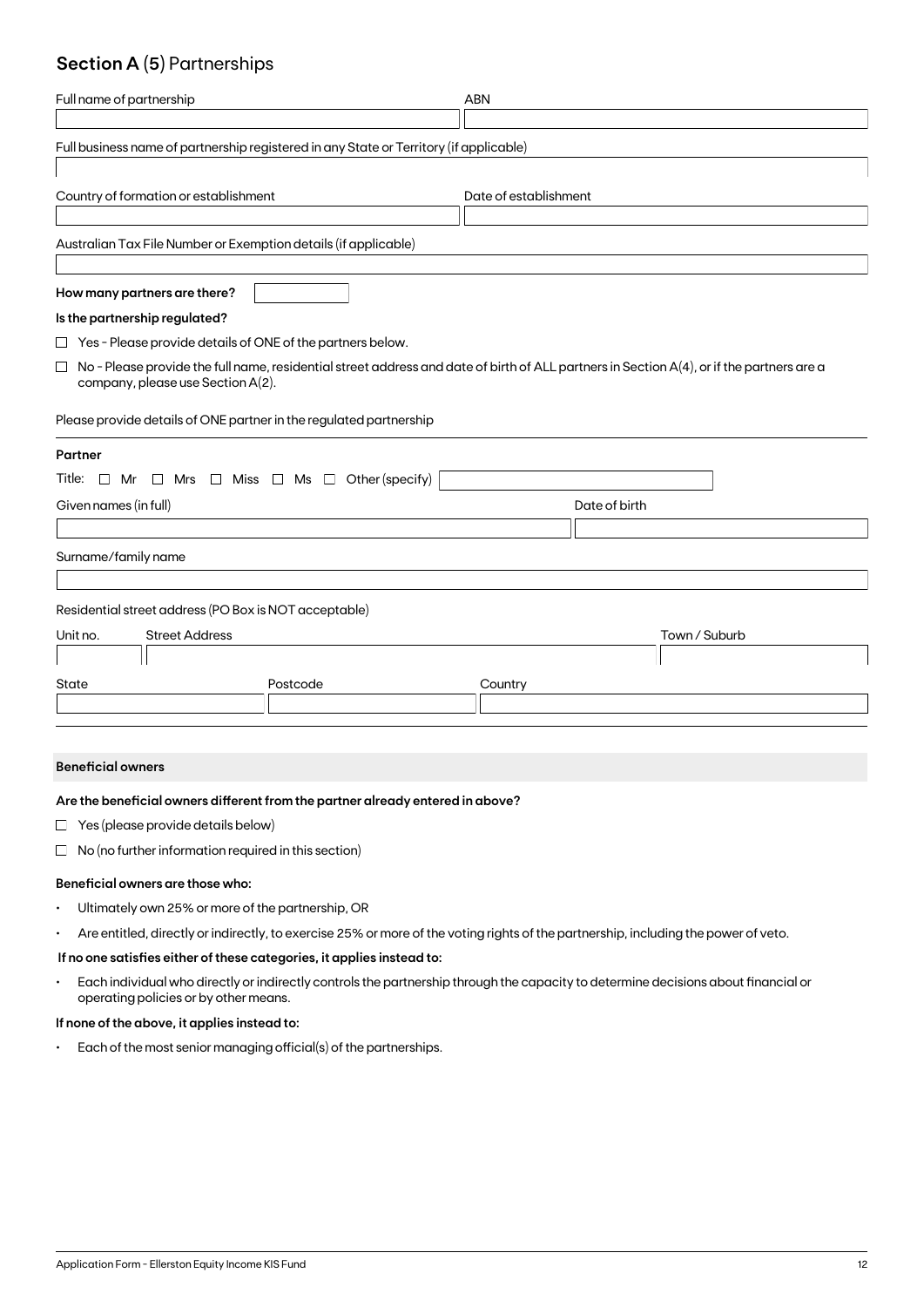## **Section A (5)** Partnerships *Continued*

| <b>Beneficiary1</b>   |                                                       |                                                                          |               |               |
|-----------------------|-------------------------------------------------------|--------------------------------------------------------------------------|---------------|---------------|
|                       |                                                       | Title: $\Box$ Mr $\Box$ Mrs $\Box$ Miss $\Box$ Ms $\Box$ Other (specify) |               |               |
| Given names (in full) |                                                       |                                                                          | Date of birth |               |
|                       |                                                       |                                                                          |               |               |
| Surname/family name   |                                                       |                                                                          |               |               |
|                       |                                                       |                                                                          |               |               |
|                       |                                                       |                                                                          |               |               |
|                       | Residential street address (PO Box is NOT acceptable) |                                                                          |               |               |
| Unit no.              | <b>Street Address</b>                                 |                                                                          |               | Town / Suburb |
|                       |                                                       |                                                                          |               |               |
| State                 |                                                       | Postcode                                                                 | Country       |               |
|                       |                                                       |                                                                          |               |               |
| <b>Beneficiary 2</b>  |                                                       |                                                                          |               |               |
|                       |                                                       | Title: $\Box$ Mr $\Box$ Mrs $\Box$ Miss $\Box$ Ms $\Box$ Other (specify) |               |               |
| Given names (in full) |                                                       |                                                                          | Date of birth |               |
|                       |                                                       |                                                                          |               |               |
|                       |                                                       |                                                                          |               |               |
| Surname/family name   |                                                       |                                                                          |               |               |
|                       |                                                       |                                                                          |               |               |
|                       | Residential street address (PO Box is NOT acceptable) |                                                                          |               |               |
| Unit no.              | <b>Street Address</b>                                 |                                                                          |               | Town / Suburb |
|                       |                                                       |                                                                          |               |               |
| State                 |                                                       | Postcode                                                                 | Country       |               |
|                       |                                                       |                                                                          |               |               |
| <b>Beneficiary 3</b>  |                                                       |                                                                          |               |               |
|                       |                                                       | Title: $\Box$ Mr $\Box$ Mrs $\Box$ Miss $\Box$ Ms $\Box$ Other (specify) |               |               |
|                       |                                                       |                                                                          |               |               |
| Given names (in full) |                                                       |                                                                          | Date of birth |               |
|                       |                                                       |                                                                          |               |               |
| Surname/family name   |                                                       |                                                                          |               |               |
|                       |                                                       |                                                                          |               |               |
|                       | Residential street address (PO Box is NOT acceptable) |                                                                          |               |               |
| Unit no.              | <b>Street Address</b>                                 |                                                                          |               | Town / Suburb |
|                       |                                                       |                                                                          |               |               |
| State                 |                                                       | Postcode                                                                 | Country       |               |
|                       |                                                       |                                                                          |               |               |
|                       |                                                       |                                                                          |               |               |
| <b>Beneficiary 4</b>  |                                                       |                                                                          |               |               |
| Title: $\Box$ Mr      |                                                       | $\Box$ Mrs $\Box$ Miss $\Box$ Ms $\Box$ Other (specify)                  |               |               |
| Given names (in full) |                                                       |                                                                          | Date of birth |               |
|                       |                                                       |                                                                          |               |               |
| Surname/family name   |                                                       |                                                                          |               |               |
|                       |                                                       |                                                                          |               |               |
|                       | Residential street address (PO Box is NOT acceptable) |                                                                          |               |               |
| Unit no.              | <b>Street Address</b>                                 |                                                                          |               | Town / Suburb |
|                       |                                                       |                                                                          |               |               |
| State                 |                                                       | Postcode                                                                 | Country       |               |
|                       |                                                       |                                                                          |               |               |
|                       |                                                       |                                                                          |               |               |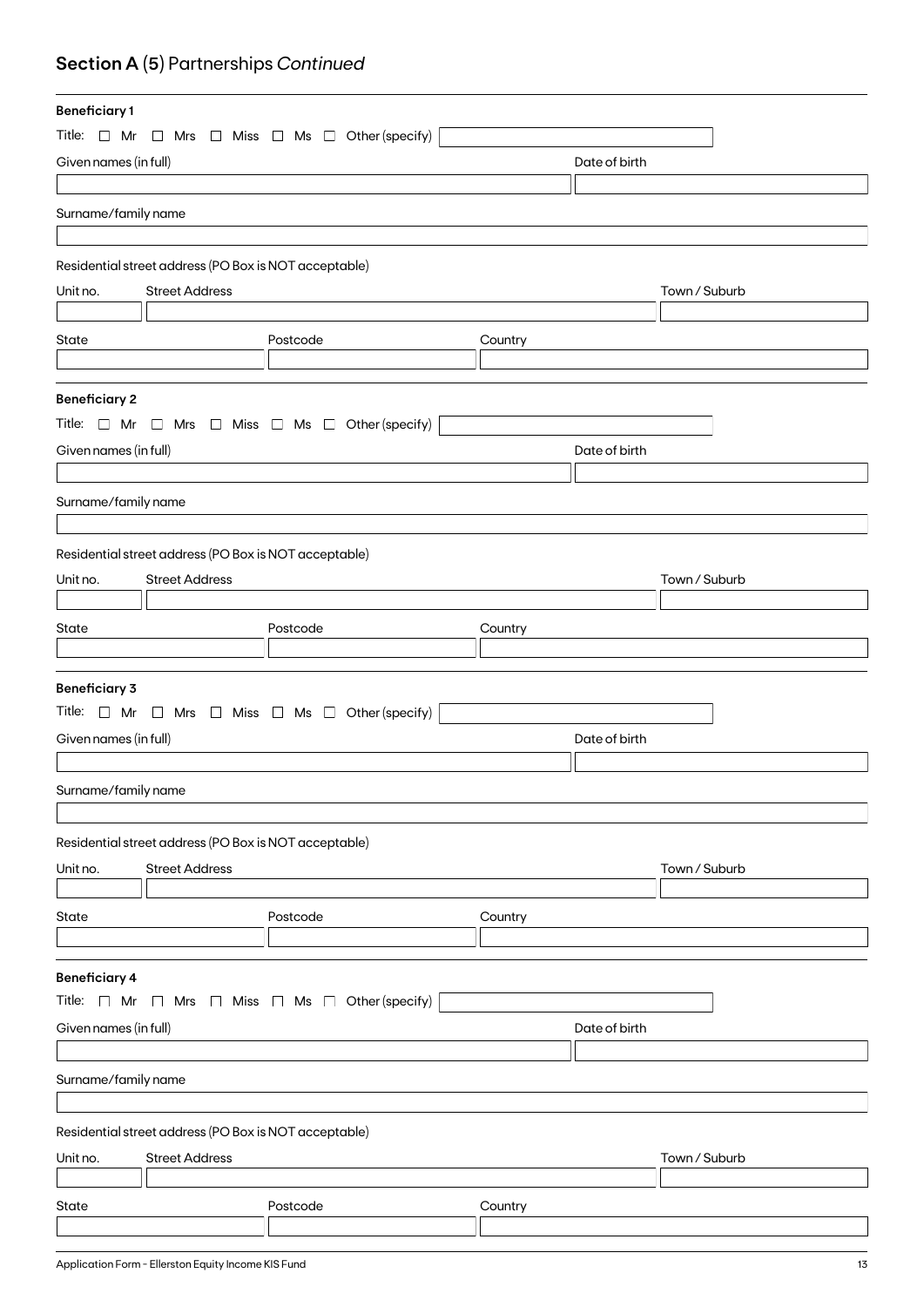## **Section A (6)** Associations

| Full name of association |                                                       |                                                                             | Incorporation number or ABN |               |  |
|--------------------------|-------------------------------------------------------|-----------------------------------------------------------------------------|-----------------------------|---------------|--|
|                          |                                                       |                                                                             |                             |               |  |
|                          |                                                       | Principal place of administration street address (PO Box is NOT acceptable) |                             |               |  |
| Unit no.                 | <b>Street Address</b>                                 |                                                                             |                             | Town / Suburb |  |
|                          |                                                       |                                                                             |                             |               |  |
| State                    |                                                       | Postcode                                                                    | Country                     |               |  |
|                          |                                                       |                                                                             |                             |               |  |
|                          |                                                       | Registered office street address (PO Box is NOT acceptable)                 |                             |               |  |
| Unit no.                 | <b>Street Address</b>                                 |                                                                             |                             | Town / Suburb |  |
|                          |                                                       |                                                                             |                             |               |  |
| State                    |                                                       | Postcode                                                                    | Country                     |               |  |
|                          |                                                       |                                                                             |                             |               |  |
|                          |                                                       | Australian Tax File Number or Exemption details (if applicable              |                             |               |  |
|                          |                                                       |                                                                             |                             |               |  |
|                          |                                                       |                                                                             |                             |               |  |
|                          | Governing members or responsible officer details      |                                                                             |                             |               |  |
|                          |                                                       |                                                                             |                             |               |  |
| Chairperson              |                                                       |                                                                             |                             |               |  |
|                          |                                                       | Title: $\Box$ Mr $\Box$ Mrs $\Box$ Miss $\Box$ Ms $\Box$ Other (specify)    |                             |               |  |
| Given names (in full)    |                                                       |                                                                             |                             | Date of birth |  |
|                          |                                                       |                                                                             |                             |               |  |
| Surname/family name      |                                                       |                                                                             |                             |               |  |
|                          |                                                       |                                                                             |                             |               |  |
|                          | Residential street address (PO Box is NOT acceptable) |                                                                             |                             |               |  |
| Unit no.                 | <b>Street Address</b>                                 |                                                                             |                             | Town / Suburb |  |
|                          |                                                       |                                                                             |                             |               |  |
| State                    |                                                       | Postcode                                                                    |                             |               |  |
|                          |                                                       |                                                                             | Country                     |               |  |
|                          |                                                       |                                                                             |                             |               |  |
| Secretary                |                                                       |                                                                             |                             |               |  |
|                          |                                                       | Title: $\Box$ Mr $\Box$ Mrs $\Box$ Miss $\Box$ Ms $\Box$ Other (specify)    |                             |               |  |
| Given names (in full)    |                                                       |                                                                             |                             | Date of birth |  |
|                          |                                                       |                                                                             |                             |               |  |
| Surname/family name      |                                                       |                                                                             |                             |               |  |
|                          |                                                       |                                                                             |                             |               |  |
|                          |                                                       |                                                                             |                             |               |  |
|                          | Residential street address (PO Box is NOT acceptable) |                                                                             |                             |               |  |
| Unit no.                 | <b>Street Address</b>                                 |                                                                             |                             | Town / Suburb |  |
|                          |                                                       |                                                                             |                             |               |  |
| State                    |                                                       | Postcode                                                                    | Country                     |               |  |
|                          |                                                       |                                                                             |                             |               |  |
| <b>Treasurer</b>         |                                                       |                                                                             |                             |               |  |
|                          |                                                       | Title: $\Box$ Mr $\Box$ Mrs $\Box$ Miss $\Box$ Ms $\Box$ Other (specify)    |                             |               |  |
|                          |                                                       |                                                                             |                             |               |  |
| Given names (in full)    |                                                       |                                                                             |                             | Date of birth |  |
|                          |                                                       |                                                                             |                             |               |  |
| Surname/family name      |                                                       |                                                                             |                             |               |  |
|                          |                                                       |                                                                             |                             |               |  |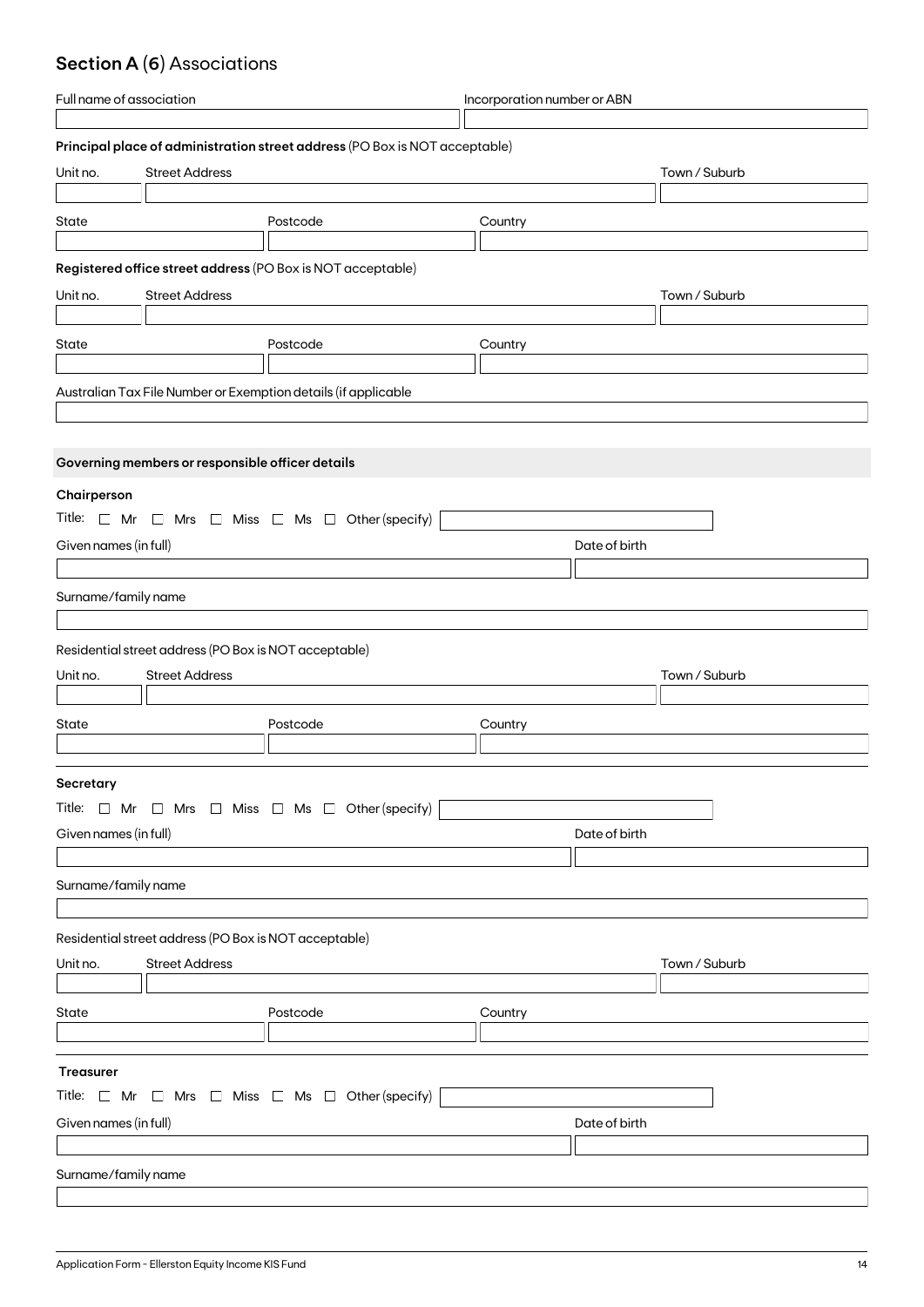## **Section A (6)** Associations *Continued*

| Residential street address (PO Box is NOT acceptable) |  |  |
|-------------------------------------------------------|--|--|
|-------------------------------------------------------|--|--|

| Unit no.                                                                                                                          | <b>Street Address</b>                                                          |                                                                                                                                                                                                           |                                   | Town / Suburb |  |
|-----------------------------------------------------------------------------------------------------------------------------------|--------------------------------------------------------------------------------|-----------------------------------------------------------------------------------------------------------------------------------------------------------------------------------------------------------|-----------------------------------|---------------|--|
| State                                                                                                                             |                                                                                | Postcode                                                                                                                                                                                                  | Country                           |               |  |
|                                                                                                                                   | <b>Section A (7)</b> Registered Co-Operatives                                  |                                                                                                                                                                                                           |                                   |               |  |
|                                                                                                                                   | Full name of registered co-operative                                           |                                                                                                                                                                                                           | <b>Registration Number or ABN</b> |               |  |
| Unit no.                                                                                                                          | <b>Street Address</b>                                                          | Principal place of administration street address (PO Box is NOT acceptable)                                                                                                                               |                                   | Town / Suburb |  |
| State                                                                                                                             |                                                                                | Postcode                                                                                                                                                                                                  | Country                           |               |  |
|                                                                                                                                   |                                                                                |                                                                                                                                                                                                           |                                   |               |  |
| Unit no.                                                                                                                          | <b>Street Address</b>                                                          | Registered office street address (PO Box is NOT acceptable)                                                                                                                                               |                                   |               |  |
| State                                                                                                                             |                                                                                | Postcode                                                                                                                                                                                                  | Country                           |               |  |
|                                                                                                                                   |                                                                                | Australian Tax File Number or Exemption details (if applicable                                                                                                                                            |                                   |               |  |
| <b>Public officer</b><br>Given names (in full)<br>Surname/family name                                                             | (PO Box is NOT acceptable)                                                     | Name and residential street address of the public officer (or Chairman, Secretary or Treasurer if there is no public officer)<br>Title: $\Box$ Mr $\Box$ Mrs $\Box$ Miss $\Box$ Ms $\Box$ Other (specify) | Date of birth                     |               |  |
|                                                                                                                                   |                                                                                |                                                                                                                                                                                                           |                                   |               |  |
| Unit no.                                                                                                                          | <b>Street Address</b>                                                          |                                                                                                                                                                                                           |                                   | Town / Suburb |  |
| State                                                                                                                             |                                                                                | Postcode                                                                                                                                                                                                  | Country                           |               |  |
| Chairperson<br>Title: $\Box$ Mr $\Box$ Mrs $\Box$ Miss $\Box$ Ms $\Box$ Other (specify)<br>Given names (in full)<br>Date of birth |                                                                                |                                                                                                                                                                                                           |                                   |               |  |
| Surname/family name                                                                                                               |                                                                                |                                                                                                                                                                                                           |                                   |               |  |
|                                                                                                                                   |                                                                                |                                                                                                                                                                                                           |                                   |               |  |
| Unit no.                                                                                                                          | Residential street address (PO Box is NOT acceptable)<br><b>Street Address</b> |                                                                                                                                                                                                           |                                   | Town / Suburb |  |
| State                                                                                                                             |                                                                                | Postcode                                                                                                                                                                                                  | Country                           |               |  |
|                                                                                                                                   |                                                                                |                                                                                                                                                                                                           |                                   |               |  |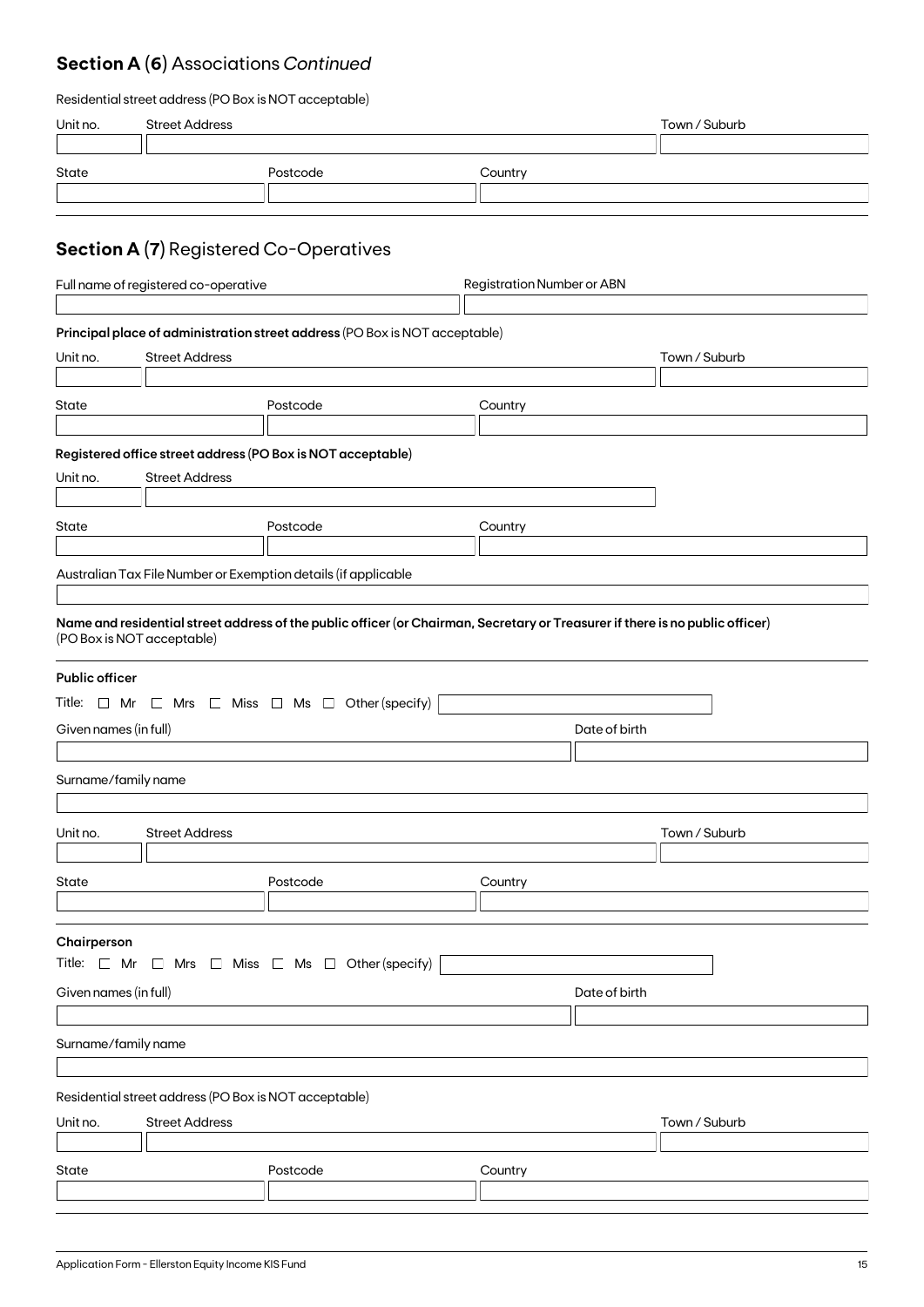## **Section A (7)** Registered Co-Operatives *Continued*

| Secretary                    |                                                       |                                                                                                                                         |                                      |               |               |
|------------------------------|-------------------------------------------------------|-----------------------------------------------------------------------------------------------------------------------------------------|--------------------------------------|---------------|---------------|
|                              |                                                       | Title: $\Box$ Mr $\Box$ Mrs $\Box$ Miss $\Box$ Ms $\Box$ Other (specify)                                                                |                                      |               |               |
| Given names (in full)        |                                                       |                                                                                                                                         |                                      | Date of birth |               |
|                              |                                                       |                                                                                                                                         |                                      |               |               |
| Surname/family name          |                                                       |                                                                                                                                         |                                      |               |               |
|                              |                                                       |                                                                                                                                         |                                      |               |               |
|                              | Residential street address (PO Box is NOT acceptable) |                                                                                                                                         |                                      |               |               |
| Unit no.                     | <b>Street Address</b>                                 |                                                                                                                                         |                                      |               | Town / Suburb |
|                              |                                                       |                                                                                                                                         |                                      |               |               |
| State                        |                                                       | Postcode                                                                                                                                | Country                              |               |               |
|                              |                                                       |                                                                                                                                         |                                      |               |               |
|                              |                                                       |                                                                                                                                         |                                      |               |               |
| <b>Treasurer</b>             |                                                       |                                                                                                                                         |                                      |               |               |
|                              |                                                       | Title: $\Box$ Mr $\Box$ Mrs $\Box$ Miss $\Box$ Ms $\Box$ Other (specify)                                                                |                                      |               |               |
| Given names (in full)        |                                                       |                                                                                                                                         |                                      | Date of birth |               |
|                              |                                                       |                                                                                                                                         |                                      |               |               |
| Surname/family name          |                                                       |                                                                                                                                         |                                      |               |               |
|                              |                                                       |                                                                                                                                         |                                      |               |               |
|                              | Residential street address (PO Box is NOT acceptable) |                                                                                                                                         |                                      |               |               |
| Unit no.                     | <b>Street Address</b>                                 |                                                                                                                                         |                                      |               | Town / Suburb |
|                              |                                                       |                                                                                                                                         |                                      |               |               |
| State                        |                                                       | Postcode                                                                                                                                | Country                              |               |               |
|                              |                                                       |                                                                                                                                         |                                      |               |               |
|                              |                                                       |                                                                                                                                         |                                      |               |               |
|                              | <b>Section A (8)</b> Government Bodies                |                                                                                                                                         |                                      |               |               |
|                              |                                                       |                                                                                                                                         |                                      |               |               |
| Full name of government body |                                                       |                                                                                                                                         | Registration or incorporation number |               |               |
|                              |                                                       | Principal place of operations (PO Box is NOT acceptable)                                                                                |                                      |               |               |
|                              |                                                       |                                                                                                                                         |                                      |               |               |
| Unit no.                     | <b>Street Address</b>                                 |                                                                                                                                         |                                      |               | Town / Suburb |
| State                        |                                                       | Postcode                                                                                                                                | Country (If not Australia)           |               |               |
|                              |                                                       |                                                                                                                                         |                                      |               |               |
|                              |                                                       | Australian Tax File Number or Exemption details (if applicable)                                                                         |                                      |               |               |
|                              |                                                       |                                                                                                                                         |                                      |               |               |
|                              |                                                       | Select one of the following categories and provide the requested information:                                                           |                                      |               |               |
| ⊔                            | Commonwealth of Australia government body             |                                                                                                                                         |                                      |               |               |
| ⊔                            |                                                       | Australian State or Territory government body (specify State)                                                                           |                                      |               |               |
| ⊔                            | Australian or State/Territory Government Entity       |                                                                                                                                         |                                      |               |               |
| ப                            |                                                       | Emanation (describes any body which provides a public service under the control of government                                           |                                      |               |               |
| ⊔                            |                                                       | Established under legislation of a foreign country (specify country)                                                                    |                                      |               |               |
|                              |                                                       |                                                                                                                                         |                                      |               |               |
| government body:             |                                                       | If the government body is an entity, an emanation or foreign government body, provide information about the ownership or control of the |                                      |               |               |
|                              |                                                       |                                                                                                                                         |                                      |               |               |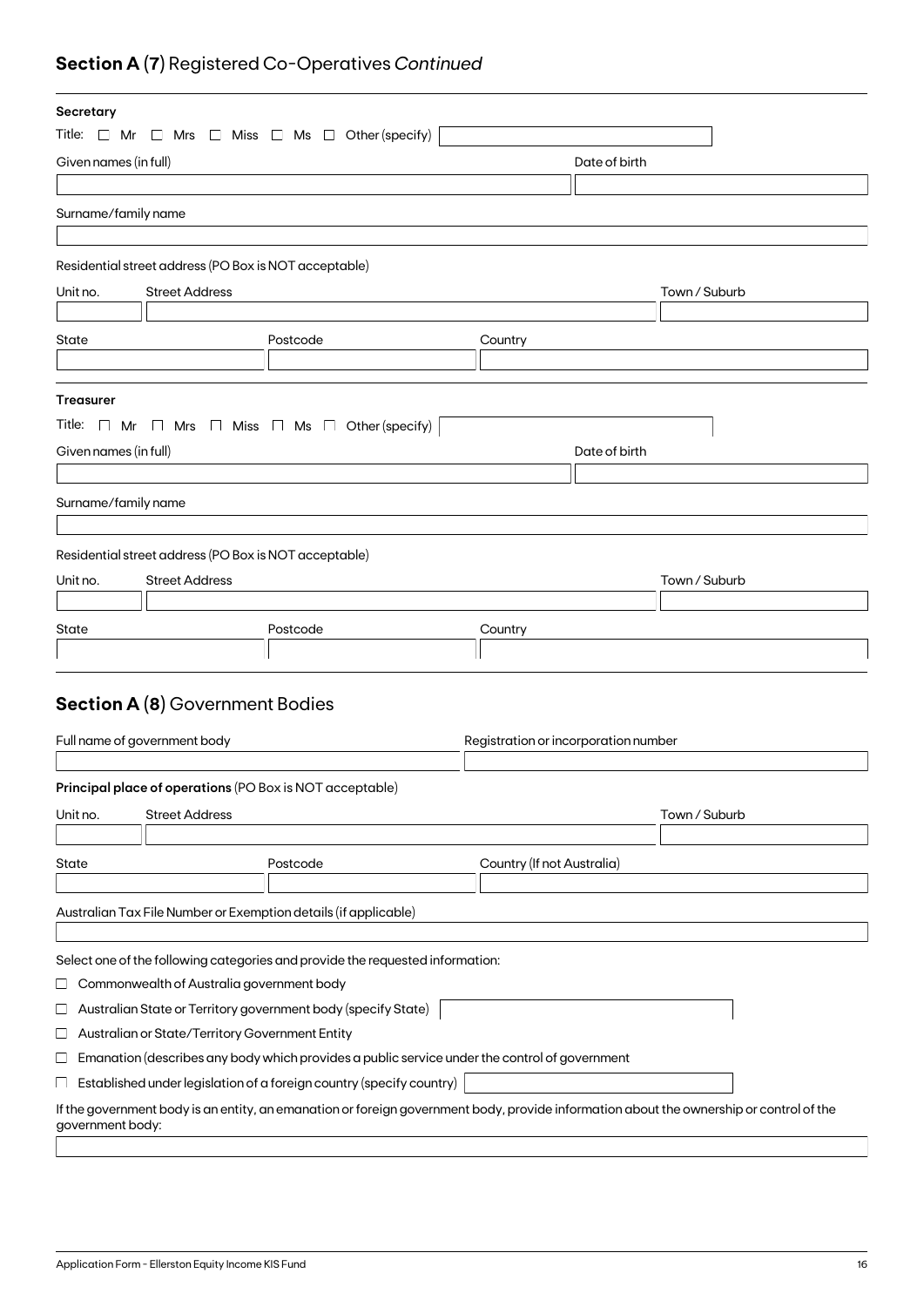### **Section A (8)** Government Bodies *Continued*

#### **Beneficial owners and Controlling Persons**

**This section should be completed by any government entity, emanation or foreign government body. Please provide details of:**

- Each individual who ultimately owns 25% or more of the government entity, emanation or foreign government body through direct or indirect shareholdings; OR
- Any individual who is entitled (directly or indirectly) to exercise 25% or more of the voting rights.

#### **If no one satisfies either of the above categories, provide details instead of:**

• he most senior managing official(s) (or equivalent) who is/are authorised to make policy, operating or financial decisions or failing that, who is/are authorised to sign on behalf of the government entity, emanation or foreign government body.

All individuals below are required to provide identification (see Section K, 'Investor identification documents').

| Individual 1          |                                                       |                                                                          |         |               |
|-----------------------|-------------------------------------------------------|--------------------------------------------------------------------------|---------|---------------|
|                       |                                                       | Title: $\Box$ Mr $\Box$ Mrs $\Box$ Miss $\Box$ Ms $\Box$ Other (specify) |         |               |
| Given names (in full) |                                                       |                                                                          |         | Date of birth |
|                       |                                                       |                                                                          |         |               |
| Surname/family name   |                                                       |                                                                          |         |               |
|                       |                                                       |                                                                          |         |               |
|                       | Residential street address (PO Box is NOT acceptable) |                                                                          |         |               |
| Unit no.              | <b>Street Address</b>                                 |                                                                          |         | Town / Suburb |
|                       |                                                       |                                                                          |         |               |
| State                 |                                                       | Postcode                                                                 | Country |               |
|                       |                                                       |                                                                          |         |               |
| Individual 2          |                                                       |                                                                          |         |               |
|                       |                                                       | Title: $\Box$ Mr $\Box$ Mrs $\Box$ Miss $\Box$ Ms $\Box$ Other (specify) |         |               |
| Given names (in full) |                                                       |                                                                          |         | Date of birth |
|                       |                                                       |                                                                          |         |               |
| Surname/family name   |                                                       |                                                                          |         |               |
|                       |                                                       |                                                                          |         |               |
|                       | Residential street address (PO Box is NOT acceptable) |                                                                          |         |               |
| Unit no.              | <b>Street Address</b>                                 |                                                                          |         | Town / Suburb |
|                       |                                                       |                                                                          |         |               |
| State                 |                                                       | Postcode                                                                 | Country |               |
|                       |                                                       |                                                                          |         |               |
|                       |                                                       |                                                                          |         |               |
| Individual 3          |                                                       |                                                                          |         |               |
|                       |                                                       | Title: $\Box$ Mr $\Box$ Mrs $\Box$ Miss $\Box$ Ms $\Box$ Other (specify) |         |               |
| Given names (in full) |                                                       |                                                                          |         | Date of birth |
|                       |                                                       |                                                                          |         |               |
| Surname/family name   |                                                       |                                                                          |         |               |
|                       |                                                       |                                                                          |         |               |
|                       | Residential street address (PO Box is NOT acceptable) |                                                                          |         |               |
| Unit no.              | <b>Street Address</b>                                 |                                                                          |         | Town / Suburb |
|                       |                                                       |                                                                          |         |               |
| State                 |                                                       | Postcode                                                                 | Country |               |
|                       |                                                       |                                                                          |         |               |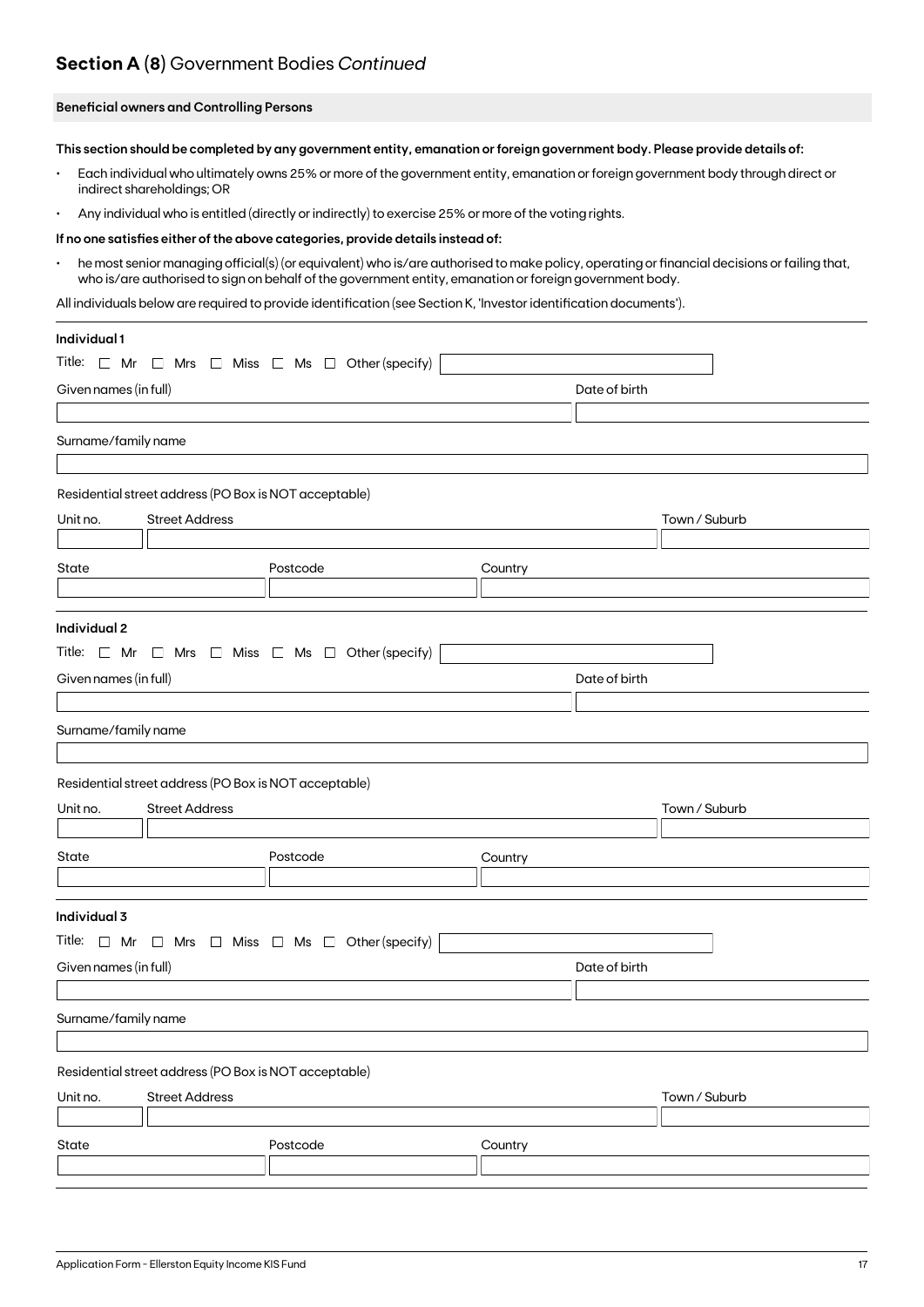## **Section A (8)** Government Bodies *Continued*

| Individual 4          |                                                                             |         |               |  |
|-----------------------|-----------------------------------------------------------------------------|---------|---------------|--|
|                       | Title: $\Box$ Mr $\Box$ Mrs $\Box$ Miss $\Box$ Ms $\Box$<br>Other (specify) |         |               |  |
| Given names (in full) |                                                                             |         | Date of birth |  |
|                       |                                                                             |         |               |  |
| Surname/family name   |                                                                             |         |               |  |
|                       |                                                                             |         |               |  |
|                       | Residential street address (PO Box is NOT acceptable)                       |         |               |  |
| Unit no.              | <b>Street Address</b>                                                       |         | Town / Suburb |  |
|                       |                                                                             |         |               |  |
| State                 | Postcode                                                                    | Country |               |  |
|                       |                                                                             |         |               |  |
|                       |                                                                             |         |               |  |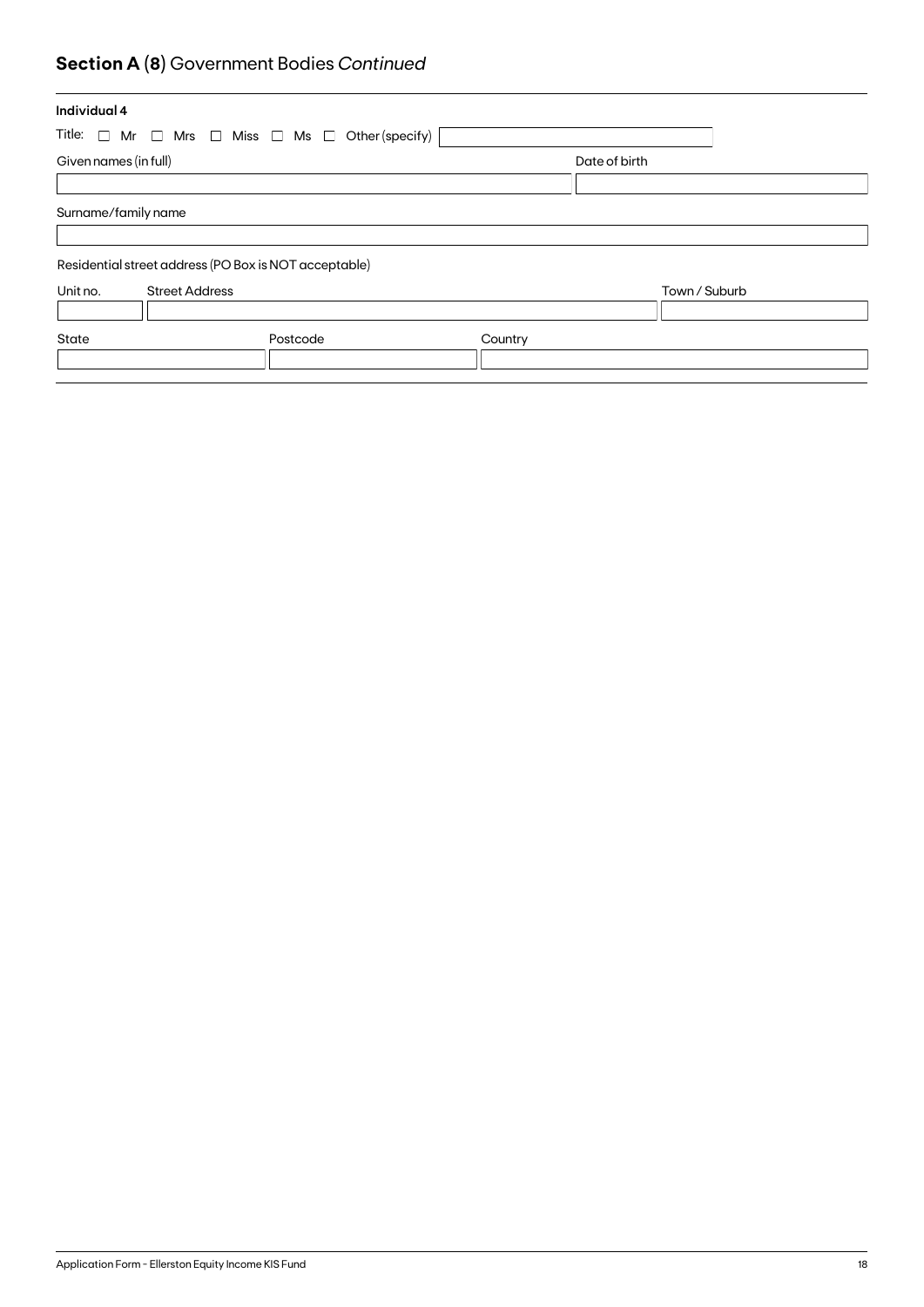### **Section B** Investment Details and Payment Method

Please advise the details of your required investment.

#### Fund name: **Ellerston Equity Income KIS Fund**

| Amount<br>n to invest.<br>, vou wish | '/N) or<br>`ull yızırıbı .<br>RAINVAS <sup>+</sup><br>ne.<br>ШC<br>the contract of the contract of | Y/N)<br>ominated .<br>$\lambda$<br>account<br>- 11 |
|--------------------------------------|----------------------------------------------------------------------------------------------------|----------------------------------------------------|
|                                      |                                                                                                    |                                                    |

Please note that the minimum application amount is AU\$50,000.

#### **Payment Method**

All payments must be in Australian dollars.

#### **Electronic funds transfer**

Please transfer funds, using your investor name as a reference, at the same time as you post your application to avoid delays in the account opening process. Make your payment to:

| Account name: |                       | Pacific Custodians Pty Limited – Ellerston Capital Applications |
|---------------|-----------------------|-----------------------------------------------------------------|
| BSB:          | 062028                |                                                                 |
| Account no:   | 10660620              |                                                                 |
| Reference*    | $KIS$ [Investor name] | E.g. KIS John Citizen                                           |

\*We will use this reference on our transaction statement and to identify who the payment is from.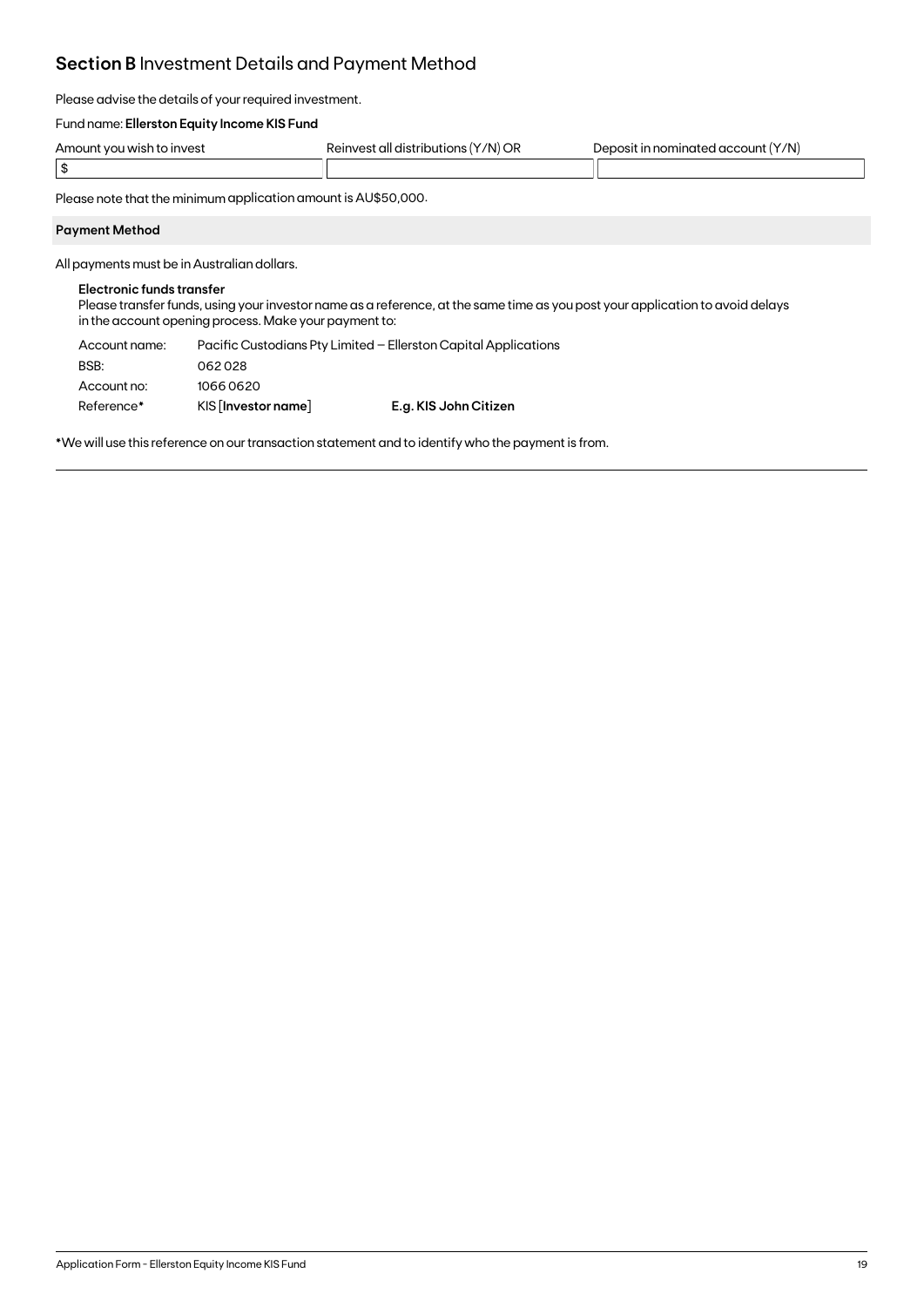### **Section C** Distribution Payment Instructions

If you indicated in Section B above that all distributions are to be paid to your nominated bank account, please provide details here.

#### **Pay income to this Australian bank, building society or credit union account:**

| Australian institution |  |
|------------------------|--|
|------------------------|--|

| Account name                                                                     | <b>BSB</b>            |
|----------------------------------------------------------------------------------|-----------------------|
|                                                                                  |                       |
| <b>Branch</b>                                                                    | <b>Account Number</b> |
|                                                                                  |                       |
| Pay income to this overseas bank, building society or credit union account:<br>Ц |                       |
| Overseas institution                                                             |                       |
|                                                                                  |                       |
| Account name                                                                     | <b>BSB</b>            |
|                                                                                  |                       |
| <b>Branch</b>                                                                    | <b>Account Number</b> |
|                                                                                  |                       |
|                                                                                  |                       |
| Reference                                                                        | Prefix or suffix      |

### **Section D** Contact Details and Preferred Communication Method

#### **ONLY complete this section if you wish to provide alternate contact details from those you provided in Section A.**

Please complete the following if contacts details are different from those provided in Section A. For joint investors, please note that unless you indicate otherwise in this section, the Issuer will use the contact details provided in section A for Investor 1 for all communications, statements, transaction details and so on.

| Title: $\Box$ Mr $\Box$ Mrs $\Box$ Miss $\Box$ Ms $\Box$ Other (specify) |  |
|--------------------------------------------------------------------------|--|
|--------------------------------------------------------------------------|--|

Contact Name

Care of (C/-) property name/building name

Residential street address (PO Box is NOT acceptable)

| Unit no.          | <b>Street Address</b> |            |         | Town / Suburb |  |  |
|-------------------|-----------------------|------------|---------|---------------|--|--|
|                   |                       |            |         |               |  |  |
| State             |                       | Postcode   | Country |               |  |  |
|                   |                       |            |         |               |  |  |
| <b>Work Phone</b> |                       | Home Phone | Fax     | Mobile        |  |  |
|                   |                       |            |         |               |  |  |
| Email             |                       |            |         |               |  |  |
|                   |                       |            |         |               |  |  |

#### **Preferred communication method**

#### **Secure website access**

Access to Ellerston Capital Limited's secure website enables you to view your account details online, including your current account value, transaction history and statements. Note that you will need to provide your email address in the contact details above (or as included in Section A) in order to register for access. Joint investors and trustees must register separately.

Please indicate how you would prefer us to communicate with you by ticking the appropriate box:

Mail  $\Box$  Email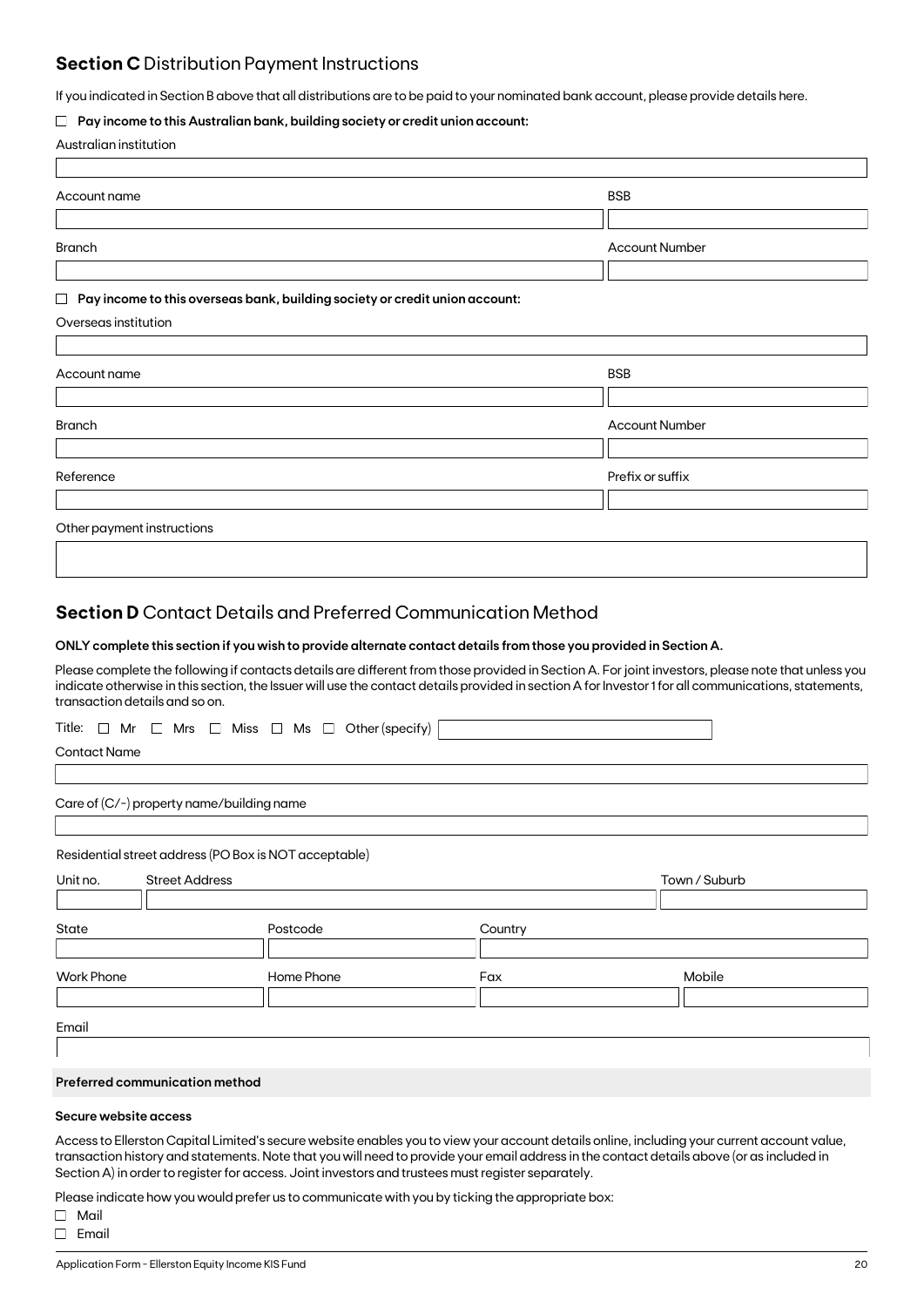### **Section E** Acting Authority or Authorised Representative

If this Application Form is being signed by one or more other person/s holding legal authority to act on behalf of the investor or by a representative of the State/Public Trustee, please provide the full name, residential street address and date of birth of the person and provide a copy of the person's certified photographic ID e.g. driving licence or passport. Also indicate the type of authority and provide a certified copy of the authority with this application.

| Individual 1                                                                                                                                                                                                   |                                                                          |
|----------------------------------------------------------------------------------------------------------------------------------------------------------------------------------------------------------------|--------------------------------------------------------------------------|
| Title: $\Box$ Mr $\Box$ Mrs $\Box$ Miss $\Box$ Ms $\Box$ Other (specify)                                                                                                                                       |                                                                          |
| Given names (in full)                                                                                                                                                                                          | Date of birth                                                            |
|                                                                                                                                                                                                                |                                                                          |
| Surname/family name                                                                                                                                                                                            |                                                                          |
|                                                                                                                                                                                                                |                                                                          |
| Residential street address (PO Box is NOT acceptable)                                                                                                                                                          |                                                                          |
| <b>Street Address</b><br>Unit no.                                                                                                                                                                              | Town / Suburb                                                            |
|                                                                                                                                                                                                                |                                                                          |
| State<br>Postcode                                                                                                                                                                                              | Country                                                                  |
|                                                                                                                                                                                                                |                                                                          |
| $\square$ POA<br>$\Box$ Parent/guardian<br>$\Box$ Executor/administrator                                                                                                                                       | $\Box$ Bankruptcy trustee<br>$\Box$ Public or State trustee              |
| $\Box$ I confirm that a certified copy of my/our authority to act for the investor is attached.                                                                                                                |                                                                          |
| $\Box$ I confirm that a certified copy of my photographic ID is attached (other than for the State/Public Trustee).                                                                                            |                                                                          |
| Individual 2                                                                                                                                                                                                   |                                                                          |
| Title: $\Box$ Mr $\Box$ Mrs $\Box$ Miss $\Box$ Ms $\Box$ Other (specify)                                                                                                                                       |                                                                          |
| Given names (in full)                                                                                                                                                                                          | Date of birth                                                            |
|                                                                                                                                                                                                                |                                                                          |
| Surname/family name                                                                                                                                                                                            |                                                                          |
|                                                                                                                                                                                                                |                                                                          |
| Residential street address (PO Box is NOT acceptable)                                                                                                                                                          |                                                                          |
| <b>Street Address</b><br>Unit no.                                                                                                                                                                              | Town / Suburb                                                            |
| Postcode                                                                                                                                                                                                       |                                                                          |
| State                                                                                                                                                                                                          | Country                                                                  |
| □ POA<br>Parent/guardian<br>Executor/administrator<br>⊔<br>$\Box$                                                                                                                                              | <b>Bankruptcy trustee</b><br>Public or State trustee<br>$\Box$<br>$\Box$ |
| $\Box$ I confirm that a certified copy of my/our authority to act for the investor is attached.                                                                                                                |                                                                          |
| $\Box$ I confirm that a certified copy of my photographic ID is attached (other than for the State/Public Trustee).                                                                                            |                                                                          |
|                                                                                                                                                                                                                |                                                                          |
| <b>Section F Operating Authority</b>                                                                                                                                                                           |                                                                          |
|                                                                                                                                                                                                                |                                                                          |
| This section must be completed by all investors.                                                                                                                                                               |                                                                          |
| When giving instruction to us about your investment, please indicate who has authority to operate your account;                                                                                                |                                                                          |
| Individual joint accounts (if no box is ticked we will assume that both/all investors must sign):                                                                                                              |                                                                          |
| Both/all to sign<br>$\Box$ Either to sign<br>ப                                                                                                                                                                 |                                                                          |
| Companies, trusts, super funds, partnerships, sole traders (if no box is ticked all instructions must be signed by two Directors OR two trustees<br>OR two partners OR director AND secretary OR sole trader): |                                                                          |
| $\Box$ Other (please specify)<br>$\Box$ One to sign<br>Both/all to sign<br>$\Box$                                                                                                                              |                                                                          |
|                                                                                                                                                                                                                |                                                                          |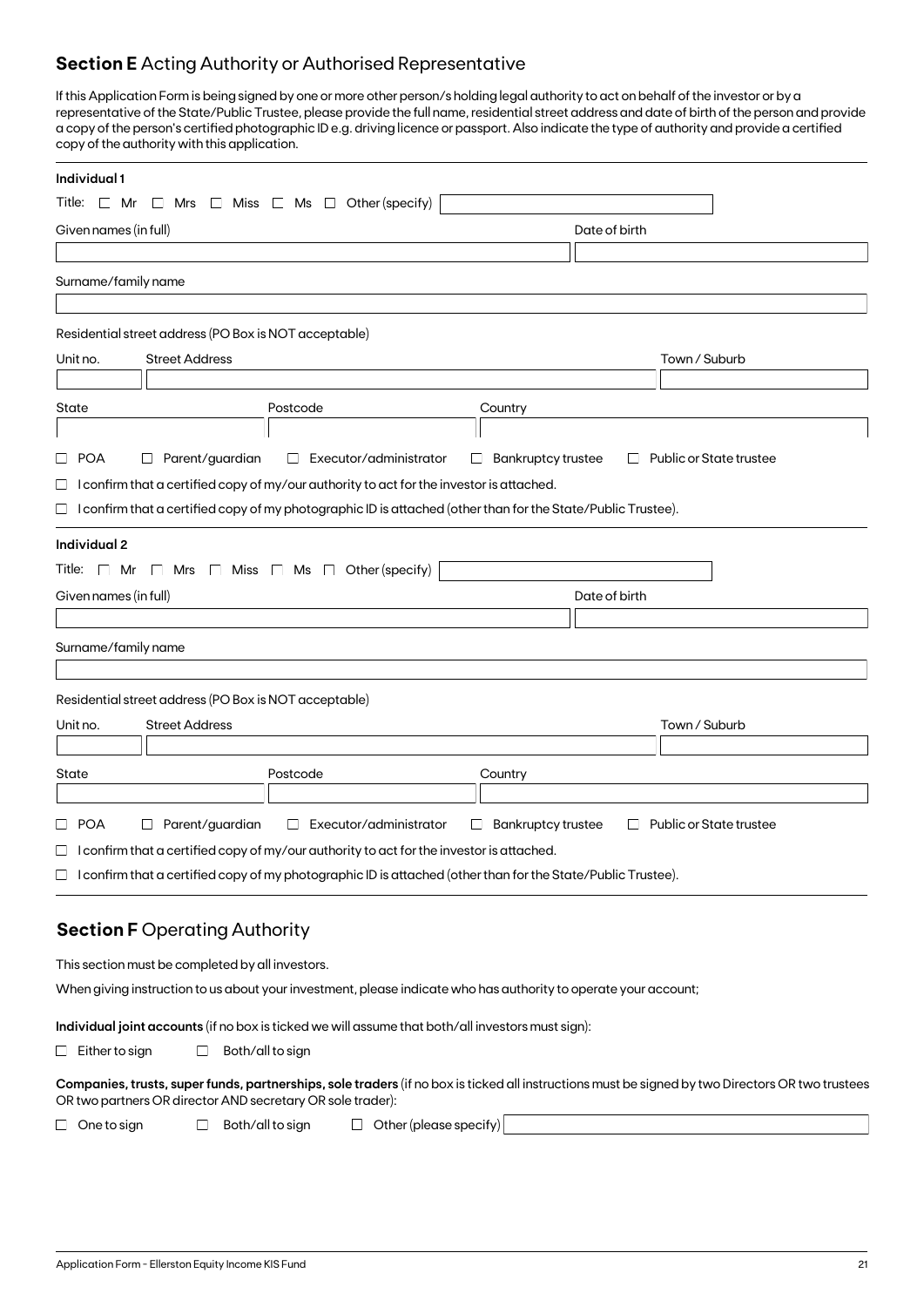### **Section G** Financial Adviser Details

Name of advisor/consultant

| Company or organisation name                    |                                                                                       |         |             |  |
|-------------------------------------------------|---------------------------------------------------------------------------------------|---------|-------------|--|
|                                                 |                                                                                       |         |             |  |
|                                                 | PO Box / RMB / Locked bag/care of (c/-) property name / building name (if applicable) |         |             |  |
|                                                 |                                                                                       |         |             |  |
| Suite no./unit no./level no. and street address |                                                                                       |         | Town/suburb |  |
|                                                 |                                                                                       |         |             |  |
| <b>State</b>                                    | Postcode                                                                              | Country |             |  |
|                                                 |                                                                                       |         |             |  |
| <b>Work Phone</b>                               | Home Phone                                                                            | Fax     | Mobile      |  |
|                                                 |                                                                                       |         |             |  |
| Email                                           |                                                                                       |         |             |  |
|                                                 |                                                                                       |         |             |  |
|                                                 | Would you like your Financial Advisor to receive copies of information sent to you?   |         |             |  |
| $\Box$ Yes                                      | No<br>П                                                                               |         |             |  |

## **Section H** Tax Certification – FATCA (US) and CRS (other jurisdictions)

### **What are FATCA and CRS? Some background**

The US Foreign Account Tax Compliance Act (FATCA) and the Common Reporting Standard (CRS) are two ways in which a large number of governments are seeking the same thing – to improve global tax compliance. Both require financial institutions to capture relevant information on foreign taxpayers, as follows:

- FATCA promotes cross border tax compliance by US taxpayers, by implementing an international standard for the automatic exchange of information related to those taxpayers. Australia has entered into an inter-governmental agreement (IGA) with the US to implement FATCA in Australia, to be administered through the ATO. The AUS-USA FATCA IGA requires the ATO to obtain detailed account information for US citizens and/or taxpayers on an annual basis. The effect of this is that, to satisfy their FATCA obligations, relevant Australian financial institutions must identify any US taxpayers and report those taxpayers' financial account data to the ATO.
- CRS is a global reporting standard, developed by the OECD, for the automatic exchange of information (AEoI). Its goal is to allow tax authorities to obtain a clearer understanding of financial assets held abroad by their residents, for tax purposes. Over 96 countries have agreed to share information on residents' assets and incomes in accordance with defined reporting standards. Once again, this means that financial institutions around the globe must provide tax authorities with taxpayer financial account data, and the financial institutions must therefore collect this information from their customers and pass it on.

### **FATCA/CRS information – Who should complete this section?**

This section should be completed by the person completing the Application Form who is **authorised to provide tax residency and certification information** for:

- all other applicants, and
- the underlying entity e.g. trust or partnership etc., and
- the beneficial owners and controlling persons.

If you are an individual, joint individual, sole trader, or deceased estate complete (1) below. If not complete (2) on page 24.

### **1. FATCA/CRS certification of individual, joint individual, sole trader or deceased estate**

If you are an **individual, joint individual, a sole trader**, or you will hold the account on behalf of another individual or a deceased estate, then please select the best option below and answer the associated questions. If your account is held on behalf of an entity,

e.g. a company, trust, partnership etc., please go to the section on the next page 'FATCA and CRS certification of an entity.' If you do not provide this information, we will not be able to accept your application.

### **Is the following statement correct?** (Tick if applicable)

 $\Box$  Your account is held by an individual or an entity acting in the capacity of executor or administrator of a deceased estate, where EITHER certified copies of the death certificate or Grant of Probate/Letters of Administration have already been provided to us, OR certified copies of these documents are attached to this application.

If you selected the above, your FATCA/CRS certification is complete and **no further information is required**.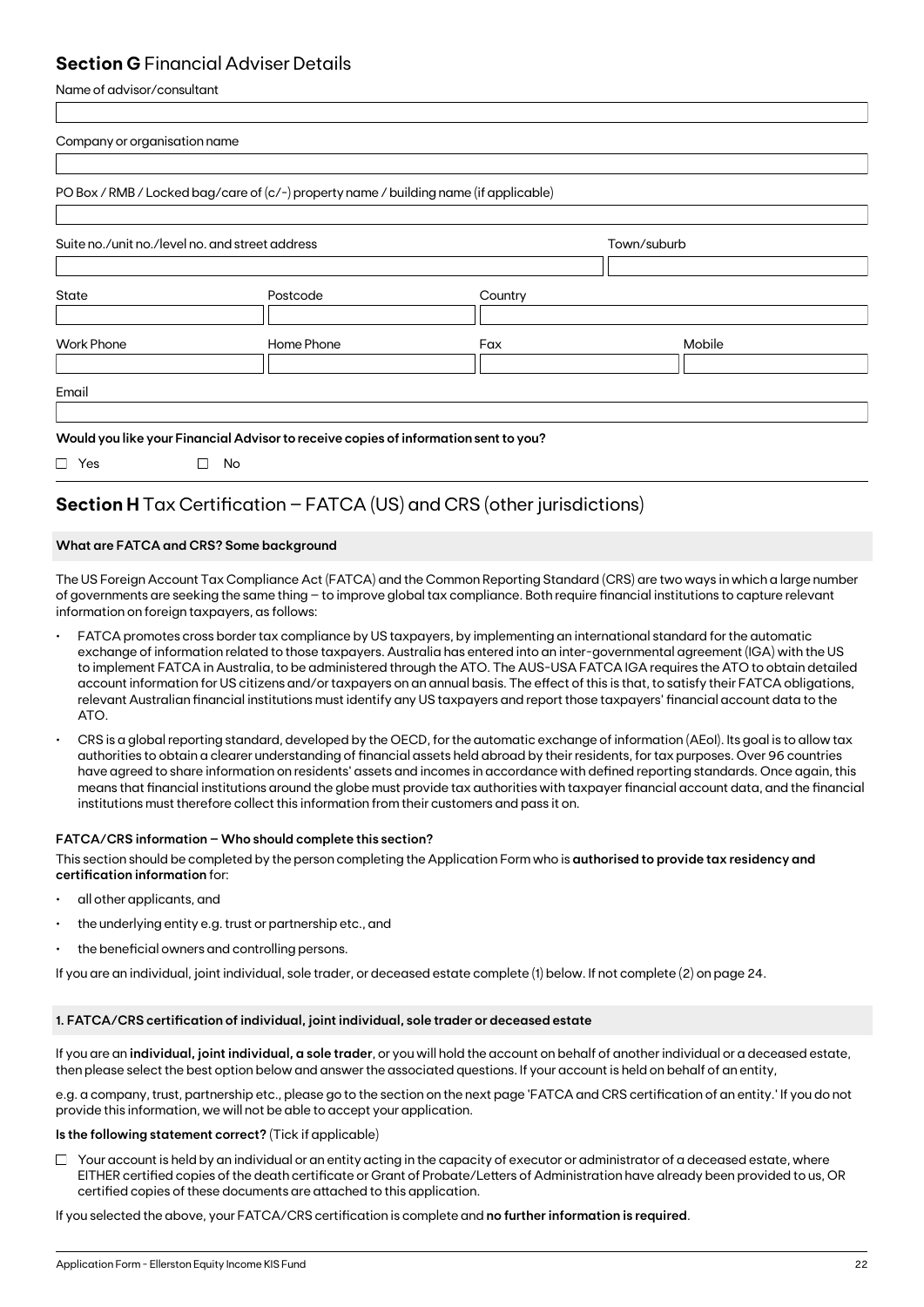### **Section H** Tax Certification – FATCA (US) and CRS (other jurisdictions) *Continued*

**Is/are all of the Individual applicants (including the person/s for whom the account will be held e.g. a children's account) a citizen or a resident for tax purposes in a country other than Australia?**

- Yes please complete 1.2 **Foreign Individual Investors and Individual Beneficial Owner** details below. Note: If an individual is both an Australian and a foreign tax resident, or a tax resident of more than one foreign country, you must also provide this information.
- No your FATCA/CRS certification is complete and **no further information is require**d.
- $\Box$  Only some of the individuals are Australian tax residents:
	- For those Individuals who are **Australian tax residents only** (including the person/s for whom the account is held), please complete 1.1 **Australian tax resident** information below.
	- For the remaining individuals (i.e. who are NOT solely Australian tax residents), please complete 1.2 **Foreign Individual Investors and Individual Beneficial Owner** details below.

#### **1.1 Australian tax resident information**

Full name of Australian tax resident 1

Full name of Australian tax resident 2

Full name of Australian tax resident 3

#### **1.2 Foreign Individual Investor(s) and Individual Beneficial Owner(s) details**

Please provide ALL information, including your foreign TIN (Taxpayer Identification Number), or exclusions, as relevant. Where a TIN is issued by your jurisdiction, failure to provide this information may result in your application not being processed.

| Full name of individual 1                           |                            |        | Date of birth                                                                                                      |
|-----------------------------------------------------|----------------------------|--------|--------------------------------------------------------------------------------------------------------------------|
| Street address (PO Box is NOT acceptable)           |                            |        |                                                                                                                    |
| Country 1 of tax residency                          | Country 2 of tax residency |        | Country 3 of tax residency                                                                                         |
|                                                     |                            |        |                                                                                                                    |
| TIN <sub>1</sub>                                    | <b>OR</b>                  | ப      | Country does not require collection of TINs<br>TIN is available but, has not obtained or has not been issued a TIN |
|                                                     |                            |        |                                                                                                                    |
| TIN <sub>2</sub>                                    | <b>OR</b>                  | ப      | Country does not require collection of TINs                                                                        |
|                                                     |                            | П      | TIN is available but, has not obtained or has not been issued a TIN                                                |
|                                                     |                            | $\Box$ | Country does not require collection of TINs                                                                        |
| TIN <sub>3</sub><br>$\Box$                          | <b>OR</b>                  |        | TIN is available but, has not obtained or has not been issued a TIN                                                |
| Full name of individual 2                           |                            |        | Date of birth                                                                                                      |
|                                                     |                            |        |                                                                                                                    |
| Street address (PO Box is NOT acceptable)           |                            |        |                                                                                                                    |
|                                                     |                            |        |                                                                                                                    |
| Country 1 of tax residency                          | Country 2 of tax residency |        | Country 3 of tax residency                                                                                         |
|                                                     |                            |        |                                                                                                                    |
|                                                     |                            |        | Country does not require collection of TINs                                                                        |
| TIN <sub>1</sub><br>ப                               | <b>OR</b>                  | $\Box$ | TIN is available but, has not obtained or has not been issued a TIN                                                |
|                                                     |                            |        |                                                                                                                    |
| TIN <sub>2</sub>                                    | <b>OR</b>                  | $\Box$ | Country does not require collection of TINs                                                                        |
|                                                     |                            | $\Box$ | TIN is available but, has not obtained or has not been issued a TIN                                                |
| TIN <sub>3</sub>                                    | OR                         |        | Country does not require collection of TINs                                                                        |
|                                                     |                            | $\Box$ | TIN is available but, has not obtained or has not been issued a TIN                                                |
| Application Form - Ellerston Equity Income KIS Fund |                            |        | 23                                                                                                                 |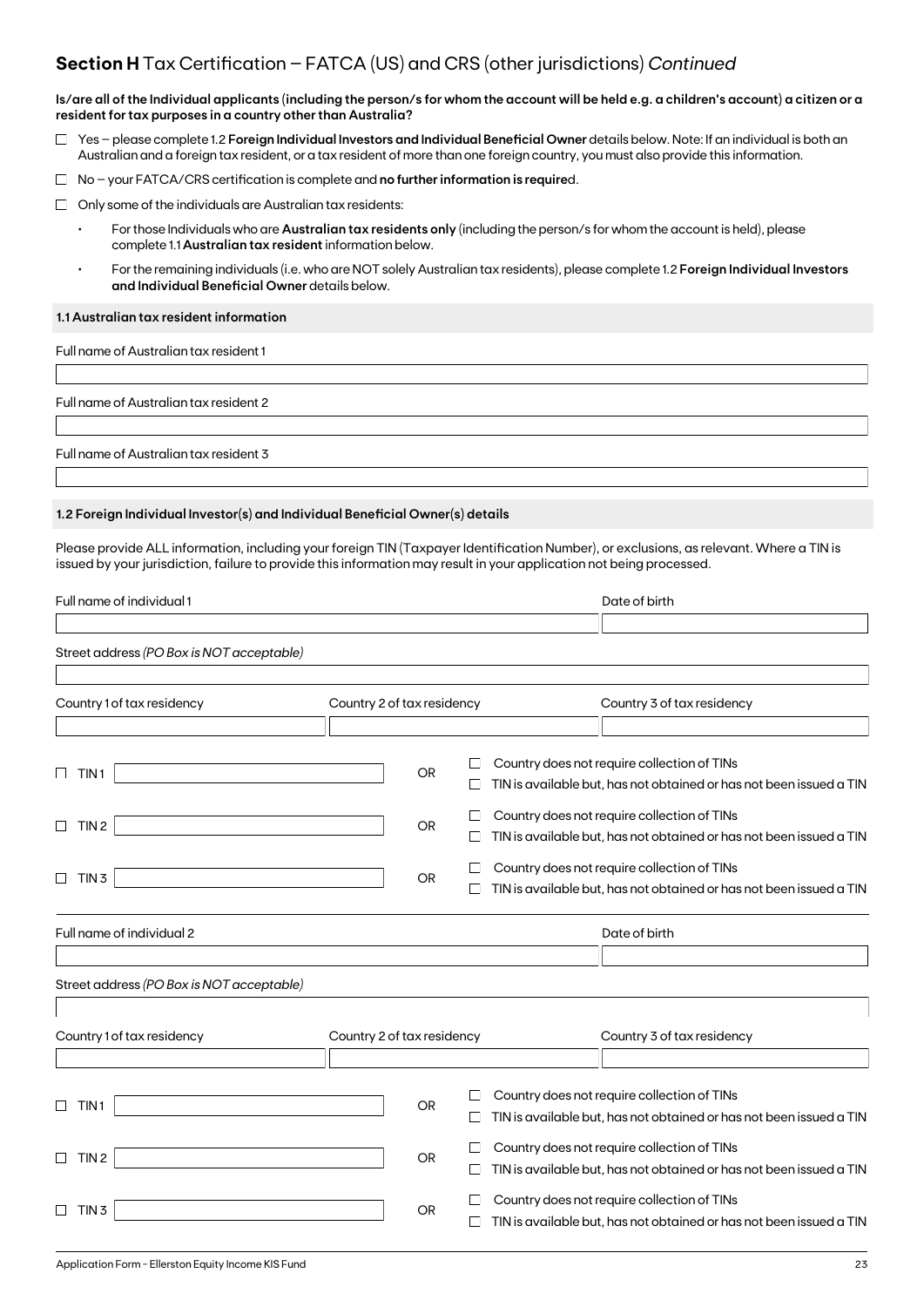## **Section H** Tax Certification – FATCA (US) and CRS (other jurisdictions) *Continued*

| Full name of individual 3                                                                                                                                                                                                                                                                                                    |                                                                                                                                                                                                                   |                            |           |                  | Date of birth |  |                                                                                                                    |
|------------------------------------------------------------------------------------------------------------------------------------------------------------------------------------------------------------------------------------------------------------------------------------------------------------------------------|-------------------------------------------------------------------------------------------------------------------------------------------------------------------------------------------------------------------|----------------------------|-----------|------------------|---------------|--|--------------------------------------------------------------------------------------------------------------------|
|                                                                                                                                                                                                                                                                                                                              | Street address (PO Box is NOT acceptable)                                                                                                                                                                         |                            |           |                  |               |  |                                                                                                                    |
|                                                                                                                                                                                                                                                                                                                              |                                                                                                                                                                                                                   |                            |           |                  |               |  |                                                                                                                    |
|                                                                                                                                                                                                                                                                                                                              | Country 1 of tax residency                                                                                                                                                                                        | Country 2 of tax residency |           |                  |               |  | Country 3 of tax residency                                                                                         |
|                                                                                                                                                                                                                                                                                                                              |                                                                                                                                                                                                                   |                            |           |                  |               |  |                                                                                                                    |
|                                                                                                                                                                                                                                                                                                                              | TIN1                                                                                                                                                                                                              |                            | <b>OR</b> | ш                |               |  | Country does not require collection of TINs<br>TIN is available but, has not obtained or has not been issued a TIN |
|                                                                                                                                                                                                                                                                                                                              | $\Box$ TIN 2                                                                                                                                                                                                      |                            | <b>OR</b> | ⊔<br>ப           |               |  | Country does not require collection of TINs<br>TIN is available but, has not obtained or has not been issued a TIN |
|                                                                                                                                                                                                                                                                                                                              | $\Box$ TIN 3                                                                                                                                                                                                      |                            | OR        | $\Box$<br>$\Box$ |               |  | Country does not require collection of TINs<br>TIN is available but, has not obtained or has not been issued a TIN |
|                                                                                                                                                                                                                                                                                                                              | 2. Company, Entity, Trust, Superannuation Fund, Association or Other                                                                                                                                              |                            |           |                  |               |  |                                                                                                                    |
|                                                                                                                                                                                                                                                                                                                              | If you are an investor that is one of the following:                                                                                                                                                              |                            |           |                  |               |  |                                                                                                                    |
|                                                                                                                                                                                                                                                                                                                              | A company or other incorporated body, or                                                                                                                                                                          |                            |           |                  |               |  |                                                                                                                    |
|                                                                                                                                                                                                                                                                                                                              | Another type of entity e.g. a trust, partnership, cooperative or association etc, or                                                                                                                              |                            |           |                  |               |  |                                                                                                                    |
|                                                                                                                                                                                                                                                                                                                              | An individual/s that will hold the Account on behalf of another entity that is a superannuation fund, trust, partnership, government<br>body, co-operative, association or other type of entity,                  |                            |           |                  |               |  |                                                                                                                    |
|                                                                                                                                                                                                                                                                                                                              | then please select the best option below and answer the associated questions. If you do not provide this information, we will not be able to<br>accept your application.                                          |                            |           |                  |               |  |                                                                                                                    |
|                                                                                                                                                                                                                                                                                                                              | The following best describes your organization (tick one)                                                                                                                                                         |                            |           |                  |               |  |                                                                                                                    |
|                                                                                                                                                                                                                                                                                                                              | $\Box$ An Australian regulated superannuation fund (including a complying SMSF), retirement or pension fund. Please provide a<br>printout from the ATO's ABN Lookup or APRA that displays the fund's status.      |                            |           |                  |               |  |                                                                                                                    |
|                                                                                                                                                                                                                                                                                                                              | Please provide your ACN, ABN, ARBN or ARSN to complete your certification                                                                                                                                         |                            |           |                  |               |  |                                                                                                                    |
| No further information is required.                                                                                                                                                                                                                                                                                          |                                                                                                                                                                                                                   |                            |           |                  |               |  |                                                                                                                    |
| An account held by an entity acting in the capacity of executor or administrator of a deceased estate, where EITHER certified copies<br>of the death certificate or Grant of Probate/Letters of Administration have already been provided to us, OR certified copies of these<br>documents are attached to this application. |                                                                                                                                                                                                                   |                            |           |                  |               |  |                                                                                                                    |
|                                                                                                                                                                                                                                                                                                                              | If you select this option, your certification is complete and no further information is required.                                                                                                                 |                            |           |                  |               |  |                                                                                                                    |
|                                                                                                                                                                                                                                                                                                                              | $\Box$ Public Listed Company, Majority Owned Subsidiary of a Public Listed company, (includes public listed companies or majority owned<br>subsidiaries of listed companies that are not Financial Institutions). |                            |           |                  |               |  |                                                                                                                    |
|                                                                                                                                                                                                                                                                                                                              | Please provide the name of the market or stock exchange where your company is listed                                                                                                                              |                            |           |                  |               |  |                                                                                                                    |
|                                                                                                                                                                                                                                                                                                                              | Please provide your unique reference code here, e.g. ASX number, ticker code.                                                                                                                                     |                            |           |                  |               |  |                                                                                                                    |
| ⊔                                                                                                                                                                                                                                                                                                                            | Not a Financial Account, Certain accounts are NOT considered to be 'Financial Accounts' for the purposes of CRS and FATCA. These<br>include:                                                                      |                            |           |                  |               |  |                                                                                                                    |
| $\bullet$                                                                                                                                                                                                                                                                                                                    | An Employee Share Scheme or Trust as defined in the Income Tax Assessment Act 1997                                                                                                                                |                            |           |                  |               |  |                                                                                                                    |
| $\bullet$                                                                                                                                                                                                                                                                                                                    | An Escrow Account established in connection with a court order or judgment, or a sale, exchange, or lease of real or personal property<br>where certain requirements have been met.                               |                            |           |                  |               |  |                                                                                                                    |
|                                                                                                                                                                                                                                                                                                                              | If you select this option, your certification is complete and no further information is required.                                                                                                                 |                            |           |                  |               |  |                                                                                                                    |
|                                                                                                                                                                                                                                                                                                                              | Exempt Beneficial Owner, Under CRS and FATCA, an Exempt Beneficial Owner includes, but is not limited to:                                                                                                         |                            |           |                  |               |  |                                                                                                                    |

- Australian government organisation or agency
- Reserve Bank of Australia
- International (including intergovernmental) organization

If you select this option, your certification is complete and no further FATCA/CRS information is required.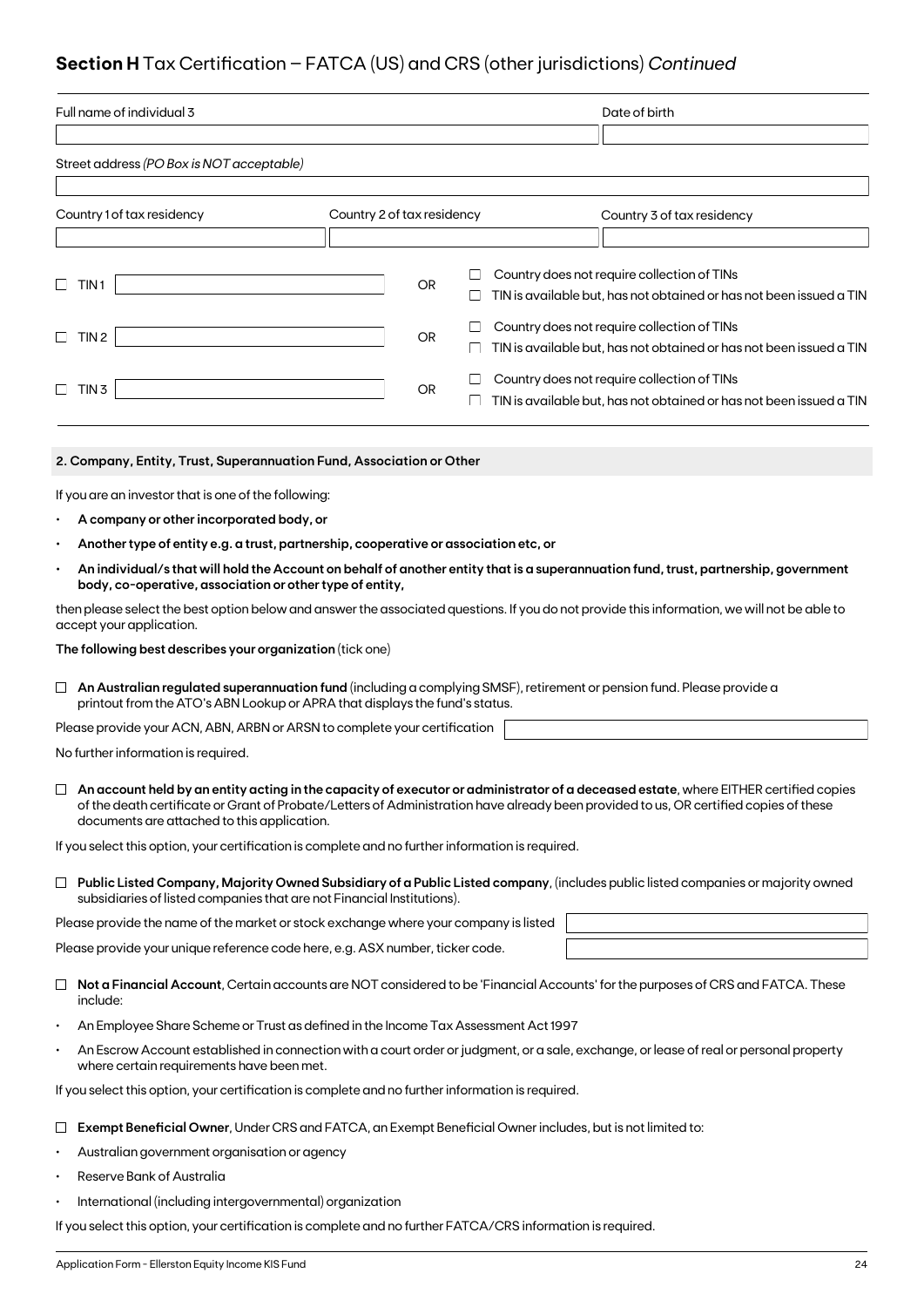|           | Depository institution                                                                                                                                               |  |  |  |  |  |  |  |
|-----------|----------------------------------------------------------------------------------------------------------------------------------------------------------------------|--|--|--|--|--|--|--|
| $\bullet$ | Investment entity                                                                                                                                                    |  |  |  |  |  |  |  |
| $\bullet$ | Specified insurance company                                                                                                                                          |  |  |  |  |  |  |  |
|           | Custodian institution.                                                                                                                                               |  |  |  |  |  |  |  |
|           | If you select this option, please complete 2.1 Financial Institution below.                                                                                          |  |  |  |  |  |  |  |
| Ш         | Non-Financial Entity (NFE) or (NFFE). This includes the following entity types:                                                                                      |  |  |  |  |  |  |  |
| $\bullet$ | Private or proprietary company that is NOT a financial institution                                                                                                   |  |  |  |  |  |  |  |
| $\bullet$ | Public unlisted company that is NOT a financial institution                                                                                                          |  |  |  |  |  |  |  |
| ٠         | Partnership                                                                                                                                                          |  |  |  |  |  |  |  |
|           | Trust                                                                                                                                                                |  |  |  |  |  |  |  |
|           | Co-operative                                                                                                                                                         |  |  |  |  |  |  |  |
|           | Association or club                                                                                                                                                  |  |  |  |  |  |  |  |
| $\bullet$ | Registered or non-registered charitable organization                                                                                                                 |  |  |  |  |  |  |  |
|           | If you selected this option, please complete 2.2 NFE/NFFE entities below.                                                                                            |  |  |  |  |  |  |  |
|           |                                                                                                                                                                      |  |  |  |  |  |  |  |
|           | 2.1 Financial Institution                                                                                                                                            |  |  |  |  |  |  |  |
|           |                                                                                                                                                                      |  |  |  |  |  |  |  |
|           | What is your GIIN?                                                                                                                                                   |  |  |  |  |  |  |  |
|           | If you do not have a GIIN, what is your financial institution status? (Tick one):                                                                                    |  |  |  |  |  |  |  |
| ⊔         | Deemed Compliant FFI (foreign financial institution)                                                                                                                 |  |  |  |  |  |  |  |
|           |                                                                                                                                                                      |  |  |  |  |  |  |  |
| ⊔         | <b>Excepted FFI</b>                                                                                                                                                  |  |  |  |  |  |  |  |
| ⊔         | Non-participating FFI                                                                                                                                                |  |  |  |  |  |  |  |
| ப         | Other (please specify)                                                                                                                                               |  |  |  |  |  |  |  |
|           | Are you an Investment Entity (financial institution) located in a non-CRS participating jurisdiction and professionally managed by<br>another financial institution? |  |  |  |  |  |  |  |
|           | □ Yes<br>No<br>$\perp$                                                                                                                                               |  |  |  |  |  |  |  |
|           | If you answered YES, please complete the remainder of this section and 2.2 NFE/NFFE entities.                                                                        |  |  |  |  |  |  |  |
|           |                                                                                                                                                                      |  |  |  |  |  |  |  |
| $\Box$    | Is the registered holder of this account also a financial institution?<br>No<br>$\Box$                                                                               |  |  |  |  |  |  |  |
|           | Yes<br>If you answered Yes, please provide the GIIN (below) for the registered holder.                                                                               |  |  |  |  |  |  |  |
|           | <b>What is holder's GIIN</b>                                                                                                                                         |  |  |  |  |  |  |  |
|           | If holder does not have a GIIN, what is its financial institution status (Tick one):                                                                                 |  |  |  |  |  |  |  |
| ப         | Deemed Compliant FFI (foreign financial institution)                                                                                                                 |  |  |  |  |  |  |  |
| ப         | <b>Excepted FFI</b>                                                                                                                                                  |  |  |  |  |  |  |  |
| ப         | Non-participating FFI                                                                                                                                                |  |  |  |  |  |  |  |
| ப         | Other (please specify)                                                                                                                                               |  |  |  |  |  |  |  |

#### **2.2 NFE/NFFE entities**

**Financial institution.** Includes:

An entity is Active if it derives more than 50% of its income from the sale of goods or services AND it uses more than 50% of its assets to generate income from the sale of goods or services. An NFE is Passive if it does not fit the description of an Active entity, OR is a professionallymanaged investment entity located in a non-participating CRS (Common Reporting Standard) jurisdiction.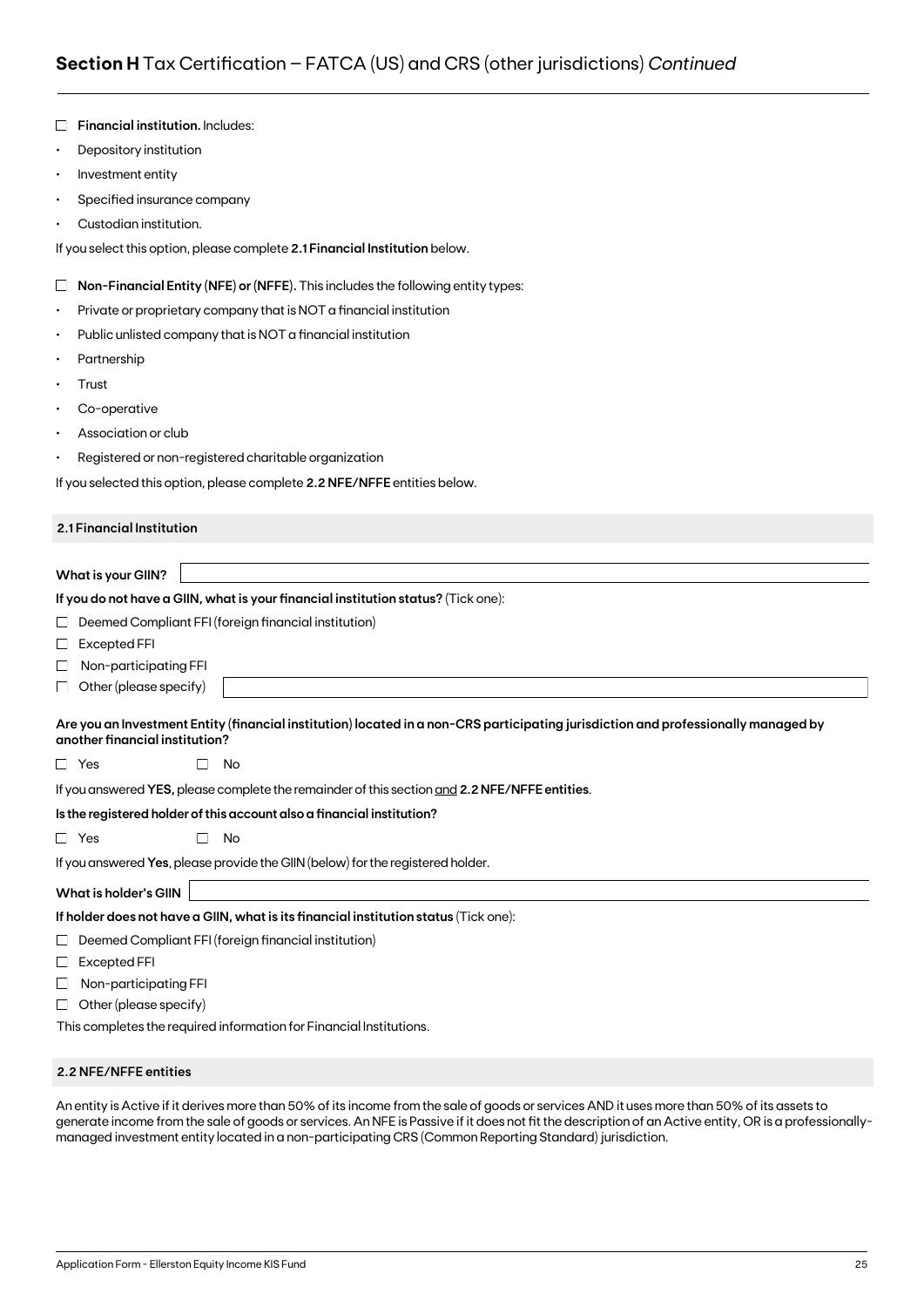## **Section H** Tax Certification – FATCA (US) and CRS (other jurisdictions) *Continued*

| Is the NFE/NFFE Active or Passive?                                                                                                                                                                                                                      |                                                                                                                                                                                                                           |                            |           |             |                                                                                                                                                                                                                                                                                     |
|---------------------------------------------------------------------------------------------------------------------------------------------------------------------------------------------------------------------------------------------------------|---------------------------------------------------------------------------------------------------------------------------------------------------------------------------------------------------------------------------|----------------------------|-----------|-------------|-------------------------------------------------------------------------------------------------------------------------------------------------------------------------------------------------------------------------------------------------------------------------------------|
| If Active, please complete 2.3 Entity foreign tax residency information<br>Active<br>Passive<br>If Passive, please complete 2.3 Entity foreign tax residency information and 2.4 Entity foreign beneficial owner(s) or<br>**Controlling Persons details |                                                                                                                                                                                                                           |                            |           |             |                                                                                                                                                                                                                                                                                     |
|                                                                                                                                                                                                                                                         | 2.3 Entity foreign tax residency information (tick and/or provide details as indicated)                                                                                                                                   |                            |           |             |                                                                                                                                                                                                                                                                                     |
| □ Yes                                                                                                                                                                                                                                                   | Is this account holder a US citizen or a resident for tax purposes in a country other than Australia?<br>No<br>$\mathbf{L}$<br>If you answered No, your certification is complete and no further information is required. |                            |           |             | If you answered Yes, please provide ALL information, including your foreign TIN (Taxpayer Identification Number) or exclusions, as relevant.<br>Where a TIN is issued by your jurisdiction, failure to provide this information may result in your application not being processed. |
| Country of tax residency 1                                                                                                                                                                                                                              |                                                                                                                                                                                                                           | Address                    |           |             |                                                                                                                                                                                                                                                                                     |
|                                                                                                                                                                                                                                                         |                                                                                                                                                                                                                           |                            |           |             |                                                                                                                                                                                                                                                                                     |
| $\Box$ TIN1                                                                                                                                                                                                                                             |                                                                                                                                                                                                                           |                            | <b>OR</b> | $\Box$<br>ப | Country does not require collection of TINs<br>TIN is available but, has not obtained or has not been issued a TIN                                                                                                                                                                  |
| $\Box$ TIN 2                                                                                                                                                                                                                                            |                                                                                                                                                                                                                           |                            | OR        | ப<br>ப      | Country does not require collection of TINs<br>TIN is available but, has not obtained or has not been issued a TIN                                                                                                                                                                  |
| $\Box$ TIN 3                                                                                                                                                                                                                                            |                                                                                                                                                                                                                           |                            | OR        |             | Country does not require collection of TINs<br>TIN is available but, has not obtained or has not been issued a TIN                                                                                                                                                                  |
|                                                                                                                                                                                                                                                         | 2.4 Entity foreign beneficial owner(s) or ** Controlling Persons details                                                                                                                                                  |                            |           |             |                                                                                                                                                                                                                                                                                     |
| Is/Are any of the beneficial owner(s) or controlling persons a U.S. citizen or a resident for tax purposes in a country other than Australia?<br>$\Box$ Yes<br>No                                                                                       |                                                                                                                                                                                                                           |                            |           |             |                                                                                                                                                                                                                                                                                     |
|                                                                                                                                                                                                                                                         | If you answered No, your certification is complete and no further information is required.                                                                                                                                |                            |           |             |                                                                                                                                                                                                                                                                                     |
|                                                                                                                                                                                                                                                         |                                                                                                                                                                                                                           |                            |           |             | If you answered Yes, please provide ALL information, including your foreign TIN (Taxpayer Identification Number) or exclusions, as relevant.<br>Where a TIN is issued by your jurisdiction, failure to provide this information may result in your application not being processed. |
| Full name of individual 1                                                                                                                                                                                                                               |                                                                                                                                                                                                                           |                            |           |             | Date of birth                                                                                                                                                                                                                                                                       |
| Street address (PO Box is NOT acceptable)                                                                                                                                                                                                               |                                                                                                                                                                                                                           |                            |           |             | Date of birth                                                                                                                                                                                                                                                                       |
|                                                                                                                                                                                                                                                         |                                                                                                                                                                                                                           |                            |           |             |                                                                                                                                                                                                                                                                                     |
| Country 1 of tax residency                                                                                                                                                                                                                              |                                                                                                                                                                                                                           | Country 2 of tax residency |           |             | Country 3 of tax residency                                                                                                                                                                                                                                                          |
| TIN 1<br>⊔                                                                                                                                                                                                                                              |                                                                                                                                                                                                                           |                            | <b>OR</b> | ப           | Country does not require collection of TINs<br>TIN is available but, has not obtained or has not been issued a TIN                                                                                                                                                                  |
| $\Box$ TIN 2                                                                                                                                                                                                                                            |                                                                                                                                                                                                                           |                            | <b>OR</b> | $\Box$<br>ப | Country does not require collection of TINs<br>TIN is available but, has not obtained or has not been issued a TIN                                                                                                                                                                  |
| $\Box$ TIN 3                                                                                                                                                                                                                                            |                                                                                                                                                                                                                           |                            | OR        | ப<br>$\Box$ | Country does not require collection of TINs<br>TIN is available but, has not obtained or has not been issued a TIN                                                                                                                                                                  |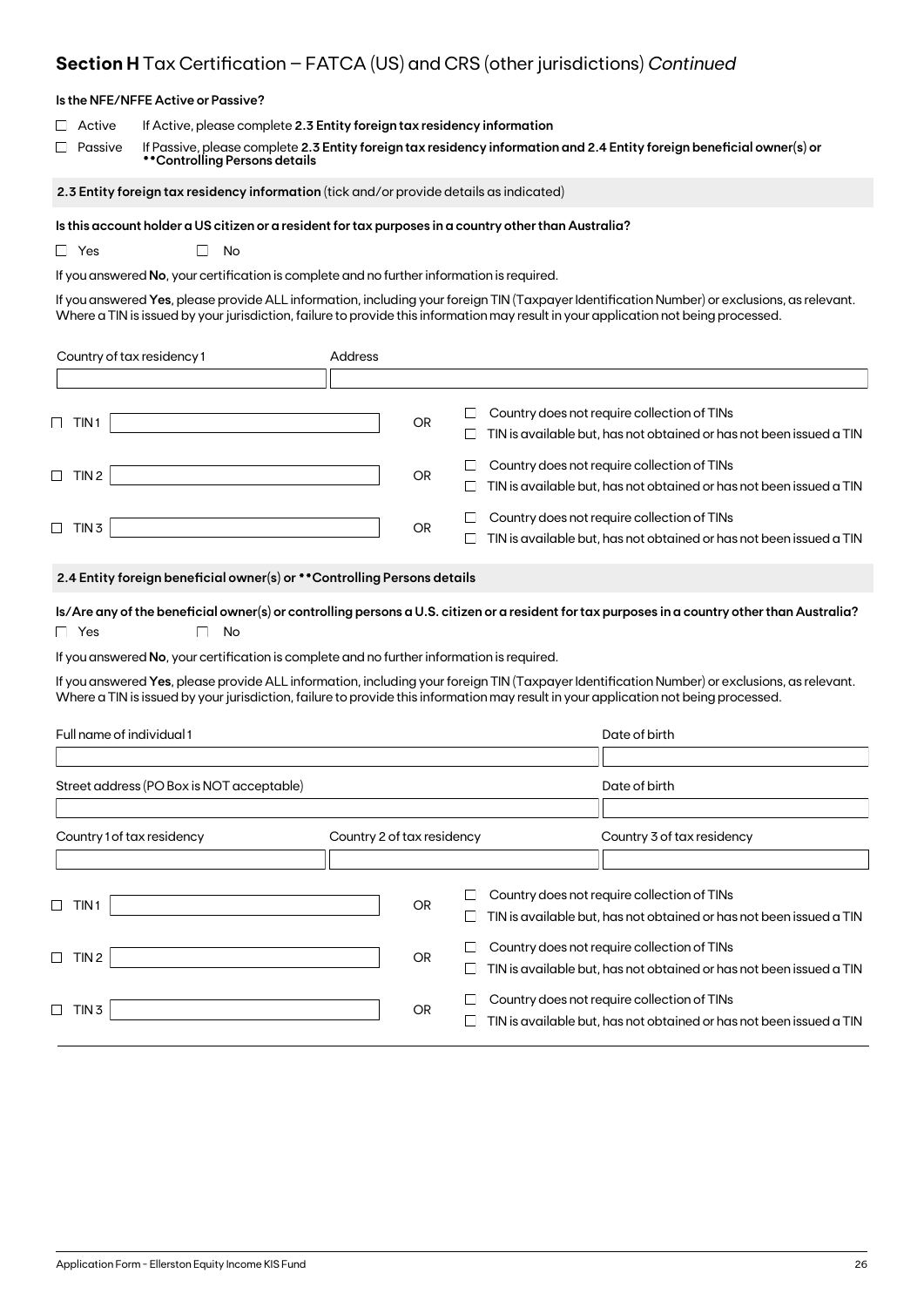### **Section H** Tax Certification – FATCA (US) and CRS (other jurisdictions) *Continued*

| Full name of individual 2                 |                            |           |        | Date of birth                                                       |
|-------------------------------------------|----------------------------|-----------|--------|---------------------------------------------------------------------|
|                                           |                            |           |        |                                                                     |
| Street address (PO Box is NOT acceptable) |                            |           |        | Date of birth                                                       |
|                                           |                            |           |        |                                                                     |
| Country 1 of tax residency                | Country 2 of tax residency |           |        | Country 3 of tax residency                                          |
|                                           |                            |           |        |                                                                     |
|                                           |                            |           |        | Country does not require collection of TINs                         |
| TIN <sub>1</sub><br>$\Box$                |                            | <b>OR</b> |        | TIN is available but, has not obtained or has not been issued a TIN |
| TIN <sub>2</sub><br>$\Box$                |                            | OR        |        | Country does not require collection of TINs                         |
|                                           |                            |           | $\Box$ | TIN is available but, has not obtained or has not been issued a TIN |
| TIN <sub>3</sub><br>$\Box$                |                            | <b>OR</b> |        | Country does not require collection of TINs                         |
|                                           |                            |           |        | TIN is available but, has not obtained or has not been issued a TIN |
|                                           |                            |           |        |                                                                     |
| Full name of individual 3                 |                            |           |        | Date of birth                                                       |
|                                           |                            |           |        |                                                                     |
| Street address (PO Box is NOT acceptable) |                            |           |        | Date of birth                                                       |
|                                           |                            |           |        |                                                                     |
| Country 1 of tax residency                | Country 2 of tax residency |           |        | Country 3 of tax residency                                          |
|                                           |                            |           |        |                                                                     |
|                                           |                            | <b>OR</b> |        | Country does not require collection of TINs                         |
| TIN1<br>⊔                                 |                            |           | $\Box$ | TIN is available but, has not obtained or has not been issued a TIN |
| TIN <sub>2</sub><br>$\Box$                |                            | <b>OR</b> |        | Country does not require collection of TINs                         |
|                                           |                            |           | $\Box$ | TIN is available but, has not obtained or has not been issued a TIN |
| $\Box$<br>TIN <sub>3</sub>                |                            | <b>OR</b> |        | Country does not require collection of TINs                         |
|                                           |                            |           |        | TIN is available but, has not obtained or has not been issued a TIN |

\*Capitalised terms used in this section have the meanings defined in the intergovernmental agreement between the Australian and governments to improve international tax compliance and to implement FATCA dated 28 April 2014.

\*\* A Controlling Person means any individual who ultimately beneficially owns 25% or more of an entity or controls the entity, including control through a chain of ownership or by means of control other than direct control.

### **Section I** Subscription terms and conditions

To subscribe for New Units, an applicant (the Subscriber) must execute this Application Form. An application is only accepted on confirmation of acceptance in a Transaction Statement by Ellerston Capital Limited.

The Subscriber agrees to subscribe for New Units on these Subscription Terms and Conditions and in accordance with the Trust Deed.

#### 1. **Definitions**

The following definitions apply to terms in this Section I. Terms not defined in this Section have the meaning set out in the Glossary section of the Information Memorandum. The principles of interpretation set out in the Glossary of the Information Memorandum also apply in this Application Form.

**Application Form** means this form upon which an application for New Units is made by a Subscriber.

**Application Price** means the sum payable for each New Unit calculated in accordance with this Application Form.

**Custodian** means the custodian (if any) for the Subscriber, named in this Application Form.

**New Unit** means a new fully paid unit in the Ellerston Equity Income KIS Fund which is the subject of this Application Form.

**Payment Date** means the date, specified by Ellerston Capital Limited in the Transaction Statement on which payment for New Units falls due.

**Information Memorandum** means the Ellerston Equity Income KIS Fund IM dated 01 April 2022.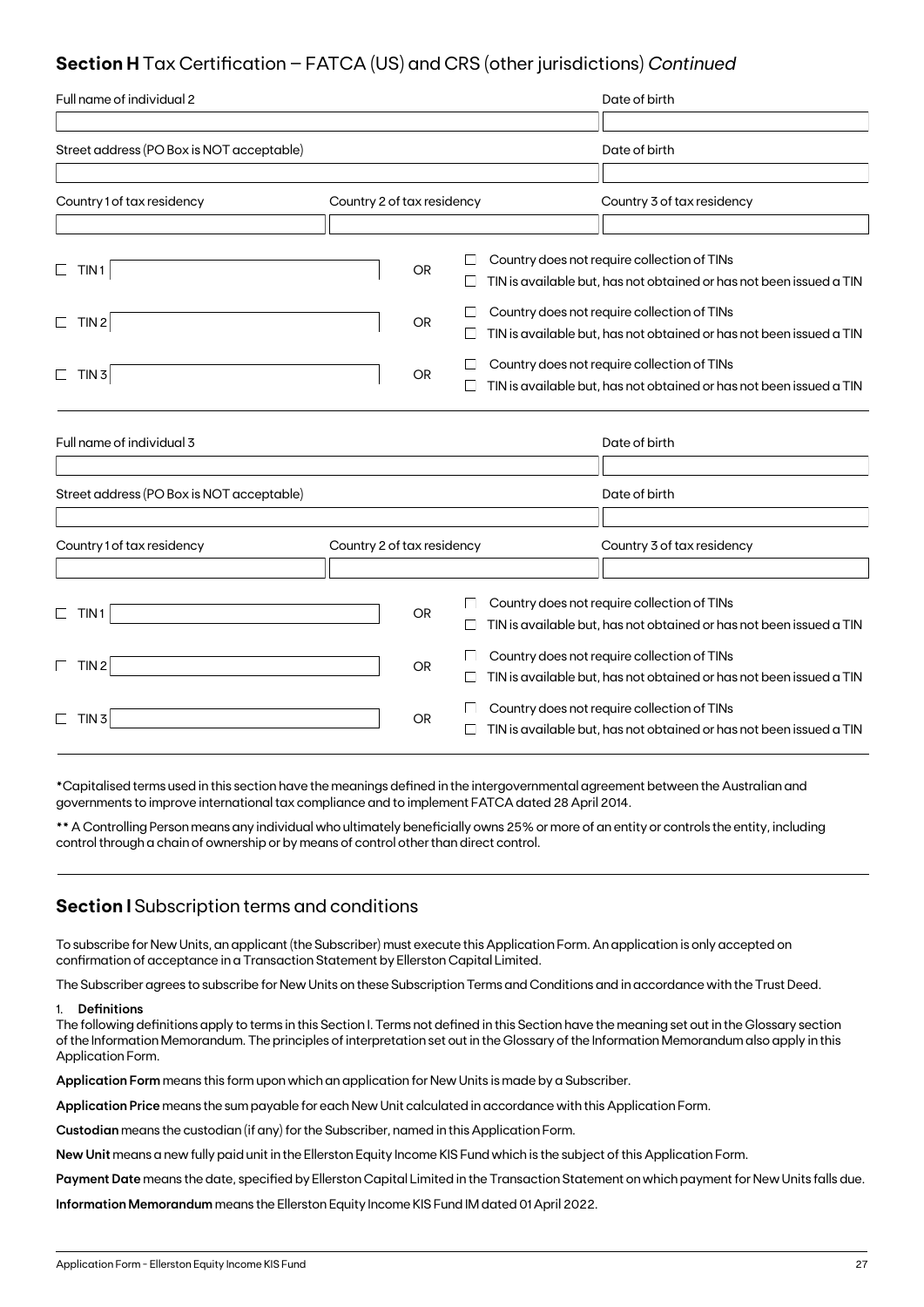### **Section I** Subscription Terms and Conditions *Continued*

**Transaction Statement** means the notice given by Ellerston Capital Limited to the Subscriber specifying the amount for which the Application has been accepted and the Payment Date.

**Register** means the register of members kept on behalf of Ellerston Capital Limited as Trustee of the Ellerston Equity Income KIS Fund by Link Market Services.

**Subscription Terms and Conditions** means these terms and conditions on which applications for New Units are made and agreed to by the Subscriber.

#### 2. **Subscriber to procure performance by custodian**

Where a Subscriber nominates a Custodian and the Custodian becomes a Unitholder, the Subscriber undertakes to procure that the Custodian, as Unitholder, performs the obligations and observes the restrictions imposed on it under this Application Form.

#### 3. **Application for New Units**

- a) By lodging the Application Form, the Subscriber irrevocably applies for New Units, at the Application Price, up to the aggregate amount as set out in the Subscriber's Application Form (**Application Amount**) with the number of New Units being rounded down to the next whole number.
- b) The Application Amount is not payable on lodgement of the Application Form.
- c) If the Subscriber's Application is accepted in whole or in part, Ellerston Capital Limited will send the Subscriber a Transaction Statement setting out the amount in respect of which the Application has been accepted.
- d) A Subscriber's commitment is valid and enforceable against the Subscriber from the date on which the Subscriber's Application is accepted (**Effective Date**).
- e) The Subscriber must pay the Subscription Amount to Pacific Custodians Pty Limited as Custodian for the Ellerston Equity Income KIS Fund Application Account on the Payment Date.

#### 4. **Indemnity**

The Subscriber indemnifies Ellerston Capital Limited and each of its officers, employees, advisers and agents (the **Indemnified Parties**) against all Claims and Liabilities (including legal costs on a full indemnity basis) incurred or suffered by or brought by or made or recovered against the Indemnified Parties in connection with, or arising out of, any breach of any provision of these Subscription Terms and Conditions by the Subscriber.

#### 5. **Subscriber's acknowledgement**

The Subscriber acknowledges and agrees that in considering whether or not to apply for New Units and in proceeding to engage in due diligence enquiries, it did so on the basis that the Information Memorandum it received containing information concerning the Ellerston Equity Income KIS Fund expressly excluded any reliance on information given to the Subscriber or statements or representations of Ellerston Capital Limited;

- a) The Subscriber represents and warrants to Ellerston Capital Limited that:
- (i) in conducting due diligence, and subscribing for New Units, the Subscriber did not and does not rely on any statement, representation, warranty, condition, forecast or other conduct which may have been made by or on behalf of Ellerston Capital Limited including, to avoid doubt, the Information Memorandum;
- (ii) it has had the opportunity to conduct due diligence and has satisfied itself in relation to matters arising from the due diligence;
- (iii) it understands, acknowledges and accepts the risks and uncertainties of the industry in which the Ellerston Equity Income KIS Fund operates and the general economic risks that impact on, or could reasonably be expected to impact on the Ellerston Equity Income KIS Fund, its assets, results, operations and prospects;
- (iv) irrespective of whether or not the due diligence was as full or exhaustive as the Subscriber would have wished, it has nevertheless, independently and without the benefit of any inducements, representations or warranties from Ellerston Capital Limited or any of its respective directors, officers, employees, agents or advisers, determined to enter into this Application Form; and
- (v) the disclosures regarding the Ellerston Equity Income KIS Fund including the information, forecasts and statements of intent contained in material provided to the Subscriber, and made in management presentations, are accepted by the Subscriber based on their own enquiries and understanding.
- b) The Subscriber acknowledges and agrees that, to the extent permitted by law, none of Ellerston Capital Limited or any of its respective directors, officers, employees, agents or advisers:
- (i) has made or makes any representation or warranty as to the accuracy or completeness of any disclosure or the provision of any information;
- (ii) accepts any duty of care in relation to the Subscriber in respect of any such information; and
- (iii) is to be liable to the Subscriber if, for whatever reason, any such information is or becomes inaccurate, incomplete or misleading in any particular way.
- c) Subject to any law to the contrary, all terms conditions, warranties and statements, whether expressed, implied, written, oral, collateral, statutory or otherwise, are excluded, and Ellerston Capital Limited and its respective directors, officers, employees, agents and advisers disclaim all Liabilities in relation to them to the maximum extent permitted by law.
- d) The Subscriber acknowledges that:
- (i) it has read and understood, the Information Memorandum;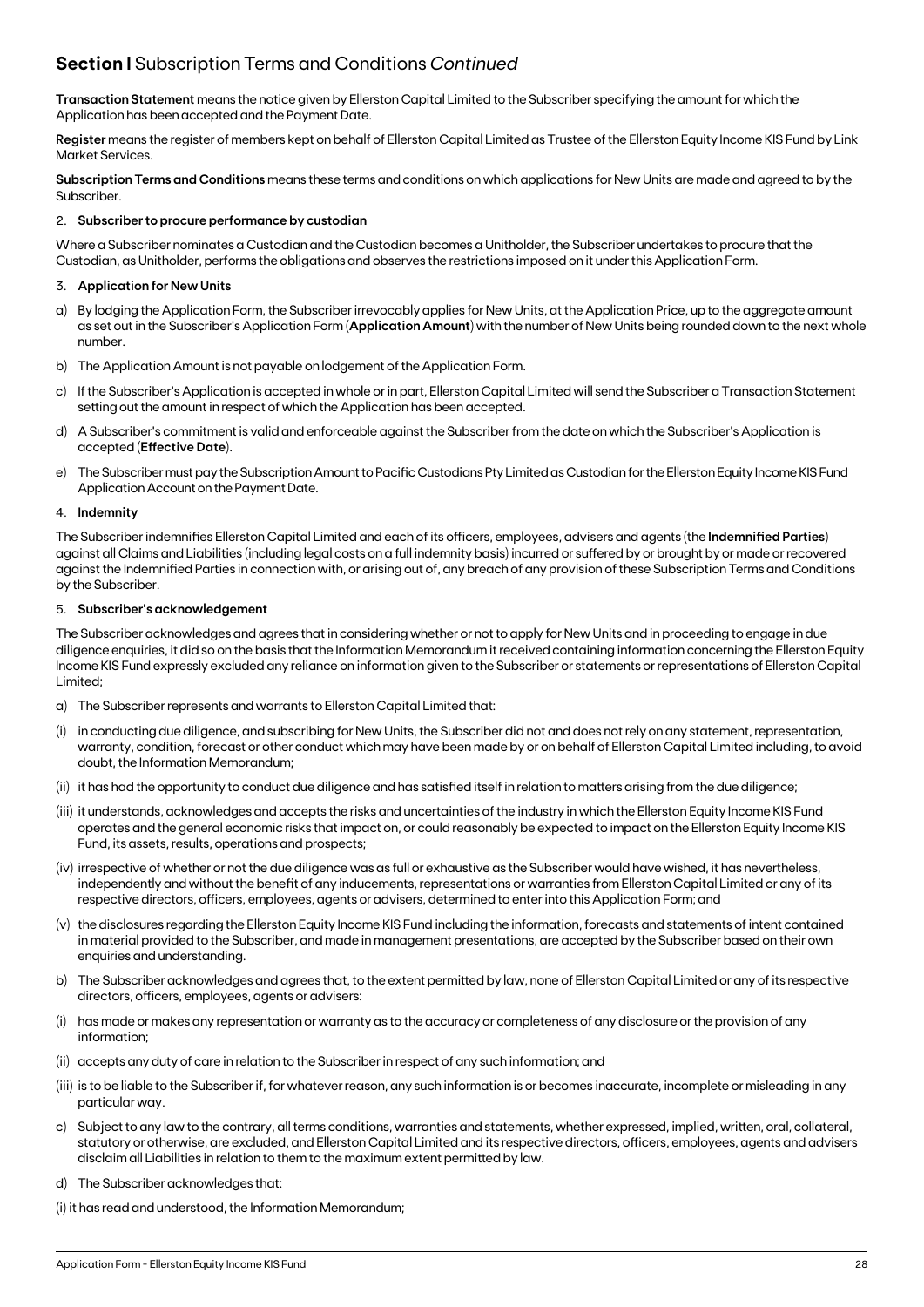### **Section I** Subscription Terms and Conditions *Continued*

(ii) Ellerston Capital Limited has issued the Information Memorandum and other information and materials relating to the offer, and has made the invitation to apply for Units in the Ellerston Equity Income KIS Fund only in its capacity as Trustee of the Ellerston Equity Income KIS Fund, and in no other capacity, and its liability is limited to and can be enforced to the extent to which it can be and is in fact satisfied out of property of the Ellerston Equity Income KIS Fund from which Ellerston Capital Limited is actually indemnified for the liability. This limitation of Ellerston Capital Limited's liability applies to all liabilities and obligations of Ellerston Capital Limited in any way connected with any representation, warranty, conduct, omission, document or transaction related to the Ellerston Equity Income KIS Fund and the invitation to apply for Units in the Ellerston Equity Income KIS Fund.

#### 6. **Representations and warranties by Subscriber**

The Subscriber represents and warrants to Ellerston Capital Limited that each of the following statements is true, accurate and not misleading as at the date of the Application Form and the Payment Date:

- a) its execution, delivery and performance of this Application including the Subscription Terms and Conditions does not violate its constitution (or other constituent documents);
- b) it is a validly existing entity under the laws of its place of incorporation or establishment;
- c) it has the corporate power to enter into and perform its obligations under this Application Form and to carry out the transactions contemplated thereby;
- d) it has taken all necessary corporate action to authorise its entry into the execution, delivery and performance of this Application Form and to carry out the transactions contemplated by this Application Form;
- e) this Application Form is a valid and binding obligation on it;
- f) if situated outside Australia, it is a person to whom an invitation or offer to subscribe for New Units in the manner contemplated by the Information Memorandum and this Application Form is permitted by the laws of the jurisdiction in which it is situated and it is a person to whom the New Units can lawfully be offered and issued to under all applicable laws, without the need for any registration, formality or lodgement and it satisfies the requirements in the applicable jurisdictions and makes the warranties and representations set in clauses 9 to 11 below;
- g) in subscribing for New Units, it is in compliance with all relevant laws and regulations (including, without limitation, the requirements of the Australian Corporations Act.
- h) neither its entry into nor the performance by it of this Application Form nor any transaction contemplated under this Application Form violates in any material respect any provision of any judgment binding on it, its constituent documents, any law or any document, agreement or other arrangement binding on it or its assets; and
- i) it agrees to provide Ellerston Capital Limited with any other information or material that is reasonably required to establish the Subscriber's authority to apply for and acquire New Units and its compliance with applicable laws or to enable Ellerston Capital Limited to comply with its Anti-Money Laundering Policy.

#### 7. **Additional representations where the Subscriber is a trustee**

On execution of this Application Form where the Subscriber is a trustee, it represents and warrants to Ellerston Capital Limited that each of the following statements is true, accurate and not misleading as at the date of the Application Form and the Payment Date:

- a) it is empowered by the trust deed establishing the trust under which it is appointed as trustee (Trust Deed) to enter into and perform its obligations under Application Form and to carry out the acts and transactions contemplated by this Application Form;
- b) all necessary resolutions have been duly passed and all consents, approvals and other procedural matters have been obtained or attended to as required by the Trust Deed;
- c) it is the sole trustee of the trust;
- d) no property of the trust is liable to be re settled or set aside or transferred to any other trust;
- e) the trust has not been terminated, nor has any event for the vesting of the assets of the trust occurred;
- f) subject to the terms of the Trust Deed and limitations which may be imposed by general law, its right of indemnity out of, and lien over, the assets of the trust have not been limited in any way. To the best of its knowledge, it has no liability which may be set off against that right of indemnity;
- g) to the best of its knowledge, it has complied with all obligations and duties under the Trust Deed and at law where failure to comply would have a material adverse effect on its ability to perform under this Application Form; and
- h) You are acquiring the New Units for your own account for investment purposes only and not with a view to resale or distribution.

#### 8. **Notices**

Each communication (including each notice, consent, approval, request and demand) under or in connection with this Application Form:

a) must be in writing;

b) must be addressed as follows (or as otherwise notified by that Party to each other Party from time to time).

**Ellerston Capital Limited C/O Link Market Services** Unit Registry PO Box 3721 Rhodes NSW 2138 AUSTRALIA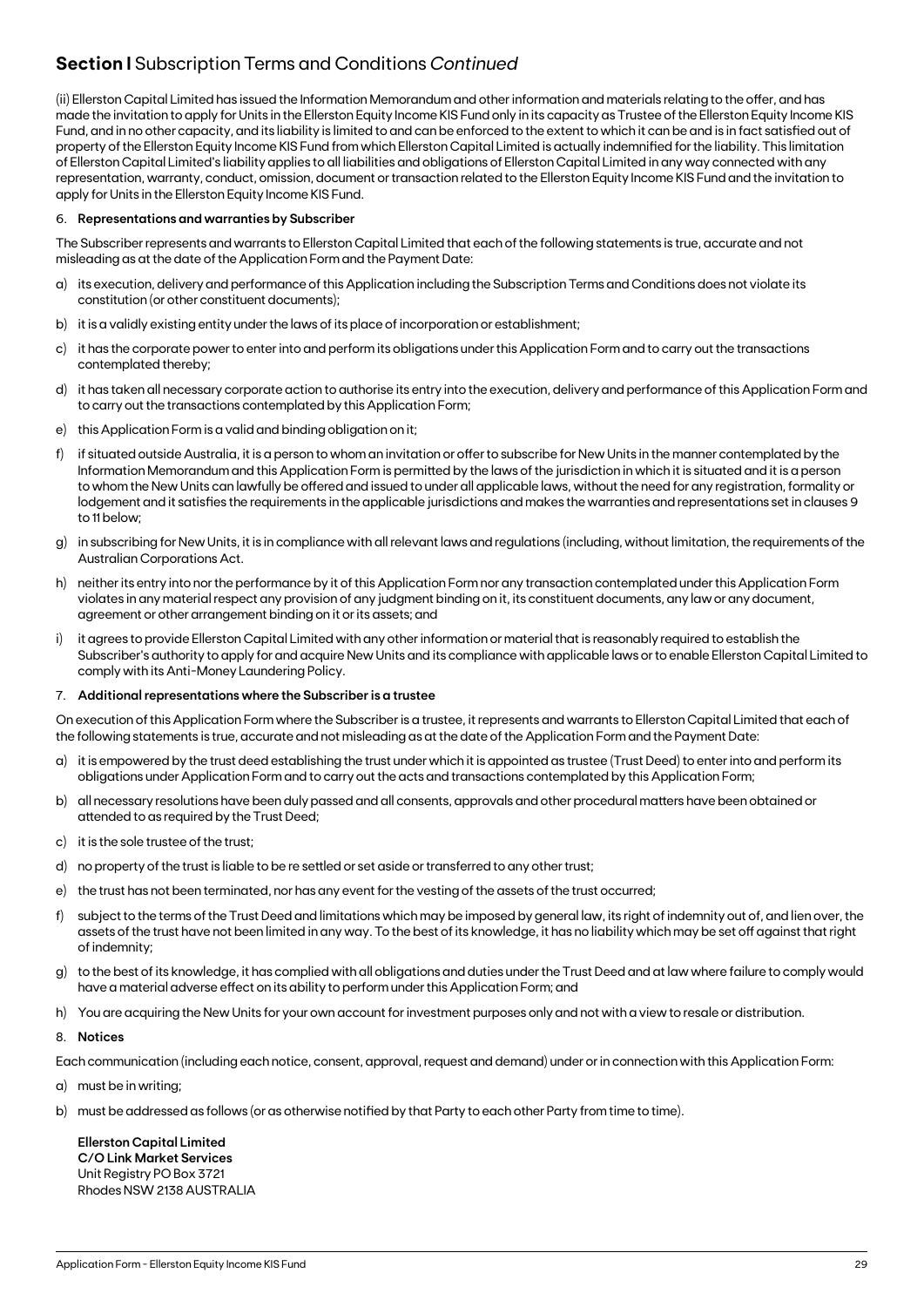### **Section I** Subscription Terms and Conditions *Continued*

#### **Subscriber**

Address provided by the Subscriber on the Application Form

- c) must be signed by the Party making it or (on that Party's behalf) by the solicitor for, or any attorney, director, secretary or authorised agent of, that Party;
- d) must be delivered by hand or posted by prepaid post to the address, or sent by fax to the number, of the addressee, in accordance with clause 8(b); and
- (i) is taken to be received by the addressee:(in the case of prepaid post sent to an address in the same country) on the third day after the date of posting;
- (ii) (in the case of prepaid post sent to an address in another country) on the fifth day after the date of posting by airmail;
- (iii) (in the case of fax) at the time in the place to which it is sent equivalent to the time shown on the transmission confirmation report produced by the fax machine from which it was sent; and
- (iv) (in the case of delivery by hand) on delivery, but if the communication is taken to be received on a day that is not a business day or after 5.00pm, it is taken to be received at 9.00am on the next business day.

#### 9. **General**

#### 9.1 **Governing law**

This Application Form is governed by and must be construed according to the law applying in New South Wales.

#### 9.2 **Jurisdiction**

#### Each Party irrevocably:

- a) submits to the non-exclusive jurisdiction of the courts of New South Wales, and the courts competent to determine appeals from those courts, with respect to any proceedings that may be brought at any time relating to this Application Form; and
- b) waives any objection it may now or in the future have to the venue of any proceedings, and any claim it may now or in the future have that any proceedings have been brought in an inconvenient forum, if that venue falls within clause 9.2(a).

#### 9.3 **Amendments**

The Subscription Terms and Conditions may only be varied by or on behalf of Ellerston Capital Limited and the Subscriber in writing.

#### 9.4 **Waiver**

- a) Failure to exercise or enforce, or a delay in exercising or enforcing, or the partial exercise or enforcement of, a right, power or remedy provided by law or under this Application Form by a party does not preclude, or operate as a waiver of, the exercise or enforcement, or further exercise or enforcement, of that or any other right, power or remedy provided by law or under this Application Form.
- b) A waiver or consent given by a party under this Application Form is only effective and binding on that Party if it is given or confirmed in writing by that party.
- c) No waiver of a breach of a term of this Application Form operates as a waiver of another breach of that term or of a breach of any other term of this Application Form.

#### 9.5 **Further acts and documents**

Each party must promptly do all further acts and execute and deliver all further documents (in form and content reasonably satisfactory to that party) required by law or reasonably requested by the other party to give effect to this Application Form.

#### 9.6 **Consents**

Consent required under this Application Form from a party may be given or withheld, or may be given subject to any conditions, as that Party (in its absolute discretion) thinks fit, unless this Application Form expressly provides otherwise.

#### 9.7 **Assignment**

A party cannot assign, novate or otherwise transfer any of its rights or obligations under this Application Form without the prior consent of the other party.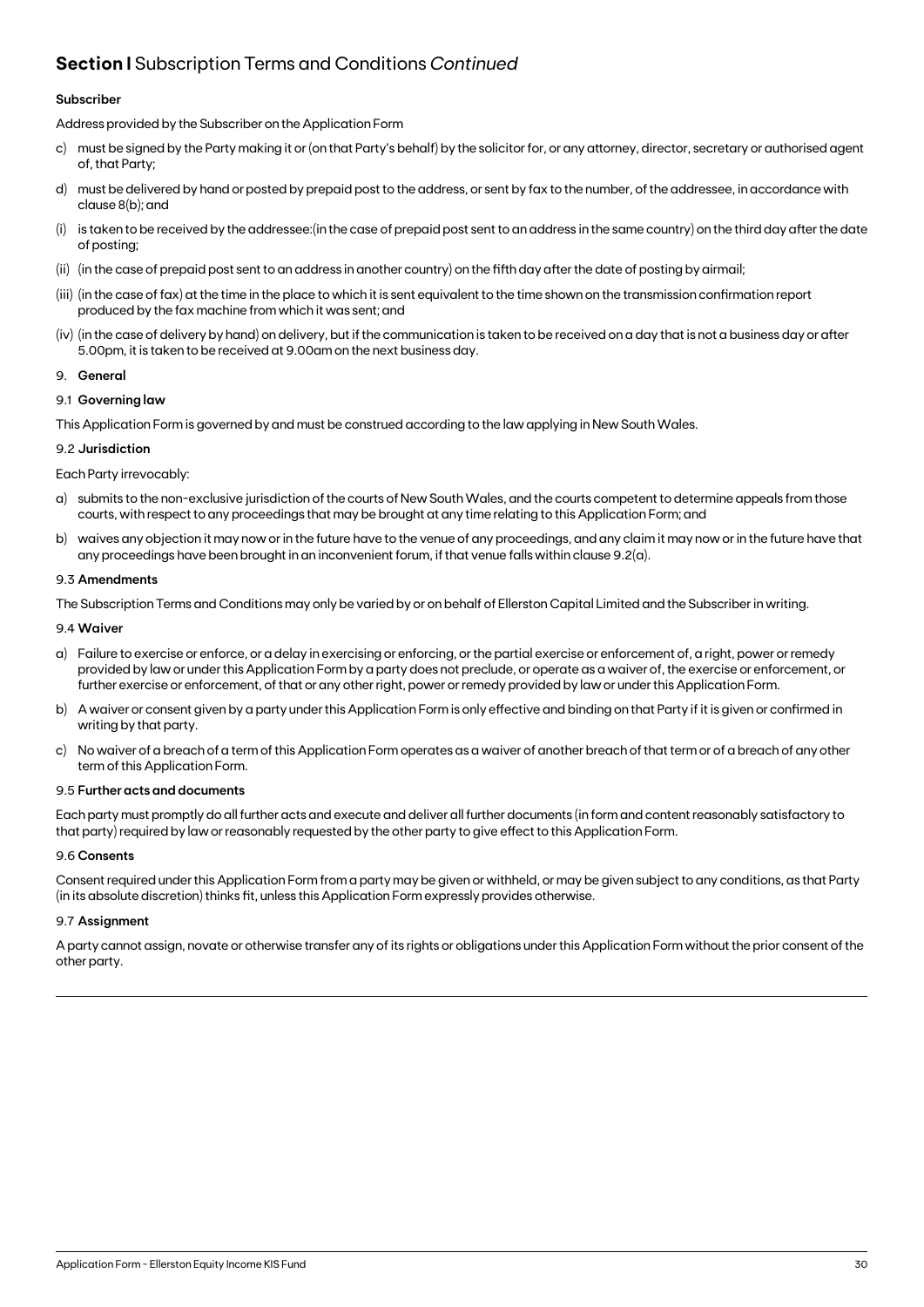### **Section J** Declarations and signatures

All parties must sign for joint applications. If signed under Power of attorney, the attorney must enclose a certified copy of the Power of Attorney and declare that he / she has not received notice of revocation of that power. The Power of Attorney must also enclose a certified copy of their driver's licence or passport, proof of identity or age card. If the application is for a company, two directors or a director and secretary must sign, unless the company is a sole director company, in which case the sole director only must sign.

#### **I / we acknowledge that by signing below:**

I/we declare that the details given in this application form are true and correct. I/we acknowledge that by signing this application form, I / we:

- a. agree to become bound by the provisions of the Trust Deed of the Fund, as may be amended from time to time;
- b. understand that you may need to contact me and that I may need to provide additional information to meet the requirements of the Anti-Money Laundering and Counter-Terrorism Financing legislation; and
- c. agree to subscribe for New Units on the Subscription Terms and Conditions set out in Section I of this Application Form including by providing the representations and warranties set out therein.

#### **I/We acknowledge that I/we understand that:**

- a. units in the Fund do not represent deposits or other liabilities of Ellerston Capital Limited or any other member of the Ellerston Capital Limited group;
- b. investing in the Fund is subject to investment risk, including possible delays in repayment and loss of income and principal invested; and
- c. neither Ellerston Capital Limited nor any other entity guarantees the performance of the Fund or the repayment of capital invested in the Fund.

#### **I / we acknowledge that by signing this application form:**

I / we agree to provide any additional information and/or documentation required by Ellerston Capital Limited for FATCA/CRS purposes (in addition to that provided in Section H of this form) upon request, and to inform Ellerston Capital Limited if a change in circumstances means that any of the information or documentation provided is no longer correct.

| <b>Dated</b>                                    |                                                                                       |                                                            |
|-------------------------------------------------|---------------------------------------------------------------------------------------|------------------------------------------------------------|
| Name of investor 1                              |                                                                                       | Name of investor 2                                         |
|                                                 |                                                                                       |                                                            |
| Signature of investor 1                         |                                                                                       | Signature of investor 2                                    |
| Tick capacity (mandatory for companies)         |                                                                                       | Tick capacity (mandatory for companies)                    |
| $\Box$ Sole Director<br>П                       | Director<br>Secretary<br>⊔                                                            | Sole Director<br>Director<br>$\Box$<br>Secretary<br>$\Box$ |
| Power of Attorney                               |                                                                                       |                                                            |
| Executed by and on behalf of                    |                                                                                       |                                                            |
| by its Attorney:                                |                                                                                       |                                                            |
| Attorney name                                   |                                                                                       | <b>Attorney Signature</b>                                  |
|                                                 |                                                                                       |                                                            |
| in the presence of:                             |                                                                                       |                                                            |
| Witness name                                    |                                                                                       | Witness signature                                          |
|                                                 |                                                                                       |                                                            |
| Attorney's residential address (mandatory)      |                                                                                       |                                                            |
|                                                 | PO Box / RMB / Locked bag/care of (c/-) property name / building name (if applicable) |                                                            |
| Suite no./unit no./level no. and street address |                                                                                       | Town/suburb                                                |
| <b>State</b>                                    | Postcode                                                                              | Country                                                    |
|                                                 |                                                                                       |                                                            |
|                                                 |                                                                                       |                                                            |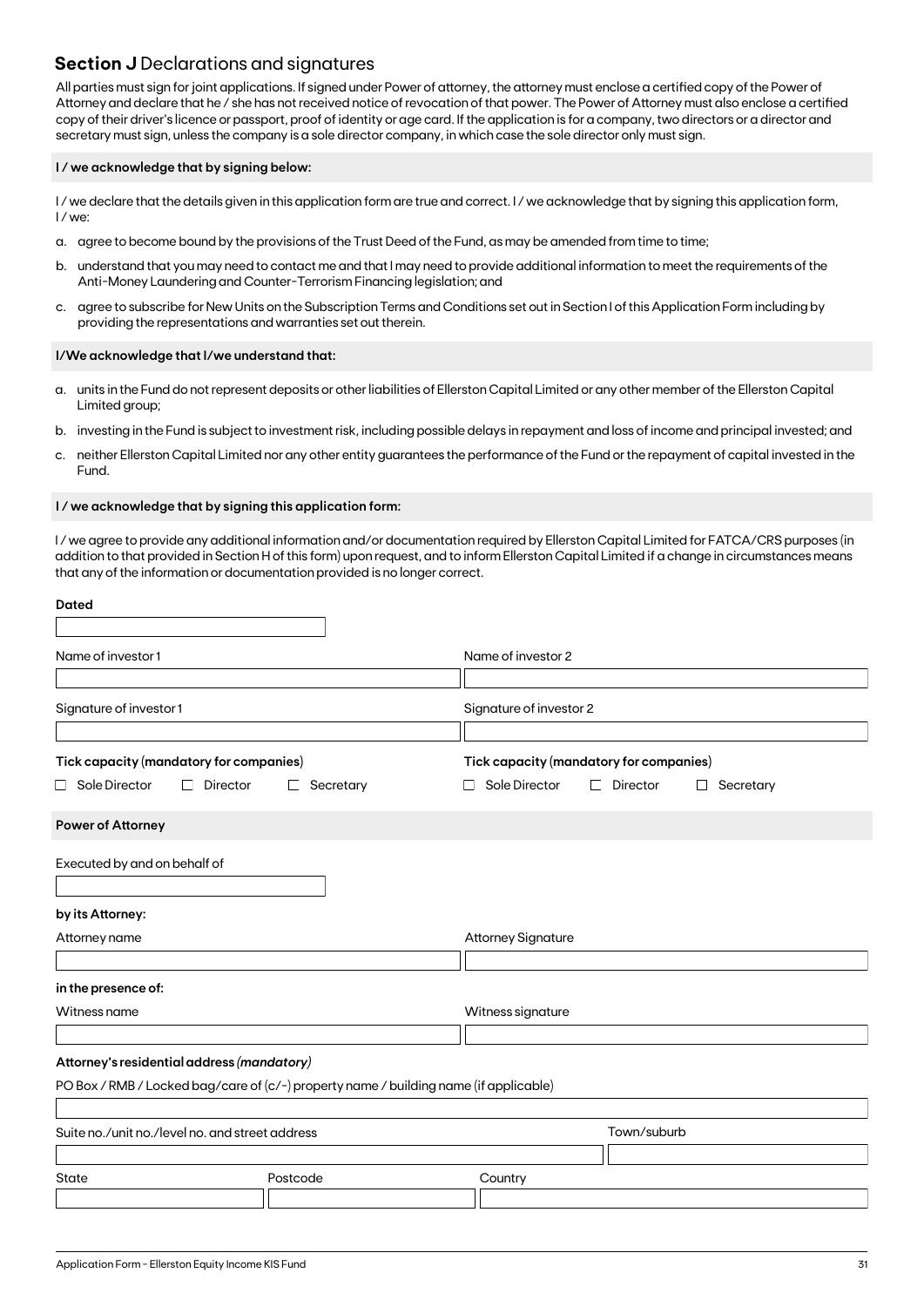### **Section K** Investor Identification Information

Please read this section CAREFULLY to ensure you include the required documents with your application, and tick the documents you are providing below.

#### **Important notes:**

- **• Foreign language documents:** MUST be accompanied by an English translation prepared by an accredited translator.
- **Providing certified copies:** Where a certified copy is required, the investor should ensure that the requisite certification is signed by a suitably qualified person.

**Individuals, sole traders, individual trustees or partners, beneficial owners or individual governing member of an association or registered co-operatives, or beneficiaries (if required)**

**Please complete EITHER Option 1 OR Option 2 and attach the applicable documents to your application. Note that, for an applicant who is a natural person or a beneficiary (if required), a document provided must not have expired, other than in the case of a passport issued by the Commonwealth that has expired in the last two years.**

#### **Option 1: Please attach at least ONE certified document from the list below**

#### **Primary photographic identity document:**

- $\Box$  Driver's licence or permit under a State/Territory government or an equivalent authority of a foreign country.
- $\Box$  Australian passport (current or expired within the last two years).
- $\Box$  Foreign passport or travel document that has a photograph and signature of the individual.
- $\Box$  Proof of age card provided by a State or Territory government.
- $\Box$  National identity card issued by a foreign government that has a photograph and signature of the individual.

#### OR

#### **Option 2: Please attach at least ONE primary non-photographic certified document and at least ONE certified secondary document from the lists below**

#### **Primary non-photographic identity document:**

- $\Box$  Australian birth certificate or birth extract.
- $\Box$  Australian citizenship certificate.
- $\Box$  Foreign citizenship certificate.
- $\Box$  Foreign birth certificate.
- □ Centrelink Pension Card or Centrelink Healthcare Card.

AND

#### **Secondary non-photographic identity document:**

- $\Box$  A financial benefit document issued by the Commonwealth, State or Territory in the last 12 months that contains the name and address of the individual.
- $\Box$  An income tax assessment notice issued in the last 12 months that contains the name and address of the individual.
- $\Box$  A local government notice (e.g. rates notice) or utilities notice (e.g. gas or electricity bill) issued with the last 3 months.

#### **Public companies**

#### **Each of the following:**

- $\Box$  A recent company extract from ASIC (or overseas company regulator) or certificate of incorporation.
- $\Box$  Specimen signatures of authorised signatories who are permitted to transact on the investment.
- $\Box$  If listed on a stock exchange, a list of names and addresses of shareholders holding 10% or more of the issued share capital.
- $\Box$  Where the company is not regulated by ASIC or an overseas regulator, individual shareholders holding more than 25% of issued share capital must produce the documentation listed above for Individual Applicants.

#### **Proprietary companies**

#### **Each of the following:**

- $\Box$  A recent company extract from ASIC (or overseas company regulator) or certificate of incorporation.
- $\Box$  Specimen signatures of authorised signatories who are permitted to transact on the investment.
- $\Box$  A list of names and addresses of shareholders holding 10% or more of the issued share capital.
- $\Box$  Where the company is not regulated by ASIC or an overseas regulator, individual shareholders holding more than 25% of issued share capital must produce the documentation listed above for Individual Applicants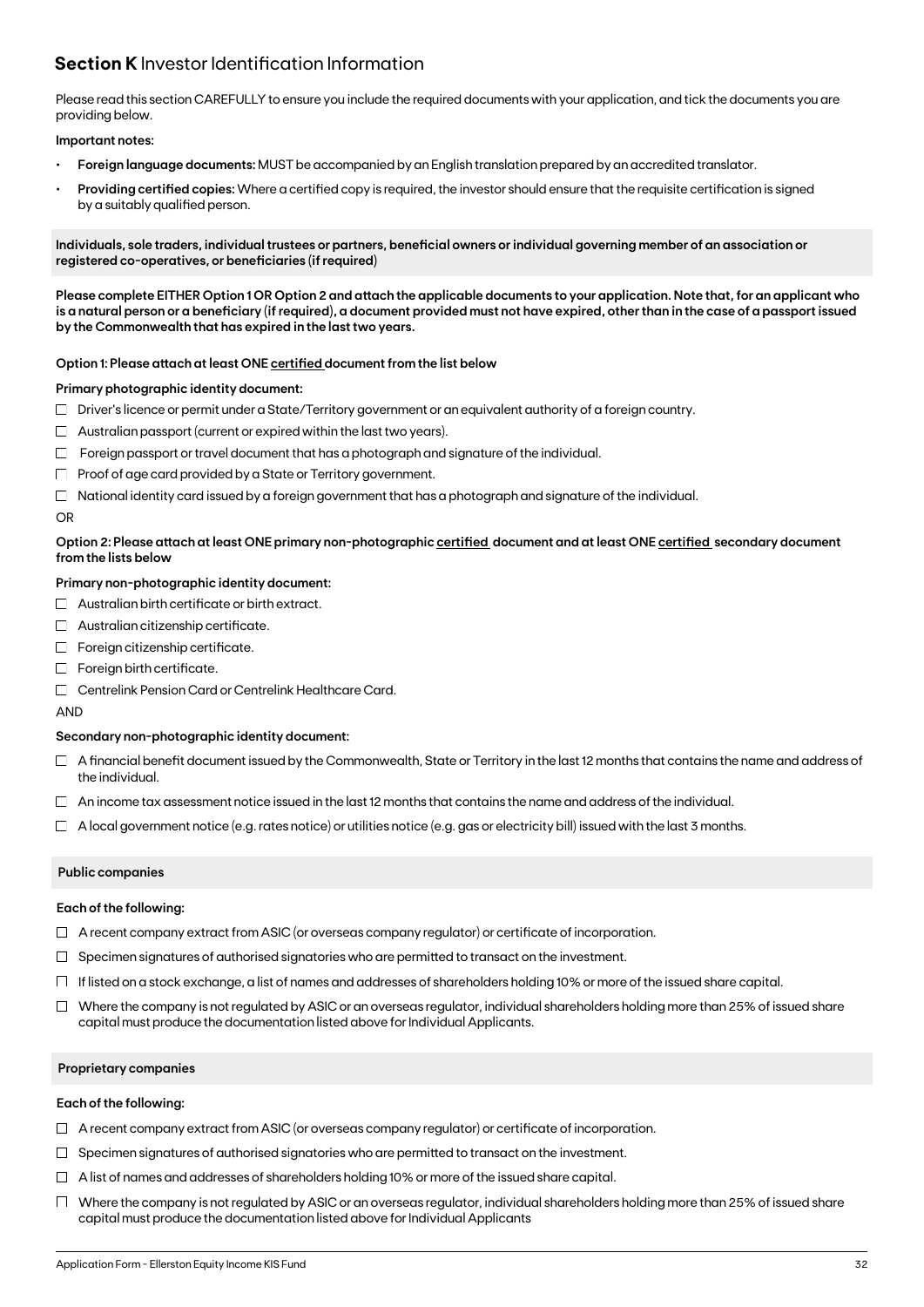### **Section K** Investor Identification Information *Continued*

#### **Custodians/nominees**

If you are a custodian of a managed investment scheme, superannuation fund, investor directed portfolio service (IDPS), IDPS-like scheme or managed discretionary account service, please provide one of these documents to confirm your appointment as custodian.

- $\Box$  An extract of the custody agreement.
- $\Box$  A letter from the operator/issuer of the relevant fund/scheme.

#### **Trust or partnership (includes self-managed superannuation funds)**

All individual trustees or partners should provide 'Individuals, sole traders etc.' documentation, whereas corporate trustees should provide

'Company and corporate trustees' documentation. Tick as applicable:

- $\Box$  A certified copy of the trust deed or a certified copy of an extract or extracts from the trust deed that identifies the name of the trust, the name(s) of the trustee(s); the name of the settlor (if applicable); the place of establishment of the trust; and the identity of the beneficiaries; and
- $\Box$  Individual trustee or partner Attach documentation as specified under 'Individuals/sole traders... (etc.) above OR
- $\Box$ Corporate trustee or partner – Attach documentation as specified under 'Public companies' or 'Proprietary companies'

#### **Trust or partnership (this excludes self-managed superannuation funds)**

Please attach at least one identification document from the list below which verifies the identity of the trust or partnership (tick as applicable):

- $\Box$  A certified copy of the trust deed or a certified copy of an extract or extracts from the trust deed that identifies the name of the trust, the name(s) of the trustee(s); the name of the settlor (if applicable); the place of establishment of the trust; and the identity of the beneficiaries.
- $\Box$  A certified copy or certified extract of a current partnership agreement or minutes of a partnership meeting. Either copy must include the full name of the partnership; the registered business name; the country in which the partnership was established; and the full name and residential address of each partner.
- $\Box$  A certificate issued to the trust by ASIC or other regulator.

#### **Associations and registered co-operatives**

Please attach at least one identification document from the list below which verifies the association or co-operative. If you are an unincorporated association please attach documentation as specified under 'Individuals/sole traders (etc.)' above.

#### **Association and registered co-operative identity document(s)**

- $\Box$  A certified copy of the constitution or rules of the association or co-operative.
- $\Box$  A certificate issued to the association or co-operative by ASIC or other regulator.
- $\Box$  A certified copy of the minutes of an association or co-operative meeting.

#### **Individual governing members identity document(s)**

 $\Box$  If you are an unincorporated association please attach documentation as specified under 'Individuals/sole traders (etc.)' above for all the individual governing members.

#### **Government bodies**

Please attach at least one identification document from the list below which verifies the identity of the government body.

 $\Box$  A certified copy of the constitution.

#### **Power of attorney**

Please complete this section if one or more attorneys are completing and signing this form under power of attorney and attach the applicable documents.

#### **Proof of identity and attorney's authority to act**

- $\Box$  A certified copy of the Power of Attorney's driving licence, passport or other photographic identification which confirms the full name and residential address and contains your signature.
- $\Box$  A certified copy of the Power of Attorney which confirms that any attorney completing and signing this form is authorized to do so under the power of attorney. If the power of attorney does not contain a sample of each attorney's signature, please also provide a list containing the name of each attorney and a sample of each attorney's signature.